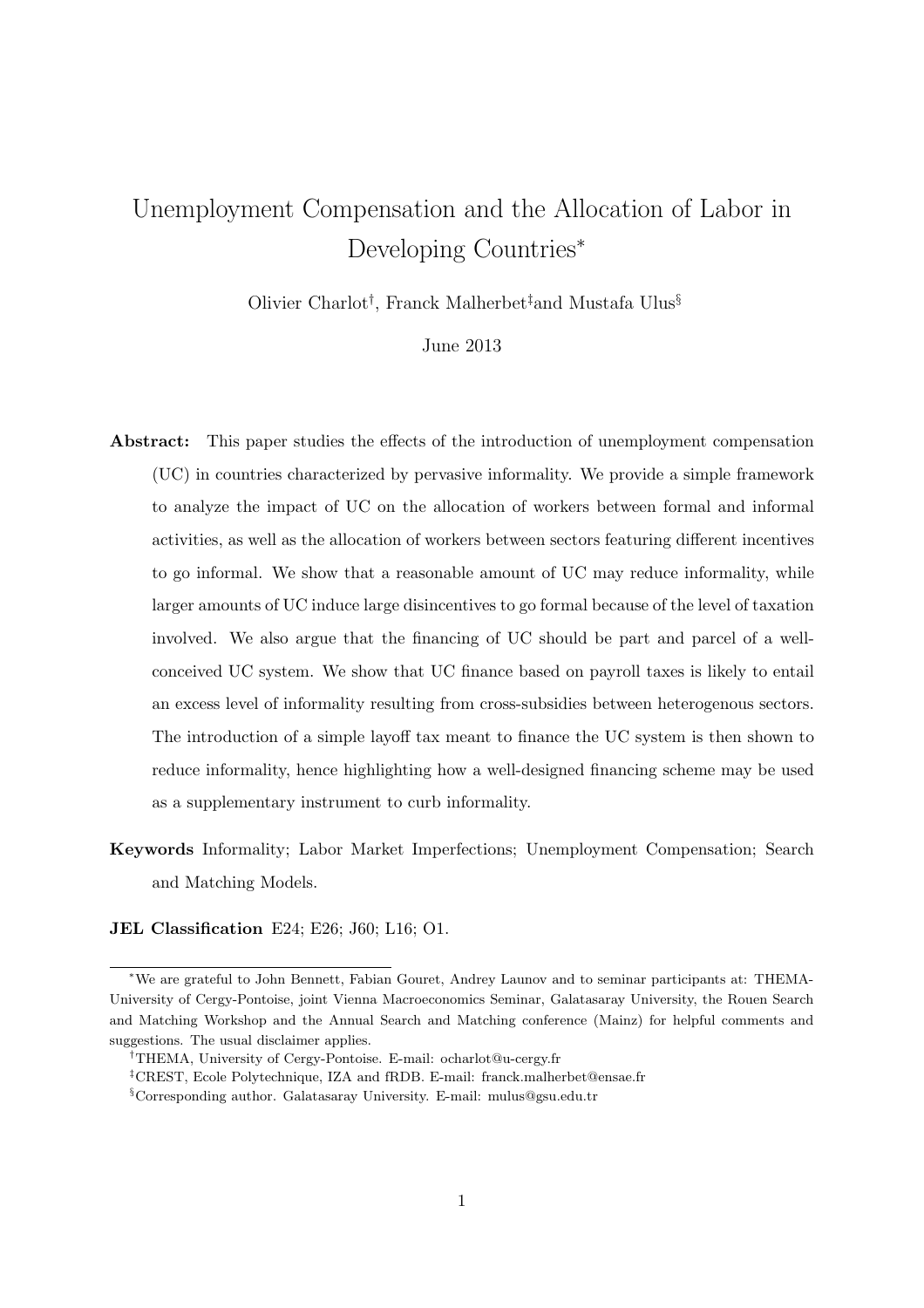### 1 Introduction

Pervasiveness of informal economic activities is a prominent feature of developing countries. As emphasized by e.g. Schneider, Buehn and Montenegro (2010), informality represents on average between 30 to 40% of total employment in developing economies, much more than in high income countries.<sup>1</sup> Broadly speaking, informal sector is beyond the reach of any kind of regulations including labor market regulations, and at the same time informal workers are excluded from the coverage of benefits associated with formal work. Nevertheless, labor market policies have direct or indirect implications on the size and composition of informal employment. In this article, we focus on the allocation of labor between formal and informal activities induced by unemployment compensation (hereafter, UC).

The incidence of UC is strongly positively related to economic development (Vodopivec, 2004, 2009). Few developing countries have UC systems, and some of them are contemplating introducing unemployment insurance. Given the significant level of informality in these nations, alongside the standard implications of UC on the protection provided to workers as well as on the duration and the level of unemployment, its impact on informality has to be questioned. For instance, Mexico is among the largest countries in the Americas that does not have a nationwide UC system. It is characterized by a large informal sector that accounts for about 30% of total employment. According to the OECD (2011), this reflects the limited role of income support measures for job losers, and introducing UC should be a priority for the country. The country is actually planning to introduce such a system at the nationwide level and has led experiments at a smaller scale since 2007.<sup>2</sup>

There is a large and still growing literature aimed at understanding the nature, causes and consequences of informality, especially in less advanced economies. According to the traditional dualistic approach dating back to Lewis (1954), labor markets are segmented in developing nations: the formal sector is incapable of creating enough jobs to absorb the whole active population. Hence, formal jobs are rationed. Inasmuch as it is easier to access to informal employment opportunities<sup>3</sup>, an important portion of workers who have neither the means nor

<sup>&</sup>lt;sup>1</sup>See also Schneider and Enste  $(2000)$  for a survey.

<sup>&</sup>lt;sup>2</sup>An unemployment benefit scheme has been introduced in the city of Mexico. It pays unemployment benefit to persons aged 18 and older who lose their job. One of the aims of the programme is explicitly to promote the incorporation of workers into the formal economy. Over 150,000 unemployed had benefited from the scheme in 2010.

<sup>3</sup> Informal jobs often correspond to self-employment, or can be found through social networks, friends or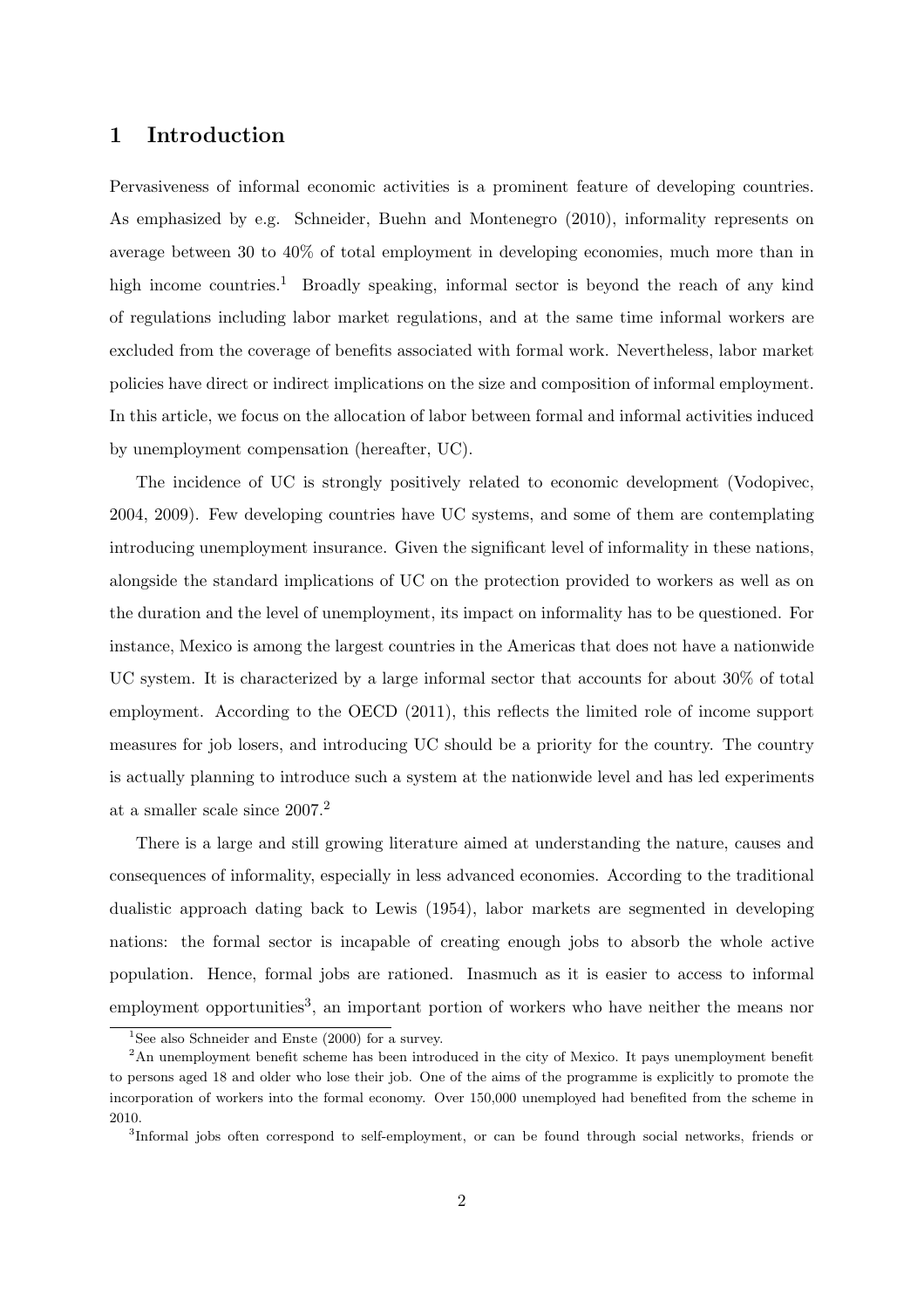the time to afford waiting for a formal job accept to work in the informal sector at the expense of lower wages and absence of social protection. Consequently, informal employment can be seen as disguised unemployment. Hence, it can be argued that in the absence of state-provided UC, informal employment act as an unofficial safety net for the workers. Informality would then be much less widespread if the unemployed had access to UC. However, at the same time UC can have adverse effects on the labor demand because of the additional costs that have to be borne by the firms. If the main cause of informality is the insufficiency of labor demand in the formal sector, introducing an UC system could bring about a further increase in the size of informal sector.

There are conflicting views on the causes of informality as on the policy implications. Some recent empirical work, mostly based on evidence from Latin America, strongly challenged the traditional segmented market view and claimed that workers can voluntarily choose informal sector (see e.g. Maloney, 1999, 2004 and Pratab and Quintin, 2006). According to this desirable informal sector view, which is not new either (see e.g. Hart, 1973 and Fields, 1990), informal sector is rather a micro-entrepreneurial sector offering higher opportunities to workers with equally important mobility of workers between formal and informal jobs.<sup>4</sup> Yet, it can be expected that introducing UC could also lead to similar opposing implications under the voluntary informal sector approach. UC will increase the payoff to searching formal jobs for the workers, while increasing the incentives for the firms to go informal in order to escape the additional burden of UC. The mechanisms proposed in this paper are compatible with both views.

The purpose of this article is to analyze the impact of UC on the allocation of workers between formal and informal activities, as well as the allocation of workers between sectors featuring different incentives to go informal. To this end, we provide a simple search and matching framework with two sectors, inspired from the Harris-Todaro model (Harris and Todaro, 1970). Consistently with the view that informality seems to be omnipresent in virtually all sectors of the economy in developing countries, we assume that within each sector, the labor market partitions itself between a formal and an informal segment: there can be both formal and informal jobs in different sectors, like, e.g. in the construction sector or in the services, while these sectors do not

relatives, so that in general, they can be found faster than formal jobs.

<sup>&</sup>lt;sup>4</sup>In reality, the structure of the informal sector is heterogenous. For instance Fields (2005) argues that informal sector is composed of an upper tier and a lower tier. The former is in line with the voluntary informal sector view, while the latter is rather a segmented market. Accordingly, both segmented and desirable informal sector arguments partly explains the informality. A recent study by Günther and Launov (2012) shows evidence from Ivory Coast that nearly 45% of informal employment is involuntary, while 55% is voluntary.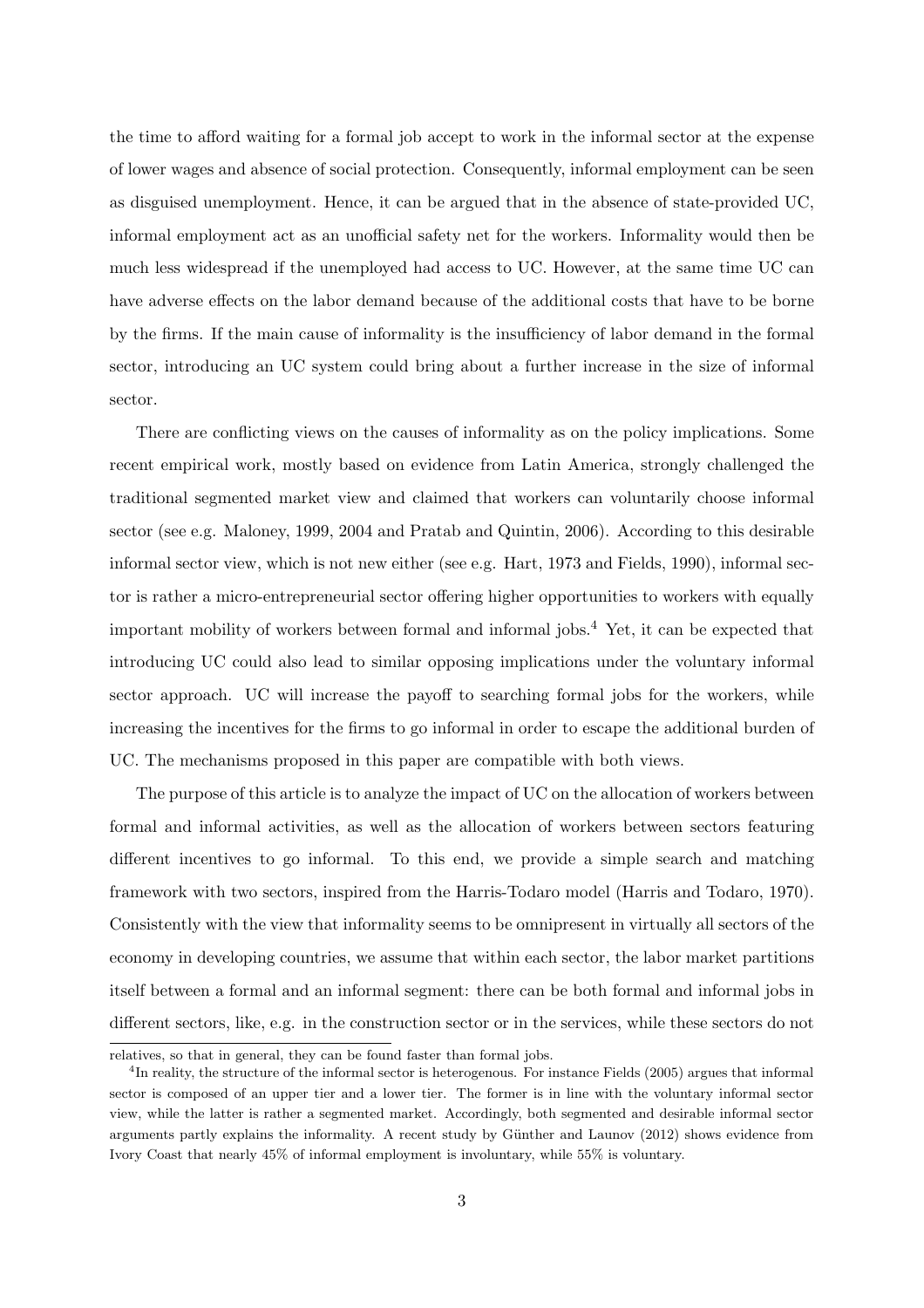have the same proportions of formal and informal jobs. Informal jobs can be found more easily: in each sector, the formal segment is characterized by matching frictions, whereas jobs can be found instantaneously in the informal segment. Formal jobs last longer in one of the two sectors. Differences in turnover rates then induce differences in the incentives to go formal/informal. The allocation of labor within and between sectors stems from the workers' rational behavior. Formal jobs pay higher wages  $ex$ -post but they come at the expense of search costs in terms of forgone earnings in the informal sector. Workers compare expected returns from searching formal jobs with the expected returns from informal work which is decreasing in the number of informal workers. In the steady state, labor is allocated within each sector so that workers are indifferent between unemployment and informal jobs. Due to the heterogeneity in turnover rates, the risk of unemployment is more important in the high-turnover sector and implies a higher informality rate.<sup>5</sup> Moreover, we assume that workers are aware of their opportunities in both sectors, so search is directed. Accordingly, in equilibrium unemployed workers are equally well off in both sectors.

In this set-up, several opposite effects are at stake: UC will increase the job seekers' outside options and will make them more demanding. This will push wages up and will be detrimental to labor demand. Lower employment prospects will then lead more workers towards informality. On top of that, UC needs to be financed, and taxation will also raise the incentives to go informal. However, introducing UC also increases the returns to search for formal jobs, and could thus cause a reallocation of workers from informal towards formal work within each sector. Finally, UC may also cause a shift of the workforce between sectors where the incentives to take informal jobs differ. It is a priori ambiguous whether workers will reallocate from the sectors where the incentives to go informal are the largest to the sectors where they are the smallest following a change in UC. In any case, it is not clear which of these effects will prevail, though this may be particularly important in the context of developing countries with high unemployment and pervasive informality. Accordingly, we aim to shed light on these problems.

Our framework allows us to highlight an overall beneficial allocative effect induced by UC. We show that, at given tax rate, a rise in UC increases the returns to search for formal jobs even if job creation falls with UC. Consequently, informal activities decrease within each sector.

<sup>5</sup>Actually, any kind of heterogeneity between sectors which affects the unemployed workers expected payoffs could bring about a disparity in the sectoral informality rates. However, heterogeneity between turnover rates allows us to investigate the impact of implicit subsidies induced by UC, an issue we discuss further in the article.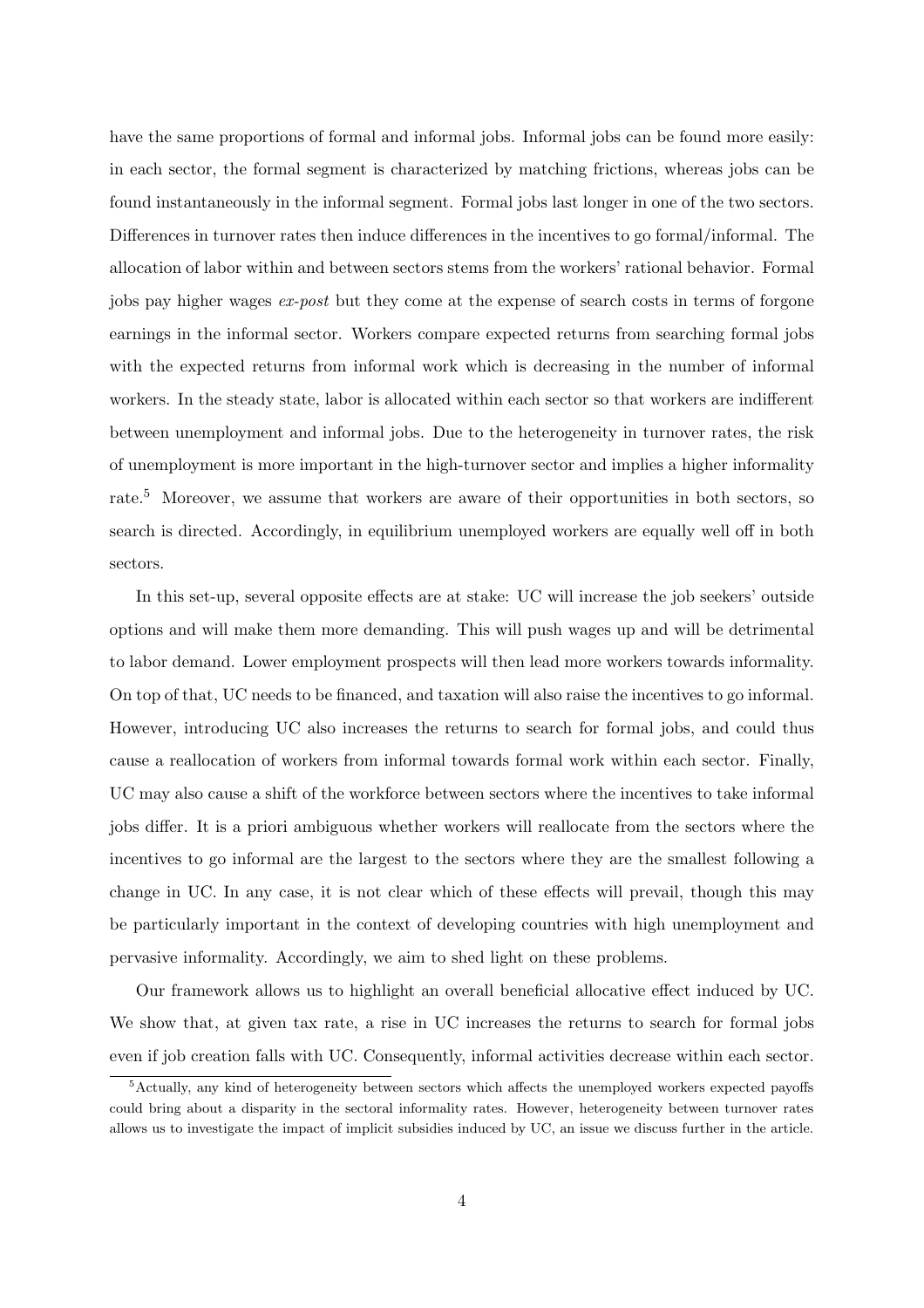In addition, although each unemployed worker has a lower job finding rate, the increase in the number of job seekers could bring about a rise in aggregate formal employment. When we impose a balanced budget rule, raising UC to a reasonable amount may still reduce informality, while larger amounts of UC induce large disincentives to go formal within each sector because of the level of taxation involved. We also show that UC induces a reallocation of workers towards high-turnover sector where the informality is more widespread. Thus, the impact of UC on the inter-sectoral allocation of labor partly weakens the beneficial impact of UC on the intra-sectoral allocation of labor. Finally, UC finance creates an implicit subsidy from the low- to high-turnover sectors as the former contributes more to the financing of UC than their workers receive from the system. The subsidy causes a shift of labor force towards the high-turnover sector which in turn implies an excess level of informality. On the contrary, introducing a simple layoff tax meant to finance UC will internalize the detrimental impact of job turnover and will cause a reallocation of workers from the high- to the low-turnover sector, as well as a reduction in informality in each sector. Overall, these findings suggest that introducing UC and a well-conceived UC finance system may prove efficient in reducing informality in developing countries.

A vast literature surveyed in e.g. Mortensen (1986), Atkinson and Micklewright (1991), Holmlund (1998) or Fredriksson and Holmlund (2006) has already documented the effects of unemployment insurance (UI) on unemployment and unemployment duration, and emphasized that there is in general a positive correlation between the level and duration of UC and the length of the unemployment spell, which can lead to higher unemployment rates. Some recent work has also highlighted the potentially beneficial impact of UI on job quality (e.g. Acemoglu and Shimer, 1999, Belzil, 2001, Centeno and Novo, 2009, Tatsiramos, 2009), but those studies focus on developed rather than developing countries and do not consider informality.<sup>6</sup> Robalino, Zylberstajn and Robalino (2011) used a search model to assess the Brazilian unemployment benefit system's effects on the transitions from unemployment to formal and informal jobs. In line with our results, their policy simulations indicate that removing UI component of the system increase the transition probabilities to informal employment both for eligible and ineligible unemployed workers. Margolis, Navarro and Robalino (2012) estimate that in the case of Malaysia, the main effect of UI would be a reallocation of labor from wage into self employment while it has only a modest negative effect on unemployment if benefits are not overly generous.

<sup>6</sup>On the contrary, van Ours and Vodopivec (2008) did not find any negative impact of reducing UI on the job quality in Slovenia.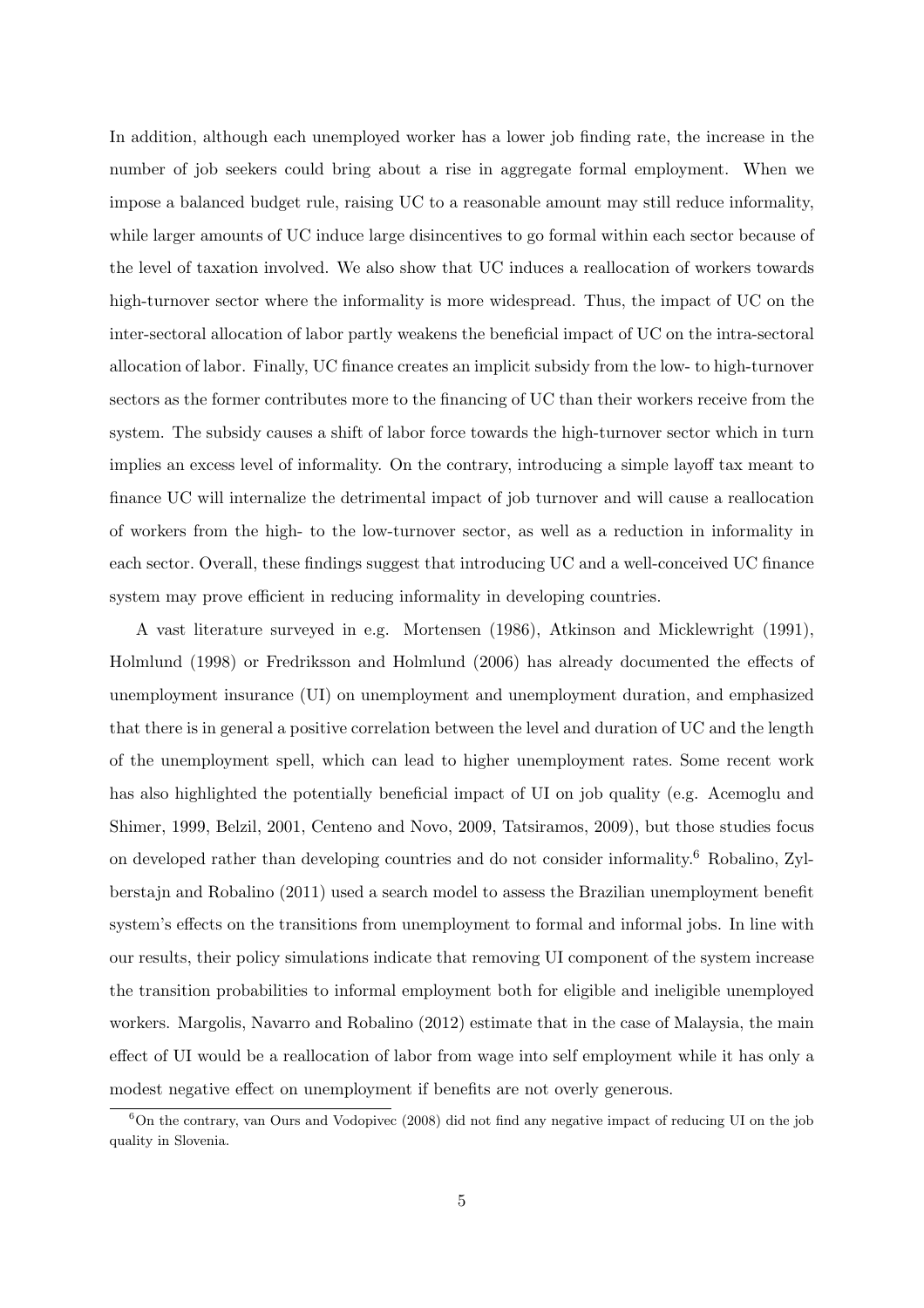The search and matching literature has recently devoted a growing attention to the study of the labor markets of developing countries, characterized by high unemployment and high informality (e.g. Kugler, 2000, Fugazza and Jacques, 2004, Boeri and Garibaldi, 2006, Zenou, 2008, Albrecht, Navarro and Vroman, 2009, Satchi and Temple, 2009, Ulyssea, 2009, Basu, Chau, Kanbur, 2011, Charlot, Malherbet and Terra, 2011, Meghir, Narita and Robin, 2012). These studies mainly analyze the implications of labor market policies such as severance payments, payroll taxes, enforcement of regulations, subsidies and unemployment benefits on the size and composition of informal sector as well as on the whole economy in developing countries. Compared to that literature, our aim is to give a closer look at the impact of UC and UC finance on the (re)allocation of workers as well as on unemployment. In this respect, the paper closest to us is Zenou (2008). Just like we do, he proposes a Harris-Todaro type model of labor market where there are search and matching frictions in the formal market while the informal sector is perfectly competitive. Then, he investigates the impact of several labor market policies such as UI, entry costs, wage/employment subsidies and hiring subsidies on the size of informal sector and unemployment. We generalize and extend Zenou's paper in the following ways: (i) We consider not only the allocation of labor between formal and informal work within each sector, but also the allocation of labor between sectors with different incentives to go informal; (ii) We show that contrary to Zenou's claim, a rise in UC will always increase the return to search for formal jobs in each sector, in spite of the reduction in labor demand induced by UC. Therefore, UC should be increased rather than cut to reduce informality; (iii) We give a closer look at UC finance and highlight the existence of a subsidy between sectors induced by UC finance, which may cause an excess level of informality. Accordingly, we study the impact of a simple layoff tax that may reduce the subsidy.

In fact, heterogeneity in turnover rates enables us to explicitly study the impacts of UC induced subsidies and resulting allocation of labor between sectors in developing countries. For the US economy, several articles (e.g. Topel and Welch, 1980, Deere, 1991, and Anderson and Meyer, 1993) have focused on the impact of UI and its finance on the cross subsidies across industries differing in the volatility of product demand they face and accordingly in their labor turnover rates. The first two have also analyzed the labor allocation effects of UI and showed that subsidized high-turnover sectors increase their labor share at the expense of less volatile sectors. For instance, both Deere (1991) and Anderson and Meyer (1993) find that construction, mining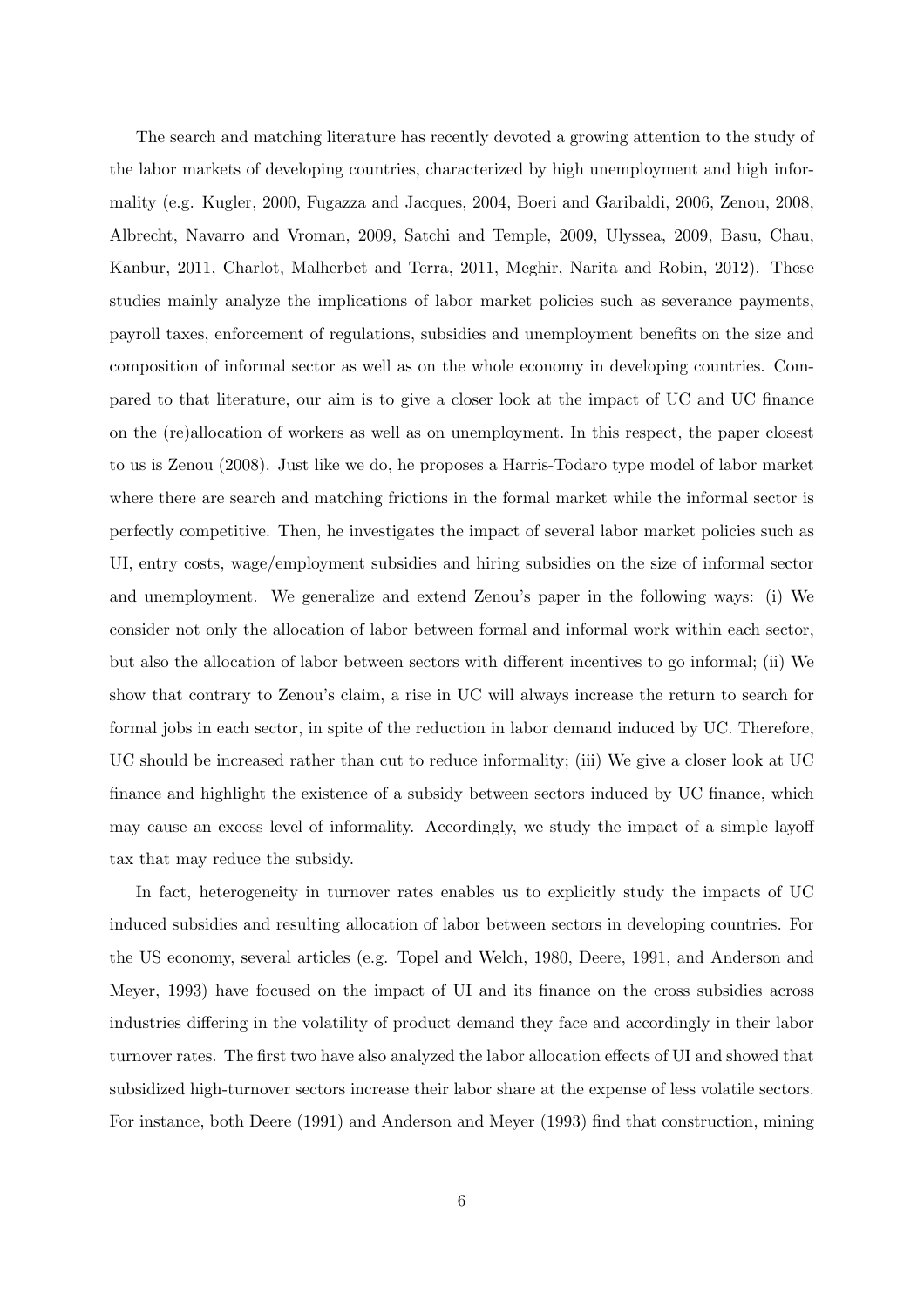and manufacturing are mainly subsidized industries in most US states, whereas transportation, public utilities, finance, insurance and real estate are the losers of UI. The theoretical result that financing unemployment insurance through a layoff tax, instead of a payroll tax, avoids distorting the allocation of labor between sectors with different layoff probability is well-known in the literature. Our perspective is however rather different: our analysis is, to the best of our knowledge, the first to consider the incidence of UC financing on informality. In this respect, we add a number of complementary results to the literature. In particular, we show that differences in turnover rates induce different incentives to go informal. We then study the allocative effect of UC and show that the implicit subsidy between sectors may lead to some excess level of informality which can be reduced by means of a layoff tax used in the financing of UC. Some earlier studies (e.g. Kugler, 2000 and Heckman and Pagés, 2000) showed that firing costs such as severance payments reduce turnover rates but at the same time increase informality as they reduce formal firms' labor demand. However, in our case although individual firms' firing costs increase with the layoff tax, overall fall in workers' tax contribution and in implicit inter-sectoral subsidies bring about a fall in informality.

The rest of the paper is organized as follows. Section 2 describes the model. The impact of UC on the divide between formal and informal activities within each sector is studied in section 3, while section 4 studies the more general case where UC affects the allocation of labor between and within sectors. In section 5, we investigate the quantitative impact of a change in UC. Section 6 then discusses important issues related to labor turnover and UC finance. Finally, section 7 concludes. Proofs are gathered in the Appendix.

### 2 The Model

This section outlines the economic environment in which we conduct our analysis. Our model borrows from, and extends Zenou (2008), where workers trade off a risk of being unemployed when searching for a formal job, against a larger payoff when search is successful. This idea is also reminiscent of the Harris-Todaro dilemma where moving the economy from a traditional to a modern sector implies a rise in unemployment.

Time is continuous and our focus is on steady-states. The economy is composed of two sectors, denoted by  $H$  and  $L$ . Though our model is fairly general, and can account for differences in various sectoral parameters, we will focus on differences in job destruction rates. We assume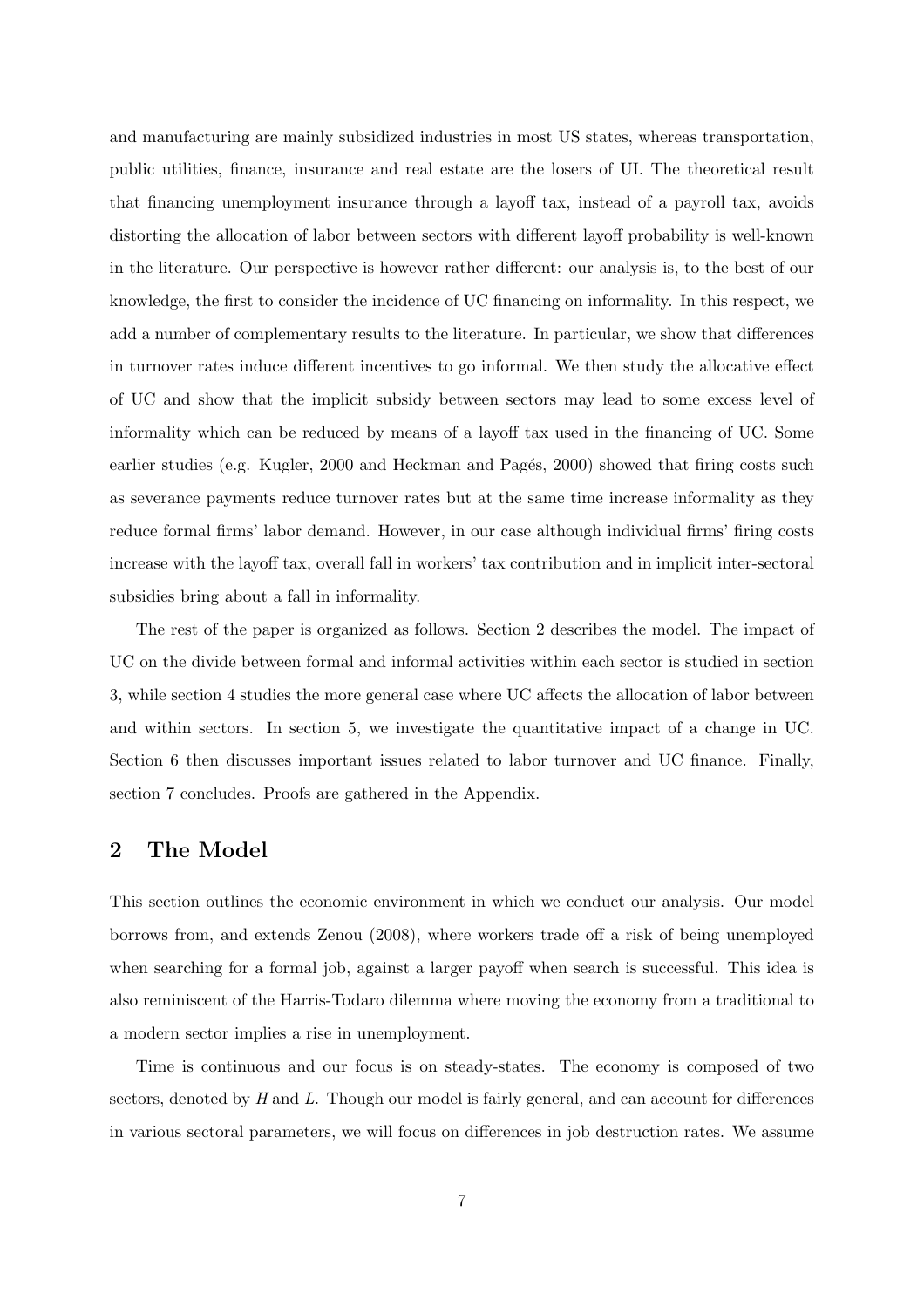that jobs are more frequently destroyed in sector  $H$  than in sector  $L$ , i.e.  $H$  stands for highturnover sector and  $L$  stands for low-turnover sector. For the sake of clarity, we start by assuming exogenous job destruction rates. Job destruction rates can easily be endogenized, as shown in section 6.

Workers allocate themselves between the two sectors, while each sector partitions itself between formal/registered and informal/unregistered production activities.<sup>7</sup> In this way, it is possible to study both the allocation of labor between sectors  $H$  and  $L$  (i.e. the *inter-sectoral* allocation of labor ), but also between formal and informal jobs (i.e. the intra-sectoral allocation of labor ). As will be shown hereafter, the difference in job destruction rates implies that there are more incentives to go informal in sector  $H$  than in sector  $L$ .

This framework allows us to generalize on Zenou (2008) by studying how changes in UC affect not only the allocation of labor between formal and informal activities within each sector, but also the inter-sectoral allocation of labor between sectors where the incentives to go formal or informal differ. Otherwise stated, our aim is to study under which condition a rise in UC may reduce informality.<sup>8</sup>

Preferences and population. The economy is populated by a continuum of workers, the size of which can be normalized to unity. Workers are assumed to be homogeneous<sup>9</sup>, infinitely lived, and risk neutral<sup>10</sup>, discounting future payoffs at rate  $r > 0$ . Each worker supplies one unit of labor inelastically. Consumers derive utility from the consumption of an unique final good. Among sector-k's workers,  $M_k$  and  $L_k$  work informally and formally respectively, while there are  $U_k$  unemployed workers searching for a (formal) job.<sup>11</sup> The size of a sector is then defined

<sup>7</sup>There is not a unique name and definition of the informal sector phenomenon. Registration based definition is generally explained with nonconformity to fiscal and other regulations while the informal sector is associated with the activities taking place in small firms having low level of organization, with low capital intensity, and informal work relations depending on self employment and use of unpaid family workers. In this paper, informal and unregistered will mean the same thing and will be used interchangeably. For different definitions see for example Schneider and Enste (2000), Mead and Morrison (1996). It is also worth noting that Kanbur (2009) criticizes the use of generic and general definitions of the informal sector and emphasizes that the definition of the informality must be closely related to the regulation or state intervention in question.

<sup>8</sup>Of course, unemployment insurance is meant to provide insurance against unanticipated income losses to risk averse workers. Here, our objective is to analyze allocative effects of UC and not the optimal design of an unemployment insurance system. That is why we use the term unemployment compensation (UC) rather than unemployment insurance (UI).

<sup>9</sup>See Albrecht et al. (2009) or Boeri and Garibaldi (2006) for models with heterogeneous workers.

 $10$ Given our focus on the allocative role of UC rather than on its insurance role, we assume risk neutrality as a simplifying hypothesis. A similar assumption is made in e.g. Zenou (2008).

<sup>&</sup>lt;sup>11</sup>From now on, we refer to variables related to one of the two sectors using subscript  $k = \{H, L\}.$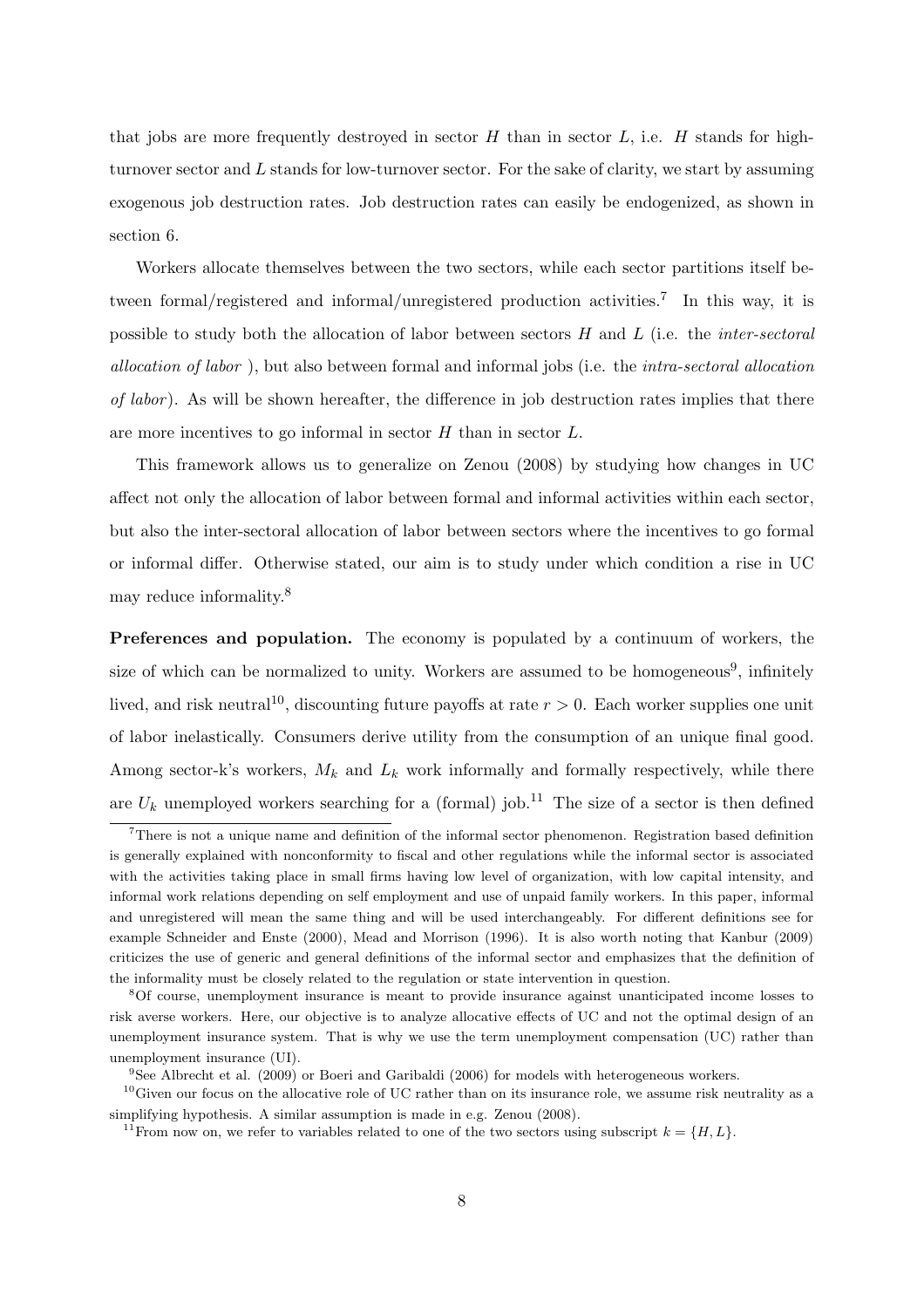as:

$$
N_k = M_k + L_k + U_k \tag{1}
$$

The size of the two sectors are related as follows from our normalization on the size of the population:

$$
N_H = 1 - N_L \tag{2}
$$

The goods market. Goods are assumed to be non storable. Each sector is assumed to be specialized and produces an intermediate good which is sold on a competitive market at a price  $p_k$ . Ultimately, intermediate goods are combined to produce a final consumption good in quantity  $Y$ . The price of this final good is normalized to unity. The aggregate production function is CES and satisfies:

$$
Y = \left(\alpha Y_H^{\rho} + (1 - \alpha) Y_L^{\rho}\right)^{\frac{1}{\rho}},\tag{3}
$$

where  $Y_H$  and  $Y_L$  denote the production of the intermediate good in the H and L sector respectively. As in Acemoglu (2001),  $\rho < 1$  and the elasticity of substitution between the two intermediate goods is  $1/(1 - \rho)$ , while  $\alpha \in (0, 1)$  is a shifter which determines the weight of the two sectors in total output.

The prices of intermediate goods,  $p<sub>H</sub>$  and  $p<sub>L</sub>$ , are given by their respective marginal productivity.

$$
p_H = \alpha Y_H^{\rho - 1} Y^{1 - \rho} \tag{4}
$$

$$
p_L = (1 - \alpha) Y_L^{\rho - 1} Y^{1 - \rho} \tag{5}
$$

In each sector, labor is used as the sole input, and production results either from formal or informal activities. There is an endogenously sized continuum of registered firms, each endowed with a single job slot, which can be either filled and producing, or vacant and searching for a worker. Registered firms produce with a fixed coefficient technology, yielding y units of output per worker. Total output realized by unregistered firms results from an aggregate production function  $F(M_k)$  which is increasing and strictly concave in its argument. It is reasonable to assume decreasing returns for unregistered activities due to their informal nature. First of all underground activities have to take place in small markets rather than large ones. When the scope of these activities rises, they will be more visible to authorities and can be detected more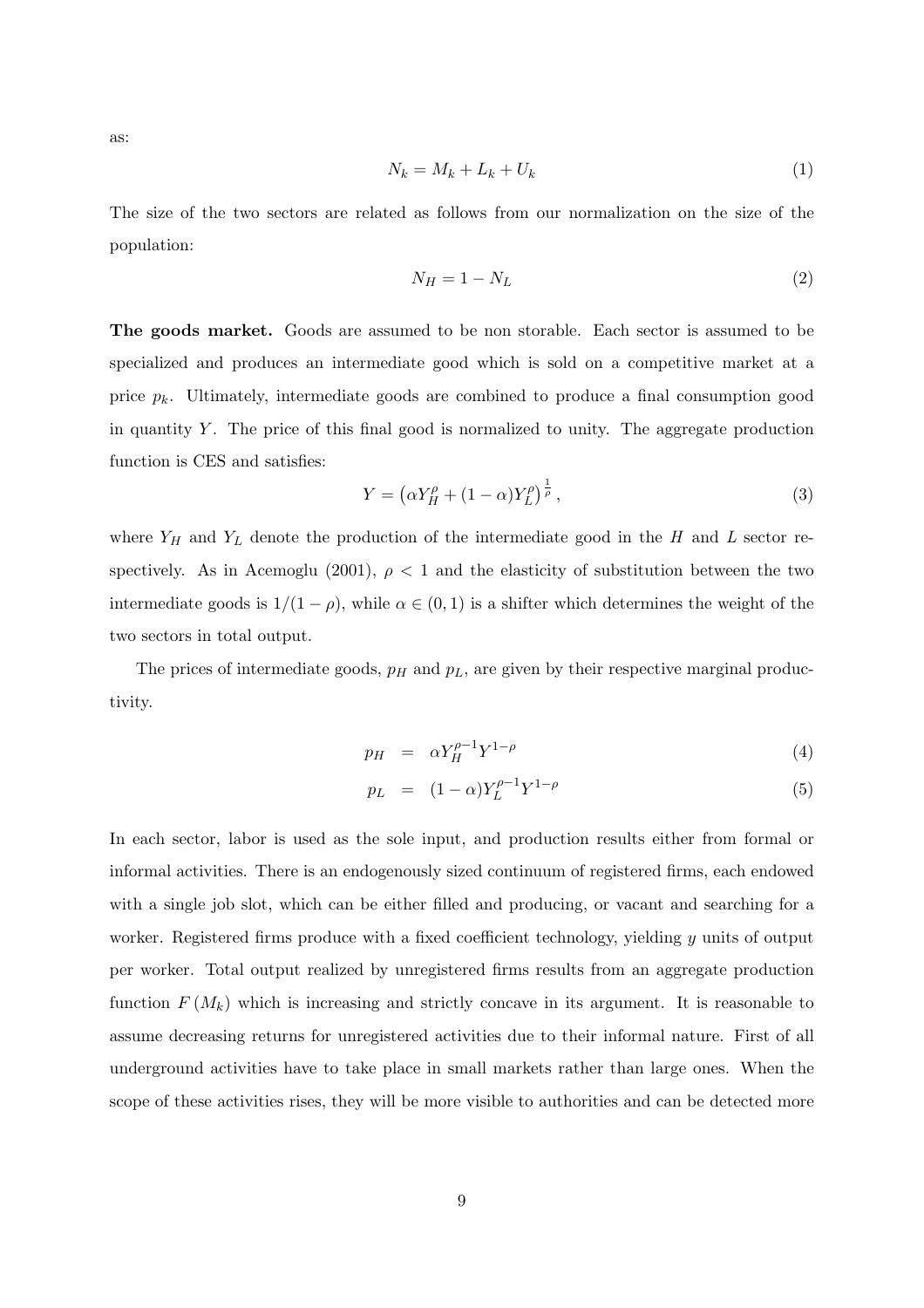easily.<sup>12</sup> Second, the capital intensity of this sector should be low. Any worker who decides to be underground can start instantaneously to operate in this sector needless of large investments. Moreover this assumption is confirmed by some empirical works. For example, using micro data from a survey conducted in Quebec City, Lemieux, Fortin, and Frechette (1994) find a linear or slightly convex relation between earnings and the working hours in the regular sector, while earnings in the underground sector are a concave function of underground-sector hours.

As a result, it follows that the aggregate production of sector  $k$ 's intermediate good satisfies:

$$
Y_k = \underbrace{yL_k}_{\text{formal production}} + \underbrace{F(M_k)}_{\text{informal production}} \tag{6}
$$

The Labor Market : Matching, Flow Equilibrium and Beveridge Curve. A fairly large number of empirical studies highlight that the level of unemployment is far from being negligible in developing countries and that it takes less time to find an informal than a formal job (see e.g. Meghir, Narita and Robin, 2012 for Brazil). Accordingly, we make the following assumptions on the matching processes. In formal labor markets, a Constant Returns to Scale matching function brings together in pair vacant jobs and workers, and relates the total number of contacts to the total number of firms and workers actively searching for a partner on each side of the market. Thus, the flow of hires in sector  $k, \mathcal{M}_k$  writes:

$$
\mathcal{M}_k \equiv \mathcal{M}(\mathcal{V}_k, U_k) \tag{7}
$$

where  $V_k$  denotes the number of vacancies and  $U_k$  the number of unemployed. The matching function  $M$  satisfies standard properties: it is increasing and continuously differentiable in each of its arguments, homogeneous of degree one and yields no hiring if the mass of the unemployed workers or the mass of vacant jobs is nil. Linear homogeneity of the matching function implies that it is possible to express contact rates for firms and workers as a function of a single variable,  $\theta_k \equiv \mathcal{V}_k/U_k$ , the so-called labor market tightness. On average, a vacancy meets a worker at rate  $q(\theta_k) \equiv \mathcal{M}(\mathcal{V}_k, U_k)/\mathcal{V}_k = \mathcal{M}(1, 1/\theta_k)$ , with  $q'(\theta_k) < 0$ , whereas an unemployed finds a job at rate  $\mathcal{M}(\mathcal{V}_k, U_k)/U_k = \mathcal{M}(\theta_k, 1) = \theta_k q(\theta_k)$ , an increasing function of  $\theta_k$ .

In informal labor markets, we assume that frictions are negligible so that workers and firms match instantaneously. This occurs when the scale parameter of the matching function tends

 $12$ For instance, Fortin, Marceau and Savard (1997) analyze the impact of taxation and wage controls in a developing economy with informal sector, using a general equilibrium model. They claim that the marginal cost of labor in the informal sector is higher than the formal sector due to the higher marginal concealment costs.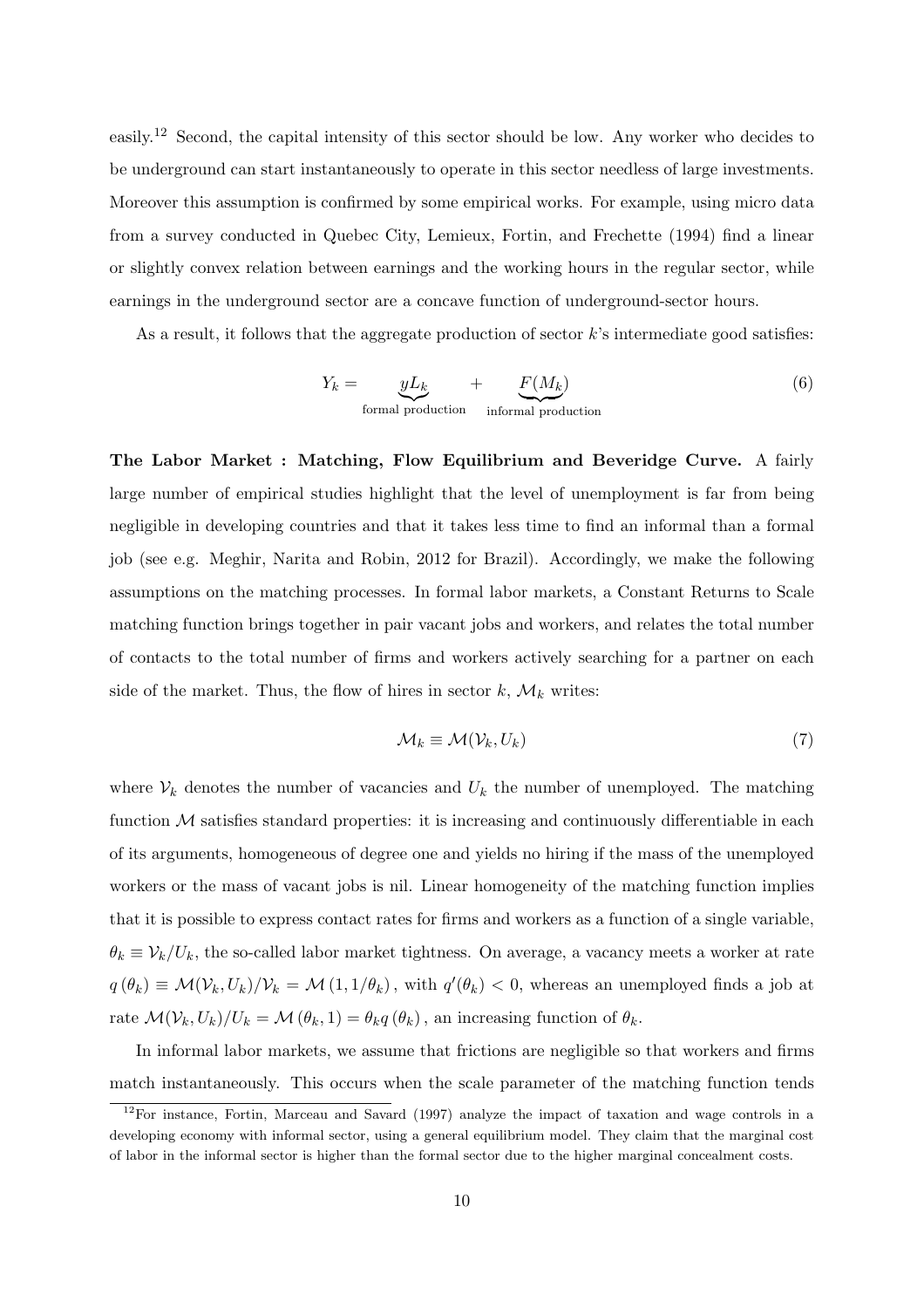to infinity. As a result, the informal labor market is perfectly competitive.<sup>13</sup>

The flow into unemployment results from match-specific shocks that occur at Poisson rate  $s_k$ . We assume the job separation rate to be higher in sector H than in sector L, i.e.  $s_H > s_L$ . The law of motion for the number of unemployed satisfies:

$$
\dot{U}_k = \underbrace{(N_k - M_k)(1 - u_k)s_k}_{\text{number of separations}} - \underbrace{(N_k - M_k)u_k \theta_k q(\theta_k)}_{\text{number of hires}} \tag{8}
$$

where  $N_k - M_k$  and  $u_k = U_k/(N_k - M_k)$  indicate the size of the formal sector and the unemployment rate in sector  $k$  respectively. The steady-state sectoral unemployment rate writes:

$$
u_k = \frac{s_k}{s_k + \theta_k q(\theta_k)}.\tag{9}
$$

Equation (9) may be viewed as a sectoral Beveridge curve. This curve is decreasing and convex in the  $(v_k, u_k)$  plane. In addition, it is straightforward to remark that  $u_k$  is decreasing in  $\theta_k$  and increasing in  $s_k$ .

Labor market flows and the allocation of labor within each sector (e.g. from registered to unregistered activities) or between sectors (e.g. from the high-turnover sector to the low-turnover sector) depend on firms' and workers' decisions. Such decisions are related to the asset values associated to each labor market state, which are defined in the next subsections.

#### 2.1 The allocation of labor and Workers' expected gains

Let us denote by  $S_k, W_k, I_k$  the value to the worker of being respectively unemployed and searching for a formal job, being employed on a formal job and being employed informally in sector k.

Intra vs inter-sectoral allocation of labor. In each sector, workers allocate themselves between formal and informal activities according to the payoffs associated with different labor market states. Ex-post value of working at formal jobs is the highest and thus formal employees do not have any incentives to take informal jobs. As for the unemployed and informal workers, they compare the payoffs from keep searching and from taking informal jobs. If the latter is higher, some unemployed workers will shift to informal activities and vice versa. However, as we assumed decreasing marginal returns from informal activities, in the steady state, workers

<sup>13</sup>Several other papers also adapted the perfectly competitive informal labor market approach (e.g. Zenou, 2008, Fortin, Marceau and Savard, 1997). For a thorough discussion of modeling informal labor markets as a free-entry sector of last resort, see Fields (2005) where he states "The essence of free entry is that all who want a job can get one".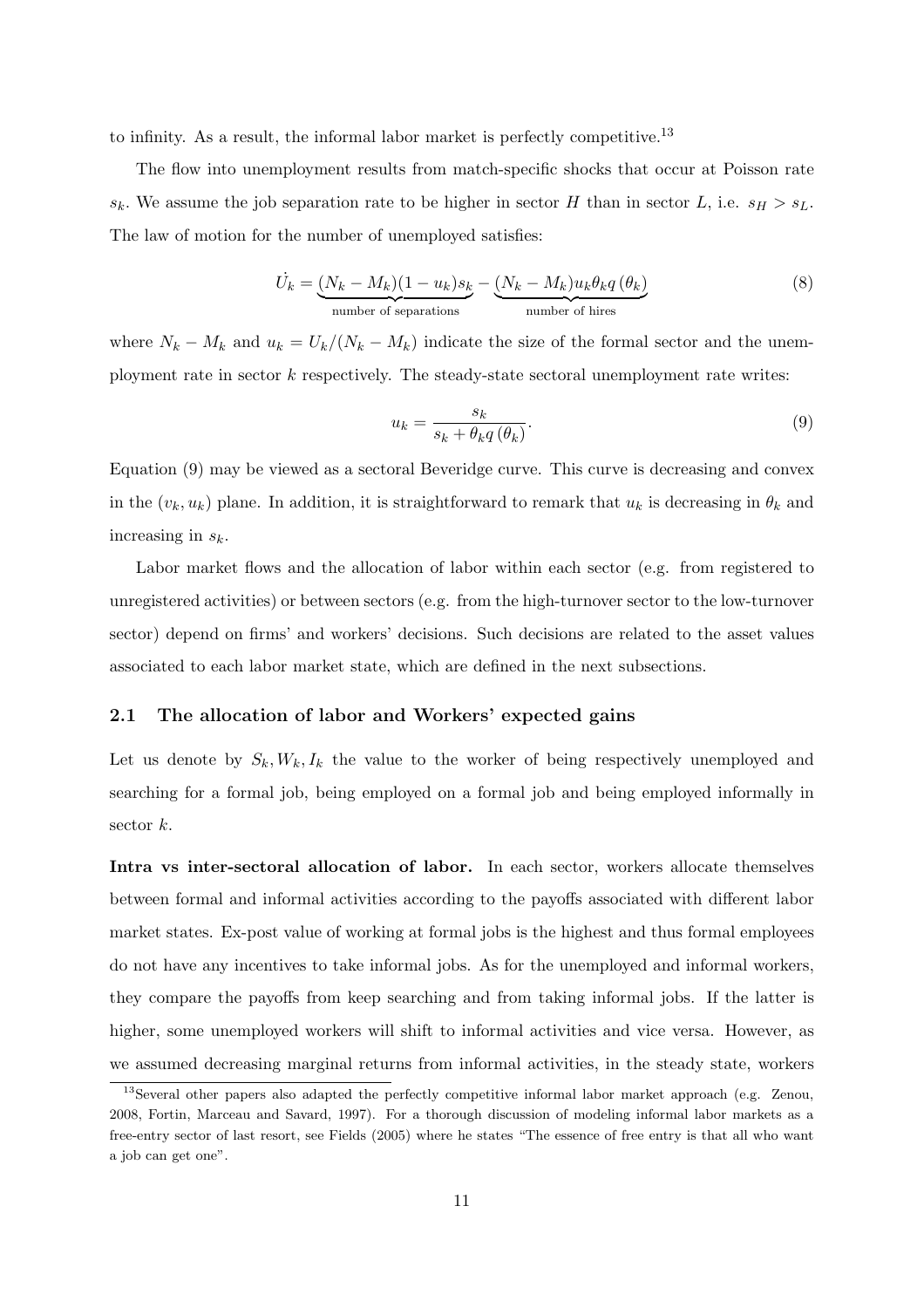must be indifferent between searching for a formal job and being employed by an unregistered firm. Therefore, the steady-state intra-sectoral allocation must satisfy :

$$
S_k = I_k \tag{10}
$$

We assume that only the unemployed can choose to reallocate themselves to a different sector, while on-the-job search is ruled out.<sup>14</sup> In other words, unemployed workers are aware of their opportunities in both sectors and thus search is directed. In the steady state, the expected returns from searching in the sectors  $H$  and  $L$  must satisfy:

$$
S_H = S_L \tag{11}
$$

This relationship determines the inter-sectoral allocation of labor: workers allocate themselves between the two sectors until the expected value of searching for a job in sectors  $H$  and  $L$  are equalized.

Workers' expected gains. Workers' expected utility of being employed in a registered firm or unemployed and searching for a job in a registered firm can be defined as follows:

$$
rS_k = z(1-\tau) + \theta_k q(\theta_k) \left[ W_k - S_k \right] \tag{12}
$$

$$
rW_k = w_k(1-\tau) + s_k[\overline{S} - W_k]
$$
\n
$$
(13)
$$

Job seekers in both sectors are entitled to a flat rate unemployment compensation  $z^{15}$  Both income from registered employment and unemployment compensation are subject to a flat income tax  $\tau$ , used to finance unemployment payments.<sup>16</sup> At rate  $\theta_k q(\theta_k)$  unemployed workers will be employed leading to a capital gain of  $(W_k - S_k)$ . A formal worker in sector k gets the net wage  $w_k(1-\tau)$  in each period and will become unemployed at Poisson rate  $s_k$ , in which case the workers incur a capital loss given by  $(\overline{S} - W_k)$ , where  $\overline{S} = max(S_H, S_L)$ , as job seekers

<sup>&</sup>lt;sup>14</sup>This is a commonly shared hypothesis in numerous papers (e.g. Zenou, 2008, Fortin, Marceau and Savard, 1997). The underlying intuition can be found in Fields (1975) as he emphasizes that the informal jobs (murky sector jobs) come at the cost of reduced job search opportunities in the formal sector (modern-sector jobs). For the sake of simplicity, we adopt a stronger hypothesis and assume that informal workers have no time at all for job search.

<sup>&</sup>lt;sup>15</sup>Alternatively, Meghir et al. (2012) in a wage posting model introduce UC as a lump-sum transfer that displaced workers are eligible for upon layoff. This amounts to redefining UC as mandatory severance payments. When wages are bargained as it is the case in our framework, it is well-known that severance payments are neutral (Lazear, 1990) and have no impact on the allocation of labor.

<sup>&</sup>lt;sup>16</sup>As is the case in most OECD countries. For instance in the United States, UC are taxed on an equal basis with wages and other ordinary income since 1987.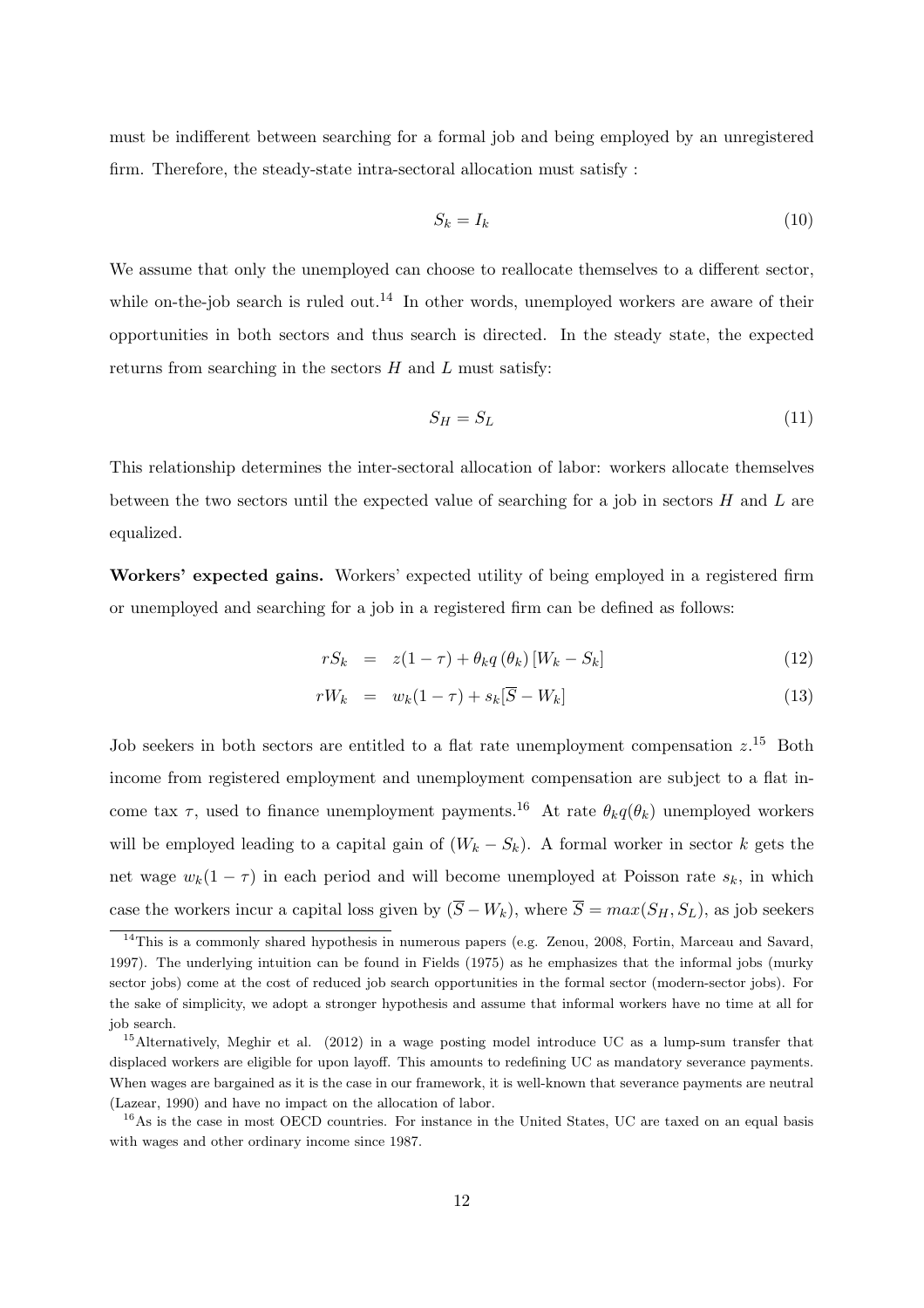can switch between sectors, and choose to allocate themselves to the one yielding the largest expected payoffs.

In each sector, informal labor markets are competitive, so that informal workers are paid at the value of their marginal product. Moreover, they do not contribute to the financing of the UC system. As a result, the discounted value of being informal in sector  $k, I_k$ , writes as follows:

$$
rI_k = w_{I_k} = p_k F'(M_k) \tag{14}
$$

A few remarks about our three key hypothesis regarding the design of the UC system are in order.

First, we assume, as in Zenou (2008), that job seekers cannot simultaneously work informally and be entitled to UC. At first sight, such an assumption may be deemed restrictive. However, it can be justified on several grounds: (i) working informally can be at the expense of searching for a formal job. There are several reasons to think that this can indeed be the case: finding a job in the formal sector is a costly and time-consuming activity, so that taking an informal job would imply a lower chance of finding a formal job. Besides, when formal and informal activities are located in different places, it may be difficult to simultaneously work informally and search for a formal job. Such opportunity costs may not be fully compensated if UC is not overly generous. (ii) Most UC systems can entail some minimal (formal) job search requirements that would to a large extent circumvent this problem.

Second, we assume informal workers are excluded from UC. There is ample evidence that social protection does not reach informal workers especially in developing countries. By definition, the workers in the informal sector do not contribute to the social security system, thus they do not benefit from the social protection including UC. For example in his paper concerning informal employment in Latin America and the Caribbean countries, Freije (2001, p.34) states:

"With respect to unemployment insurance programs, the evidence is conclusive. Informal workers do not participate in these programs simply because they are linked to contributions made while in the formal sector so informals are automatically excluded."

Furthermore in line with the idea of this paper, he adds

"Actually, it has been argued that the poor coverage of unemployment insurance in Latin America is among the causes of the large informal sector. Poor workers can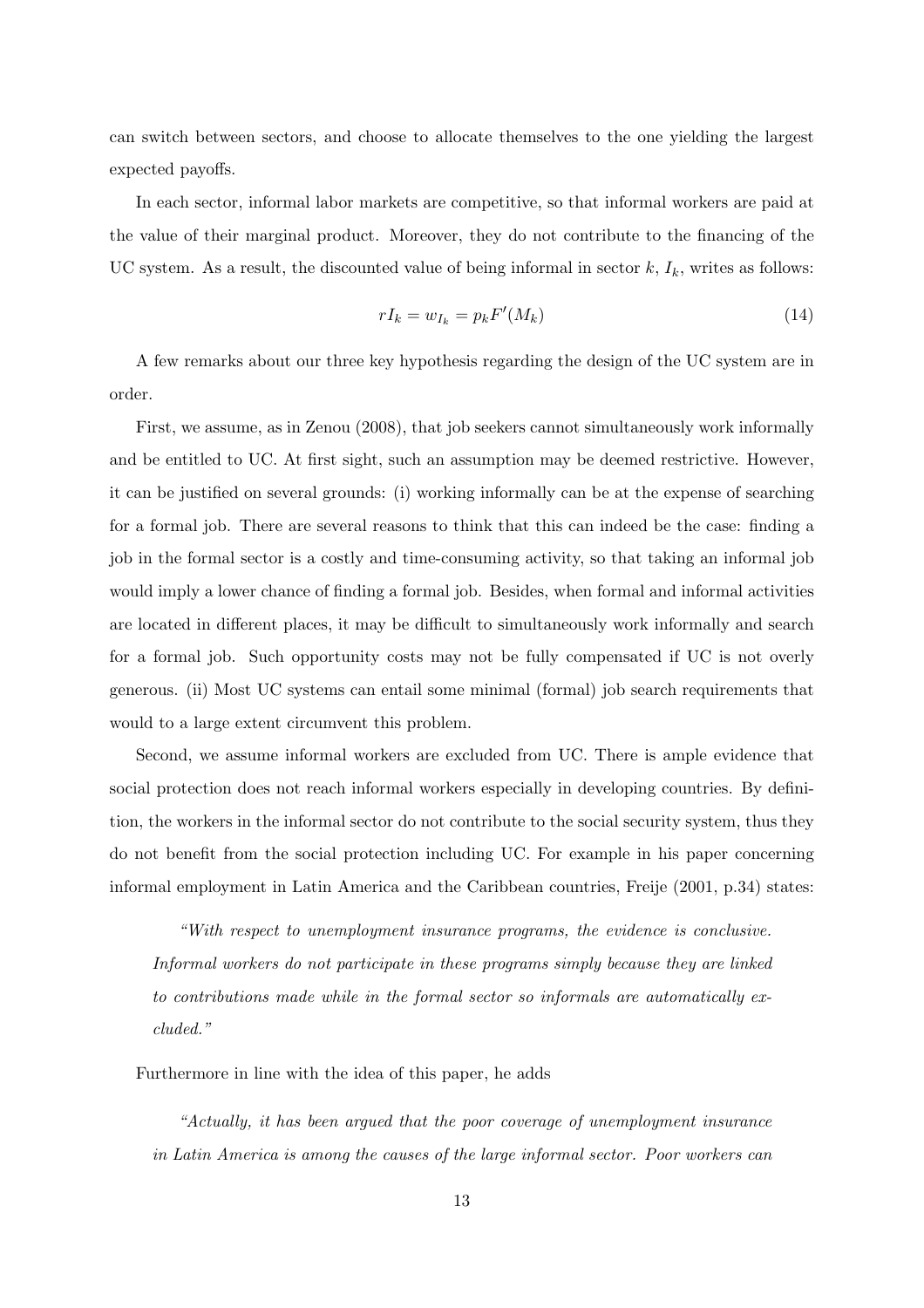not afford to be unemployed and thus have to create themselves a job."

Third, it is supposed that all workers in the formal sector qualify for unemployment benefits regardless of their past work's history. A model with two types of unemployed workers differing with respect to their eligibility to unemployment payments would burden the algebra and would not change the results qualitatively. An increase in unemployment benefits will increase the expected utility of being unemployed not only for eligible workers but also ineligible ones by increasing the possible future gains. As for the unemployed workers qualified for unemployment payments, benefiting from these payments and working in the underground sector can be more attractive. For example Thomas (1992, p.120) states:

"...there was also a growing suspicion that some, perhaps many, of the unemployed were working while drawing unemployment and/or other benefits, so that social security fraud was becoming a serious problem."

However, the payments are generally paid for a limited time period, so this option is also limited. When the wage differentials are high between the sectors, and duration of benefits are short, incitation to this kind of fraud should be lower. Furthermore, according to the theoretical model used in this paper, it is assumed that there are decreasing returns to scale in the informal sector. Therefore, if some workers qualified for UC choose to work in the underground sector, the marginal gains from informal jobs will decline. However, in steady-state, these marginal gains are equal to the value of formal unemployment. Thus, for one cheating worker, one informal worker will choose to leave underground sector leaving the size of sectors unchanged.

### 2.2 Firms and Labor Demand

Let us denote by  $V_k$  and  $J_k$ , the value to the firm of holding a vacancy and a filled job respectively in sector  $k = H, L$ . They are defined as follows.

### Firms' Gains.

$$
rV_k = -\gamma + q(\theta_k)[J_k - V_k] \tag{15}
$$

$$
rJ_k = p_k y - w_k + s_k[V_k - J_k]
$$
\n
$$
(16)
$$

where  $\gamma$  is the cost of holding a vacancy, assumed to be the same in both sectors. At rate  $q(\theta_k)$ , the firm meets a worker, which yields a capital gain  $[J_k - V_k]$ . A filled job yields instantaneous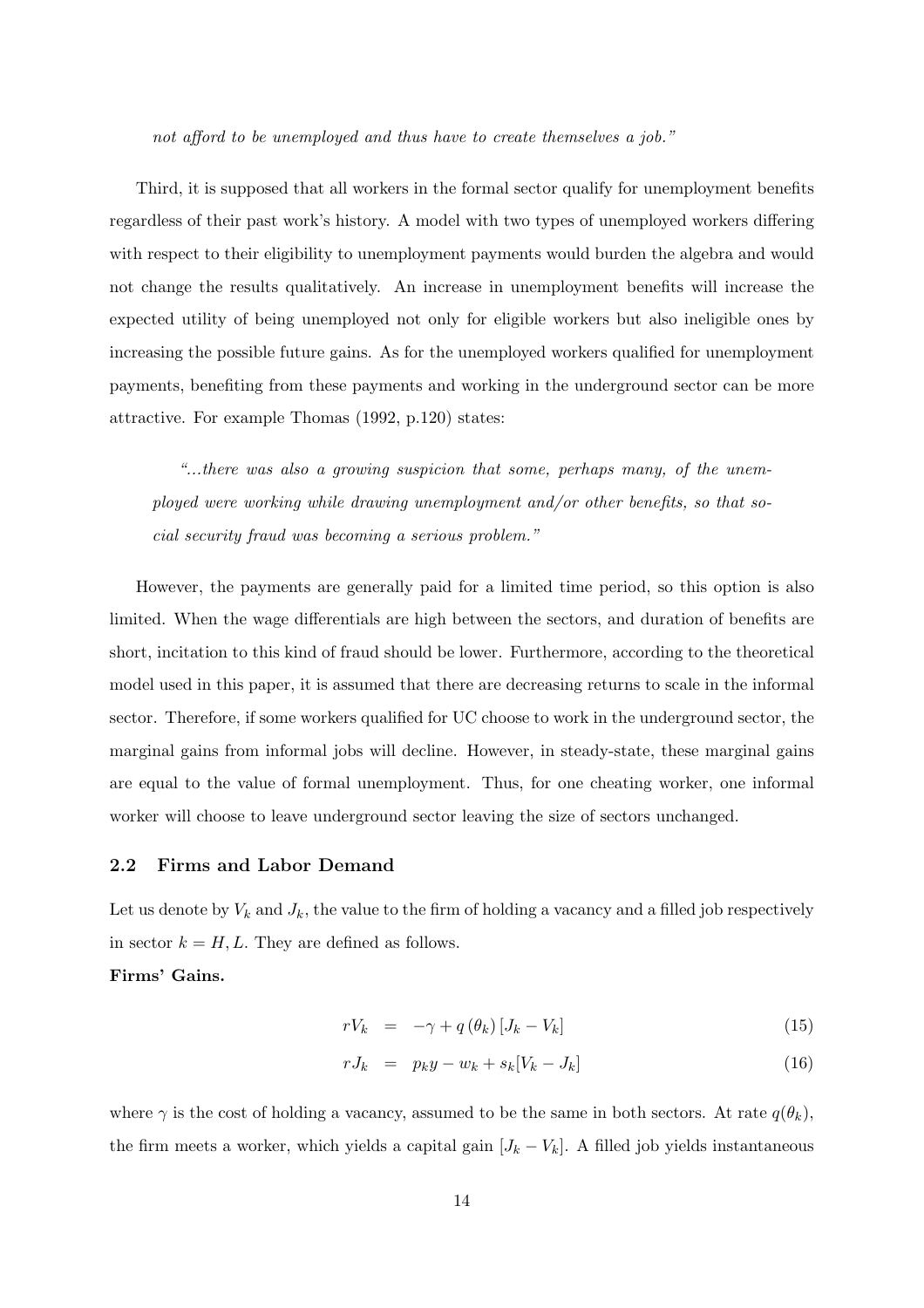profits  $p_ky-w_k$ , where  $w_k$  is the wage paid to worker. With exogenous probability  $s_k$ , the match will be destroyed and the firm incurs a capital loss  $[V_k - J_k]$ .

Free entry and Labor Demand. In equilibrium, free entry onto the labor market implies the expected value of a vacancy  $V_k$  is zero. Thus using (15) and (16) one can write:

$$
\frac{\gamma}{q(\theta_k)} = \frac{p_k y - w_k}{r + s_k}.\tag{17}
$$

Under free entry, firms enter the labor market until the expected cost of holding a vacancy  $\gamma_k$  $\frac{\gamma_k}{q(\theta_k)}$  equals expected profits  $\frac{p_k y - w_k}{r+s_k}$ . Equation (17) can be thought of as a labor demand function, as it implicitly defines sector-specific labor market tightness  $\theta_k$  as an increasing function of firms expected profits, and a decreasing function of the workers' wage  $w_k$ , determined in the next subsection.

### 2.3 Wage Determination

Matching Frictions in formal labor markets imply that each formal match gives rise to a surplus that has to be shared between the firm and its worker through a generalized Nash bargain, which determines wages for formal jobs according to:

$$
\max_{w_k} (W_k - S_k)^{\beta} (J_k - V_k)^{1-\beta}, \tag{18}
$$

where  $\beta$  and  $1 - \beta$  correspond respectively to the workers' and firms' bargaining strength in sector  $k$  ( $0 \le \beta \le 1$ ). The first order condition for this problem can be written as:

$$
\frac{\beta}{1-\beta}(1-\tau)(J_k - V_k) = W_k - S_k.
$$
\n(19)

Using (12), (13), (16), and (19) with the free entry condition  $V_k = 0$ , and after some simple algebra the wage equation can be written as follows:

$$
w_k = (1 - \beta) \left[ z + \frac{\beta \gamma}{1 - \beta} \theta_k \right] + \beta p_k y \tag{20}
$$

which defines the wage as a weighted average between workers' outside options in the wage bargain  $z + \frac{\beta \gamma}{1-\beta}$  $\frac{\beta\gamma}{1-\beta}\theta_k$  and the value of output  $p_k y$ . Equation (20) can be interpreted as the wage curve of the model as it defines formal wages in sector  $k$  as an increasing function of labor market tightness  $\theta_k$ : a higher labor market tightness improves workers' outside options in the wage bargain, which raises wages. In addition, it can be shown that formal jobs always pay higher wages than informal jobs, and that informal wages are higher than the net unemployment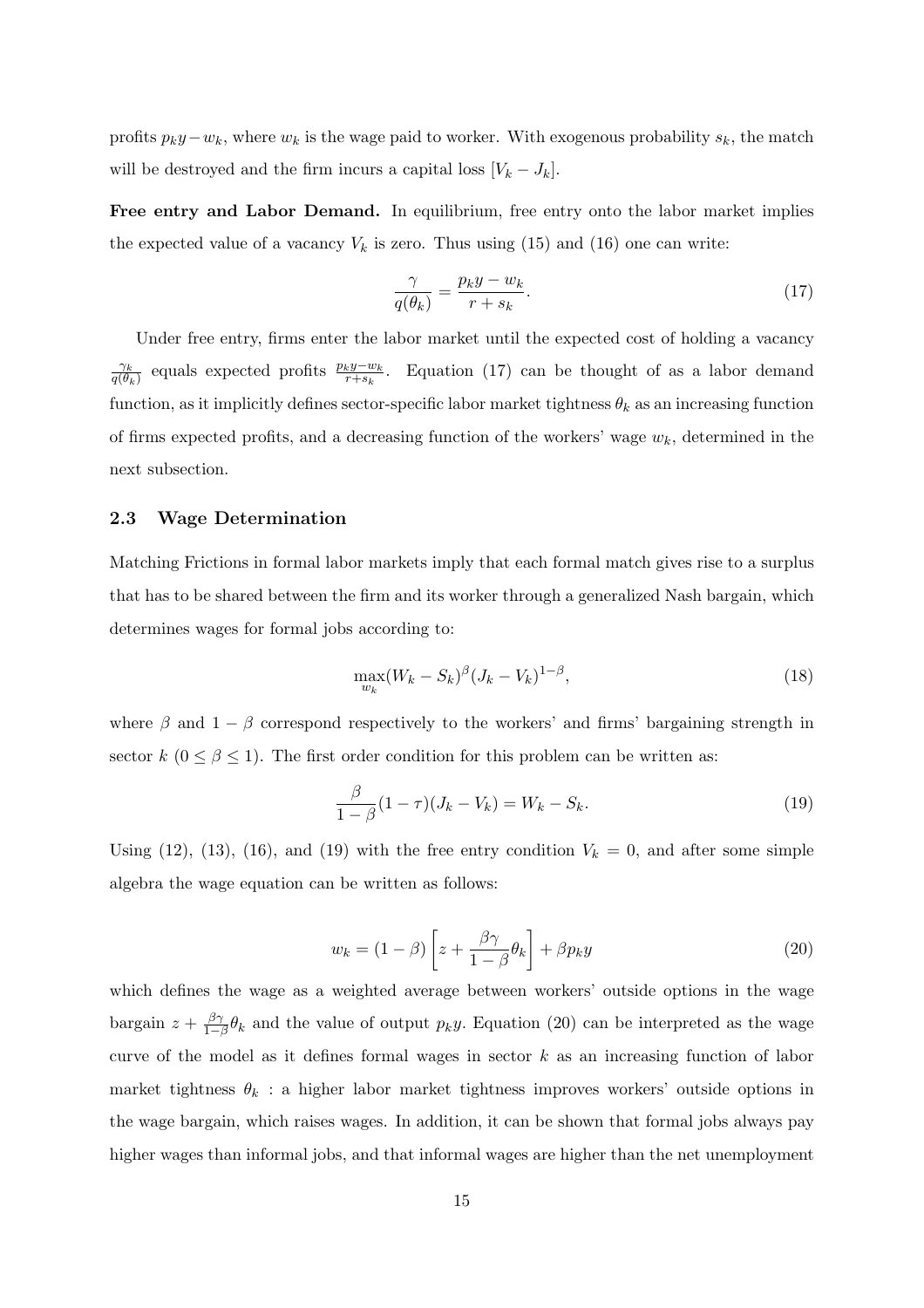compensation (see Appendix B1 for a formal demonstration). In the (extreme) case where  $\beta = 0$ , all workers would be paid the same wage which is equal to z.

#### 2.4 Labor market tightnesses

Plugging the wage equation (20) in the labor demand equation (17) we can obtain the following equation for the labor market tightnesses:

$$
\frac{\gamma}{q(\theta_k)} = \frac{(1-\beta)(p_k y - z) - \beta \theta_k \gamma}{r + s_k} \tag{21}
$$

Equation (21) implies that for given values of the parameters of the model, there is an increasing relationship between  $\theta_k$  and  $p_k$ : higher prices will increase firms' expected profits, hence firms will create more vacancies.

#### 2.5 Arbitrage within each sector: formal vs informal jobs

Using equations (12), (15) and (19), the return to search for a formal job in sector k,  $rS_k$ , can be rewritten as: ·  $\overline{a}$ 

$$
rS_k = (1 - \tau) \left[ z + \frac{\beta \gamma}{1 - \beta} \theta_k \right]
$$
 (22)

From this expression, it turns out that the returns to search is increasing in tightness  $\theta_k$ , in UC z, and decreasing in the tax rate  $\tau$ : a higher tightness  $\theta_k$  implies that the unemployed will find a job more easily, which raises  $rS_k$ . More generous UC will raise the income of job seekers, which increases the value of being unemployed. Quite on the contrary, the larger the tax rate  $\tau$ , the lower the job seekers' net income, which reduces the return to search. Then, using the arbitrage condition  $(10)$  and asset equation  $(14)$ , we get the steady-state number of informal workers within each sector  $M_k$ :

$$
M_k = F_k'^{-1} \left( \frac{(1-\tau) \left[ z + \frac{\beta \gamma}{1-\beta} \theta_k \right]}{p_k} \right). \tag{23}
$$

Equation (23) implies that informal employment in sector  $k$ ,  $M_k$  is decreasing in the real returns to search in sector k,  $rS_k/p_k$ .

#### 2.6 Arbitrage between sectors: high- and low-turnover sectors

As job seekers choose to allocate themselves to the sector yielding the highest expected utility, in steady-state, we have:

$$
\theta_H = \theta_L \tag{24}
$$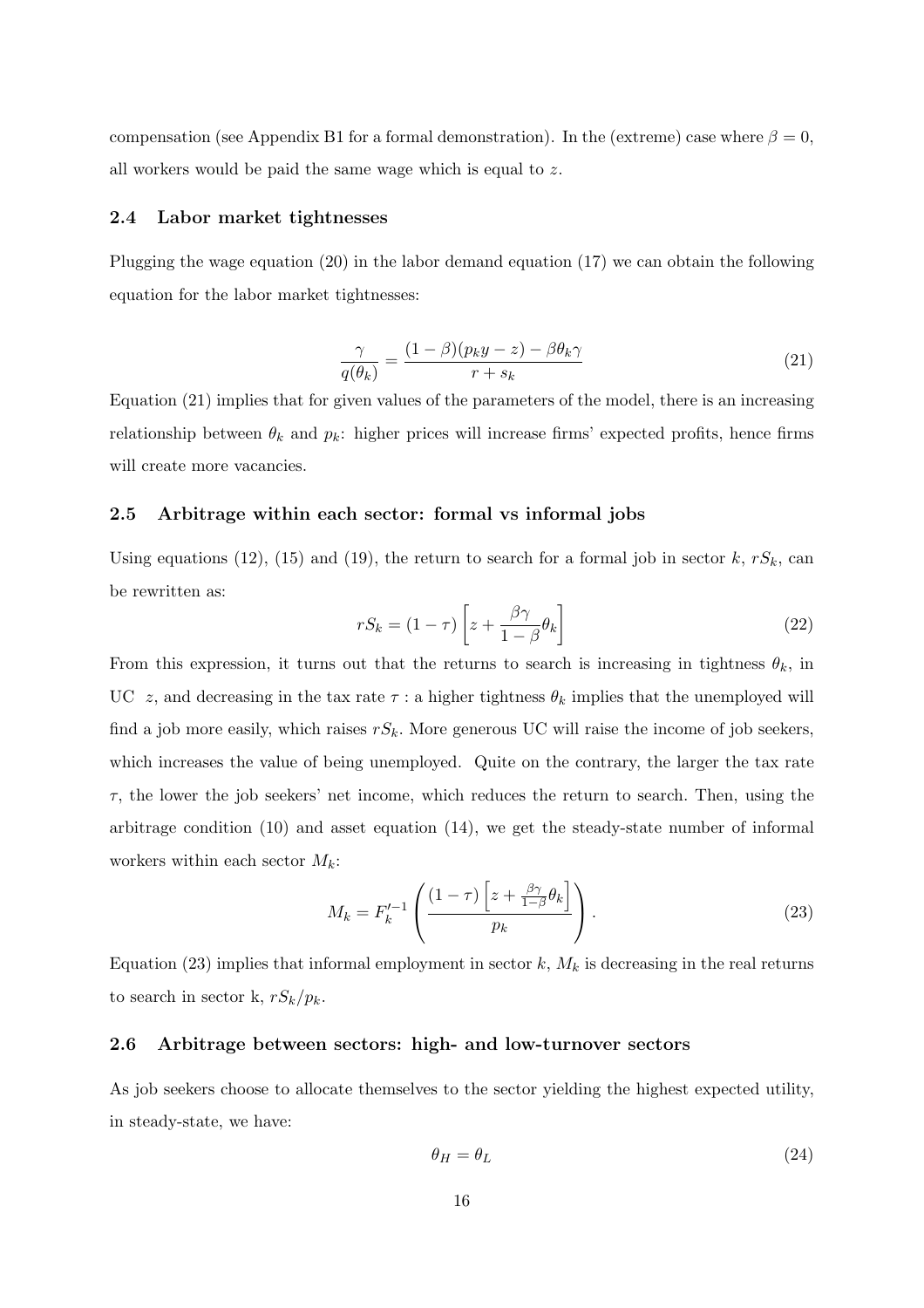as a result of the arbitrage condition (11) and equation (22). The inter-sectoral allocation of labor depend on tightnesses, while the intra-sectoral allocation depends on tightnesses and prices, which are taken as exogenous by workers when making their decisions. Tightnesses and prices are endogenized as shown in the next sections.

### 2.7 Balanced Budget Constraint and Implicit Subsidy

To complete the characterization of the equilibrium we need to define the government's budget constraint. The budget constraints writes:

$$
\tau \left[ \sum_{k=H,L} w_k L_k + z U_k \right] = z \sum_{k=H,L} U_k \tag{25}
$$

In a steady state, tax revenues (the LHS of (25)) must be equal to the total unemployment benefits expenditures (the RHS of (25))for a balanced budget. It is assumed that only workers employed in formal jobs or searching for a formal job pay taxes at the same rate  $\tau$  and get z.

Here it is in order to remark that financing of the UC system through proportional taxes paid by the workers creates an implicit subsidy between sectors. More precisely, the workers of the high-turnover sector receive an implicit subsidy from the workers of the low-turnover sector. The subsidy stems from the fact that the total tax contributions of the workers in the sector L to the system is higher than the total benefits they are expected to receive when unemployed, and vice versa for the sector  $H$ . To illustrate our argument, let us assume first that UC is financed by a balanced budget rule within each sector, so that the contributions are equal to benefits in both sectors. As the job destruction rate is lower in the sector  $L$  than the sector  $H$ , the tax rates should be also lower in the former. Then, assume that fiscal authorities switch to global financing of the system with equal taxes in both sectors. This change induces an increase of the tax rate in the sector  $L$  while workers in the sector  $H$  start to pay lower taxes than they should do. Accordingly, in each period the sector  $H$  receives a constant subsidy from the sector L. The subsidy affects the allocation of workers between and within sectors, which will be considered further in the following sections. Nevertheless, we can quantify the ex-post subsidy (once the workers are allocated between and within sectors), i.e., the difference between the benefits received and the contributions to the system:

$$
T_k = zU_k - \tau(w_k L_k + zU_k)
$$
\n<sup>(26)</sup>

Note that the subsidy is negative for the sector  $L$  and positive for the sector  $H$ .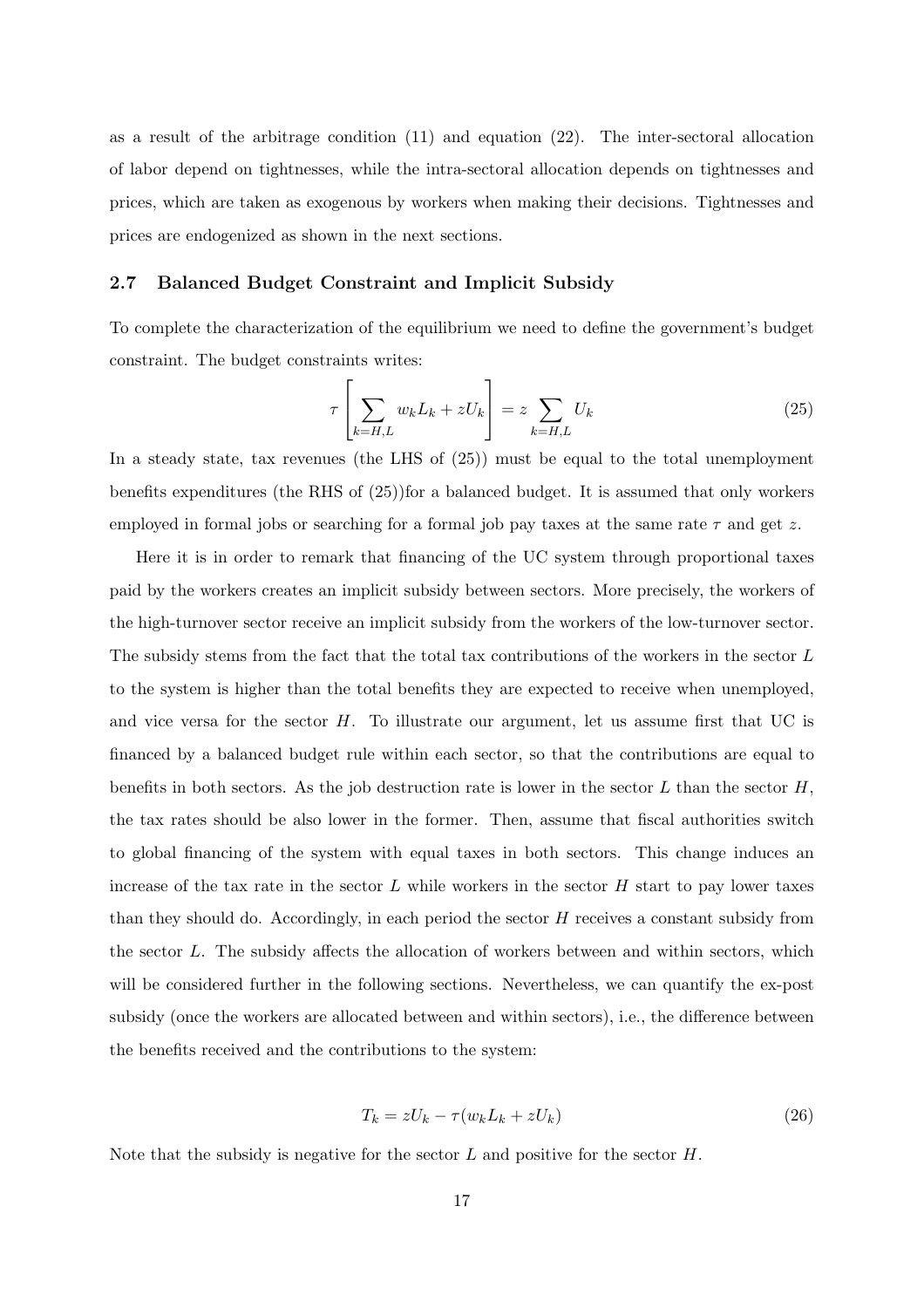### 3 UC and the intra-sectoral allocation of labor

In this section, we focus on the impact of UC on the intra-sectoral allocation of labor in order to show that UC will raise the incentives to search for formal jobs within each sector. This can more easily be understood by assuming that the two sectors share the same parameters, so that focusing on intersectoral movements of labor becomes irrelevant. In this case, our economy is similar to that studied in Zenou (2008). A full characterization of the more general case where a change in UC induces changes in both the intra- and inter-sectoral allocations of labor is postponed to the next section. Notice also that we proceed as in Zenou (2008) by studying the model for a given tax rate  $\tau$  for analytical purposes. A balanced budget constraint is introduced in Sections 5 and 6. Endogenous taxation burdens the algebra. Therefore, we resort to numerical simulations to study the impact of a change in UC with a balanced budget constraint.

Symmetry between the two sectors implies that all endogenous variables will be equal in the two sectors. In particular, prices will be equal in the two sectors, and can be normalized to 1. The equilibrium is then defined as follows:<sup>17</sup>

Definition 1. When sectors are fully symmetric and share the same parameters, the equilibrium is defined by a tuple  $(u^*, \theta^*, S^*, M^*)$  which defines the unemployment rate, the labor market tightness, the value of searching and the size of the informal sector, given by the following expressions:

$$
u^* = \frac{s}{s + \theta^* q(\theta^*)} \tag{27}
$$

$$
\frac{\gamma}{q(\theta^*)} = \frac{(1-\beta)(y-z) - \beta \theta^* \gamma}{r+s}
$$
\n(28)

$$
rS^* = (1 - \tau) \left( z + \frac{\beta \theta^* \gamma}{1 - \beta} \right)
$$
 (29)

$$
M^* = F'^{-1}\left( (1-\tau)\left( z + \frac{\beta \theta^* \gamma}{1-\beta} \right) \right) \tag{30}
$$

The equilibrium can be solved recursively. Tightness,  $\theta^*$ , is the main unknown, determined by the free entry condition (28). Equation (28) defines a unique value of the labor market tightness  $\theta^*$ , as its RHS is decreasing in tightness, while its LHS is increasing. Having determined  $\theta^*$ , the values of  $u^*, rS^*$ , and  $M^*$ , defined respectively by (27), (29) and (30), can be directly deduced. The following proposition then summarizes the impact of a change in UC.

 $17$ For the sake of clarity, we drop sectoral subscripts for the moment.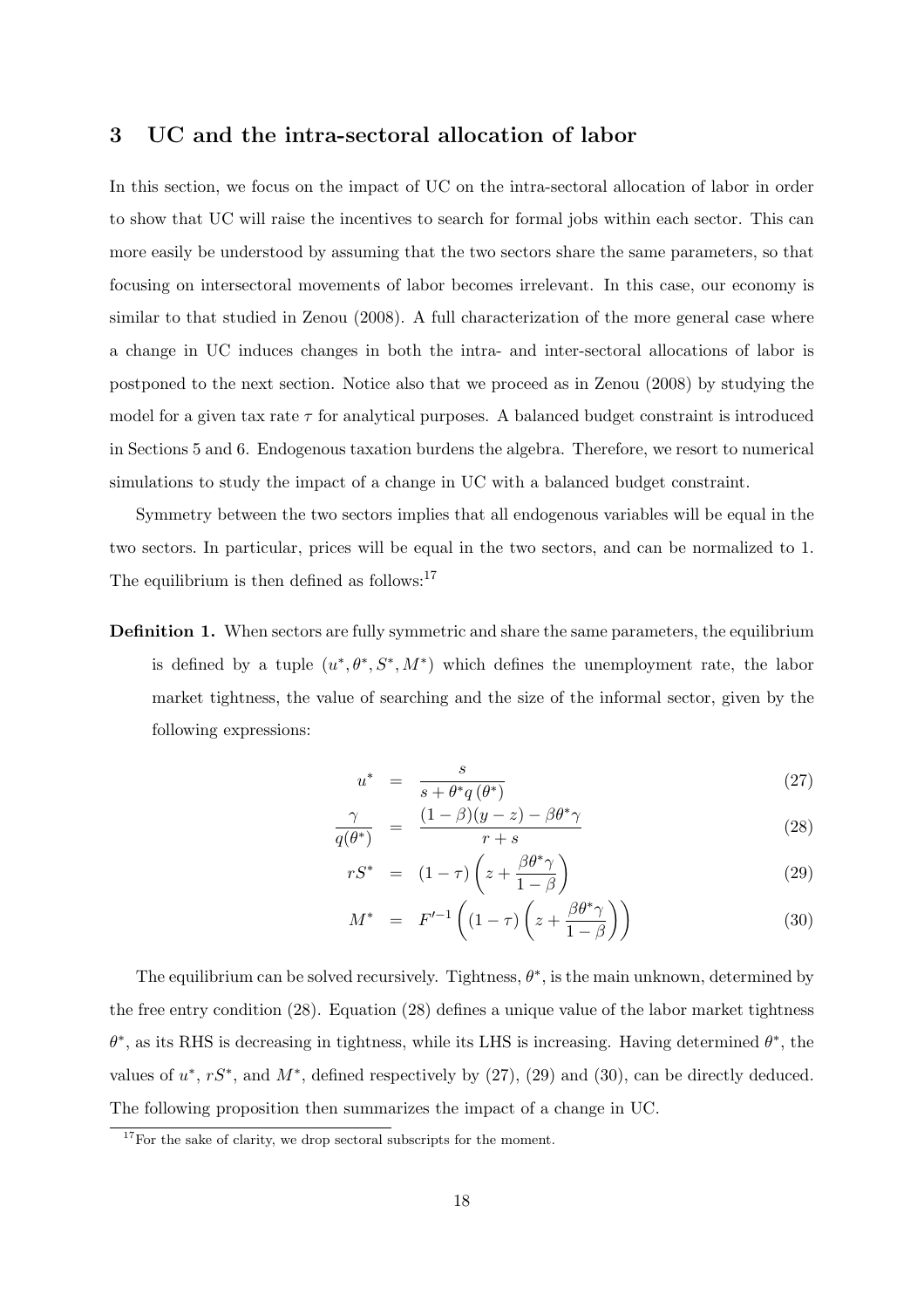**Proposition 1.** When sectors share the same parameters, for a given tax rate  $\tau$ , an increase in UC  $(z)$  leads to:

- 1. a fall in labor market tightness  $(\theta^*)$  in the formal sector;
- 2. an increase in returns to search  $(rS^*)$ , and hence a fall in informal employment  $(M^*)$ ;
- 3. a rise in unemployment  $(u^*);$
- 4. an ambiguous change in formal employment  $(L^*)$ .

Proof. see Appendix A.

The intuition of the first part of the proposition is straightforward. A rise in UC increases the workers' outside option in the wage bargain. This increases wages and reduces the expected value of a filled (formal) job, and less firms are willing to create formal jobs, so that labor market tightness  $\theta^*$  will fall.

The impact of UC on informal employment  $M^*$  depends on the impact of UC on the expected gain from searching for a formal job  $rS^*$ . Differentiating (29) shows that z affects the returns to searching for a formal job via two channels:

$$
\frac{\partial rS^*}{\partial z} = (1 - \tau) \left[ \underbrace{1}_{\text{direct effect}} + \underbrace{\frac{\beta \gamma}{1 - \beta} \frac{\partial \theta^*}{\partial z}}_{\text{indirect job creation effect}} \right] \ge 0 \tag{31}
$$

First, a direct (positive) impact, by increasing the value of remaining unemployed and second, an indirect (negative) impact, as the fall in labor market tightness reduces the job seekers' employment prospects. Differentiating (28) and reporting in (31), it turns out that the direct effect always dominates, so that the global effect is always positive, i.e.  $\frac{\partial rS^*}{\partial z} \geq 0$ .

Then, from (30),  $\frac{\partial rS^*}{\partial z} \ge 0$  implies that informal employment  $M^*$  will decrease when z rises.<sup>18</sup> This result contradicts that obtained in Zenou (2008), where it is argued that UC should be cut to boost labor demand and achieve a reduction in informality. We show that a rise in UC will indeed reduce labor market tightness but higher unemployment income will nonetheless attract more workers into the formal part of the economy. This reduction in informality will

 $\Box$ 

<sup>&</sup>lt;sup>18</sup>Equation (31) is similar to equation (4.2) in Zenou (2008), and our result indicates that condition (4.1) highlighted in Zenou (2008) cannot be met.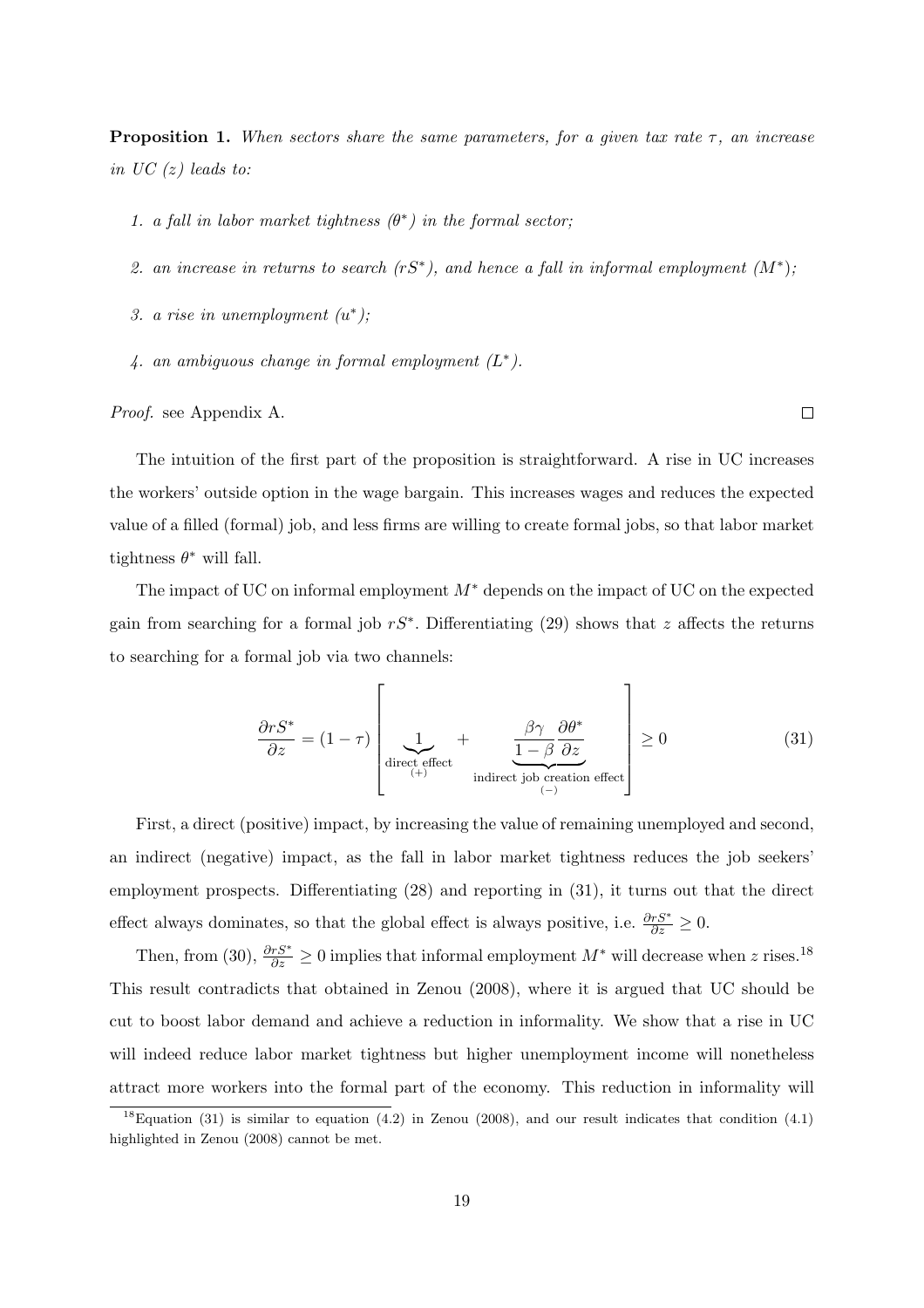be achieved at the price of a higher unemployment rate, as can be inferred from (27). Notice, however, that having more unemployed workers also means having more workers participating to the formal sector. Finally, as the number of workers searching for formal jobs,  $U^*$ , increases while informality,  $M^*$ , decreases at the same time, the effect of a rise in UC on formal employment,  $L^*$ , is in general ambiguous, but could well lead to higher formal employment,  $L^*$ , provided that the impact of UC on informality is larger than its impact on unemployment. In such a case, a Todaro paradox will take place, as formal employment and unemployment will rise at the same time.

Finally, it is worth noting that the equilibrium is not efficient. There is a misallocation of workers between formal and informal activities, even if the well-known Hosios condition (Hosios, 1990) holds. More specifically, the private return to search for a formal occupation is lower than its social return and hence the proportion of informal sector in the decentralized equilibrium is too high.<sup>19</sup> Accordingly, there is room to improve over the equilibrium allocation of the economy. UC can be one of the corrective policies in as much as it fosters formal employment, even with risk-neutral workers.

We now turn to the characterization of the model when the two sectors differ.

### 4 UC and the intra- and inter-sectoral allocation of labor

In this section, we provide a full characterization of the equilibrium when the two sectors are allowed to differ in their turnover rates, i.e. when  $s_H \geq s_L$ . This allows us to account for the impact of UC on the intra-sectoral allocation of labor as in the previous section, but also on the allocation of labor between sectors where the incentives to go formal differ.

### 4.1 Determination of the steady-state equilibrium

**Definition 2.** At given tax rate  $\tau$ , an equilibrium is defined by a tuple  $(p_k^*, \theta_k^*, w_k^*, N_k^*, M_k^*, u_k^*, Y_k^*, Y^*)$ for  $k = H, L$ . It solves equations (3), (4), (5), (6), (20), (21), (22) and satisfies the tradeoff conditions given by  $(23)$  and  $(24)$  and the steady-state conditions on labor market flows implied by (9).

The equilibrium can be determined recursively: labor market tightnesses,  $\theta_k^*$ , are the two main unknown variables of the model, while all other variables are functions of tightnesses.  $\theta_k^*$ 

<sup>19</sup>See Charlot, Malherbet and Ulus (2013) for a formal proof.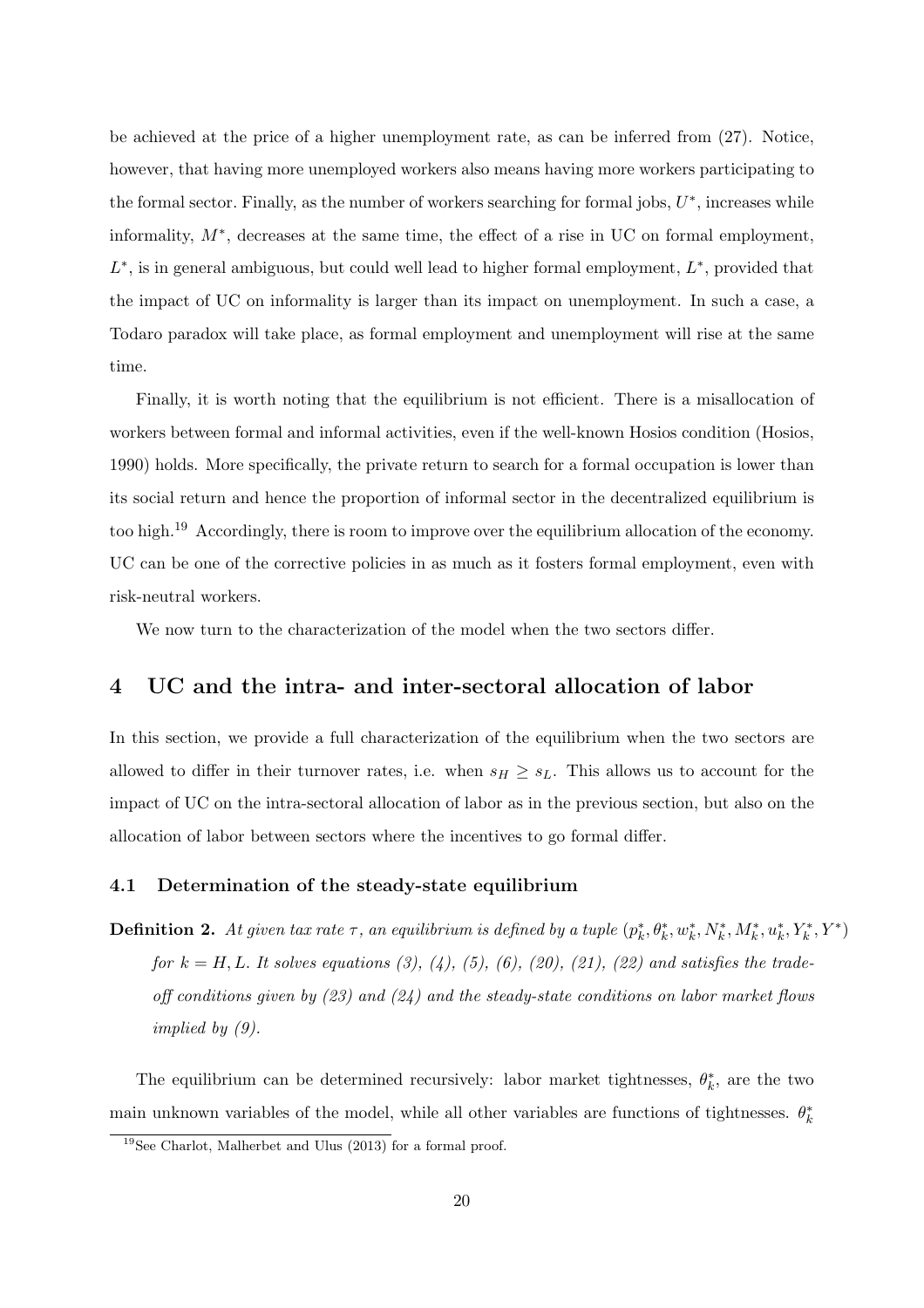can be obtained as follows. We can use equation  $(21)$  to express prices in terms of tightness as follows:  $\overline{a}$ 

$$
p_k^* \equiv p_k(\theta_k^*) = \left[\frac{\gamma (r+s_k)}{q(\theta_k^*)(1-\beta)} + z + \frac{\beta \gamma \theta_k^*}{1-\beta}\right] \frac{1}{y}
$$
(32)

with  $p'_k(\theta^*_k) \geq 0$ . The price  $p_k$  is increasing in sectoral tightness  $\theta^*_k$ , for two reasons. First, a rise in tightness implies a rise in expected search costs for firms  $\left(\frac{\gamma}{\sigma(\theta)}\right)$  $\frac{\gamma}{q(\theta_k^*)}$  will increase). Second, a rise in tightness induces a rise in labor costs, as the workers' outside options in the wage bargain,  $rS_k^*$ , improve with tightness. This leads to higher wages,  $w_k^*$ , as implied by (20) which translates into a higher price,  $p_k^*$ .

At the same time, sectoral prices are also related by the following equation, as the price of the final good is normalized to unity:

$$
\alpha^{\frac{1}{1-\rho}} p_H^{\ast \frac{\rho}{\rho-1}} + (1-\alpha)^{\frac{1}{1-\rho}} p_L^{\ast \frac{\rho}{\rho-1}} = 1 \tag{33}
$$

From  $(33)$ , it is straightforward to obtain that when the price of one intermediate good increases, the price of the other must fall. Accordingly, replacing equation (32) in (33) we obtain the following equation which defines a decreasing relationship between sectoral tightnesses and it will be referred to as the Pricing Curve of the model (henceforth, PC):

$$
\alpha^{\frac{1}{1-\rho}}\left[\frac{\gamma\left[r+s_H+\beta\theta_H^*(\theta_H^*)\right]}{q_H(\theta_H^*)(1-\beta)y}+\frac{z}{y}\right]^{\frac{\rho}{\rho-1}}=1-(1-\alpha)^{\frac{1}{1-\rho}}\left[\frac{\gamma\left[r+s_L+\beta\theta_L^*(\theta_L^*)\right]}{q(\theta_L^*)(1-\beta)y}+\frac{z}{y}\right]^{\frac{\rho}{\rho-1}}\right]
$$
(PC)

From this relationship, a rise in tightness in one sector implies a rise in firms' expected search costs and a rise in wages. As a result, firms will charge higher prices in that sector. In order to satisfy (33), the price must fall in the other sector, which occurs when tightness decreases in that sector, hence the negative relationship between the two tightnesses.

Tightnesses can also be positively related by the arbitrage condition between the two sectors (24) which implies that the return to search must be the same in the two sectors, yielding the following relationship:

$$
\theta_H^* = \theta_L^* \tag{AC}
$$

The above equation defines an increasing (linear) relationship between the two tightnesses. It will be referred to as the Arbitrage Condition, henceforth (AC). Steady-state values of labor market tightnesses are then determined at the intersection of the PC and AC loci and can be depicted as follows in the  $(\theta_L, \theta_H)$  plane:

[Figure 1 about here]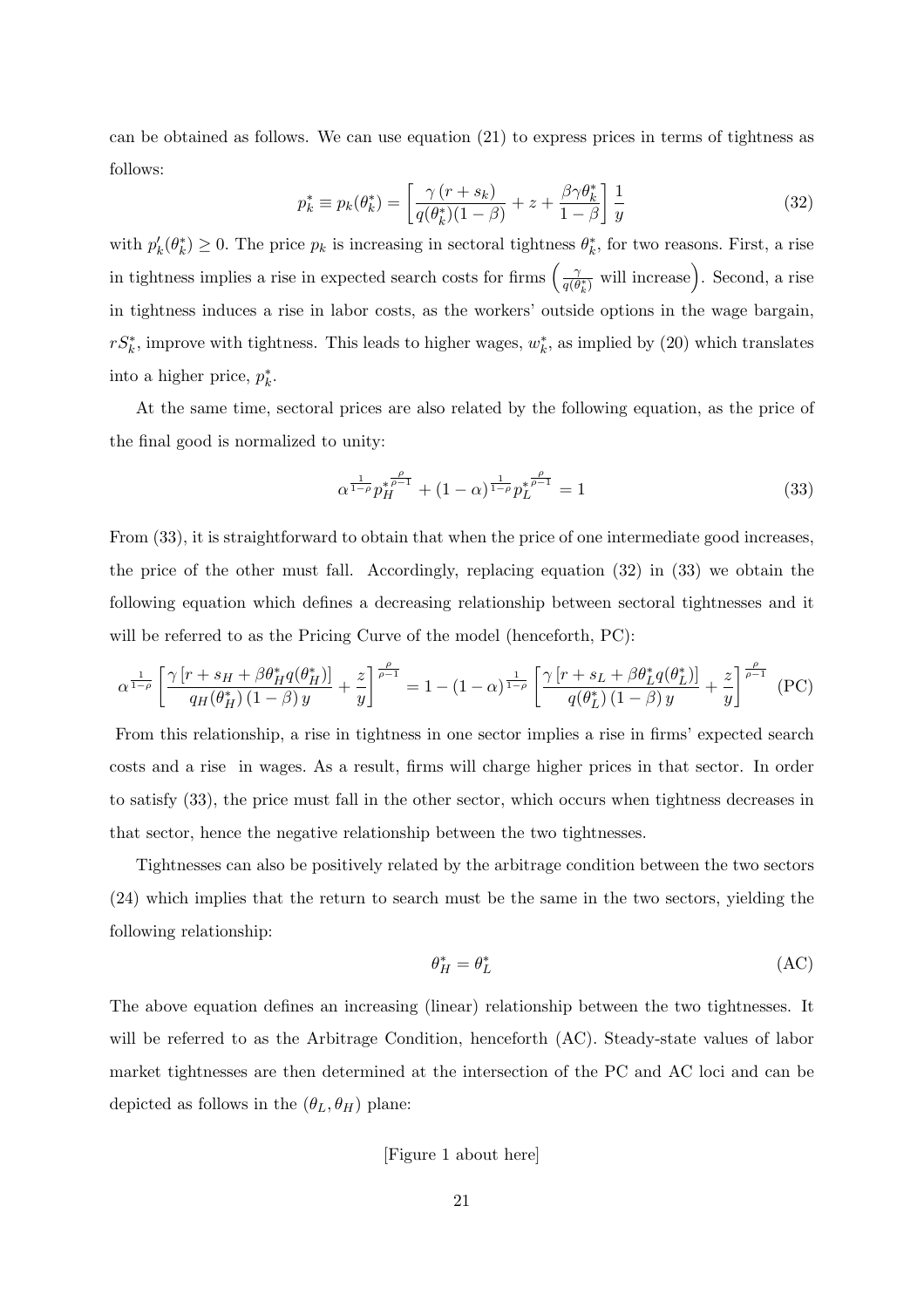As far as effects on tightnesses are concerned, comparative statics properties of the equilibrium can be best understood from the moves of the AC and PC curves. Any increase in  $s_k, z, \gamma, \beta$ will tend to reduce job creations and shift the PC locus downwards, while an increase in y will boost job creations and shift PC upwards. On its turn, the AC locus is a 45<sup>°</sup> line, implying that any change in one sector's parameters will induce a flow of labor between the two sectors until tightnesses are equalized.

A rise in job destruction in sector k,  $s_k$ , will shift the PC curve downward in the Figure above, leading to fall in tightness in both sectors. Namely, the increase in job destruction will reduce expected profits in sector k, hence the fall in  $\theta_k^*$ . This will also make sector k less attractive, and some workers will choose to leave that sector until the arbitrage condition (AC) is satisfied, causing the fall in  $\theta^*_{-k}$ .

Similarly, an increase in UC z, in workers' bargaining power  $\beta$ , or an increasing in the cost of advertising vacancies  $\gamma$  will shift the PC curve downward, reducing labor market tightness in both sectors. An increase in productivity  $y$  will shift PC upward, which leads to a rise in tightness in both sectors. Comparative statics properties are summarized in the following proposition:

### **Proposition 2.** For a given tax rate  $\tau$ ,

- 1. tightnesses  $\theta_k^*$  and  $\theta_{-k}^*$  decrease with unemployment compensation z or sectoral turnover rates  $s_k$  and  $s_{-k}$ ;
- 2. tightnesses  $\theta_k^*$  and  $\theta_{-k}^*$  increase with productivity y;
- 3. tightnesses  $\theta_k^*$  and  $\theta_{-k}^*$  decrease with workers' bargaining power  $\beta$ ;
- 4. tightnesses  $\theta_k^*$  and  $\theta_{-k}^*$  decrease with job creation costs  $\gamma$ .

Proof. see Appendix B3.

An important implication of the above proposition is the more widespread informality in the sector  $H$ . Suppose that there is no UC and starting from a symmetric equilibrium,  $s_H$  increases. As already explained, the fall in the  $\theta_H$  will shift some unemployed workers to the sector L until  $\theta_k$  and  $rS_k$  equalize between sectors once again. Consequently, the output in the sector L will increase relative to the sector H and  $p<sub>L</sub>$  will decrease while  $p<sub>H</sub>$  will increase. Although the

 $\Box$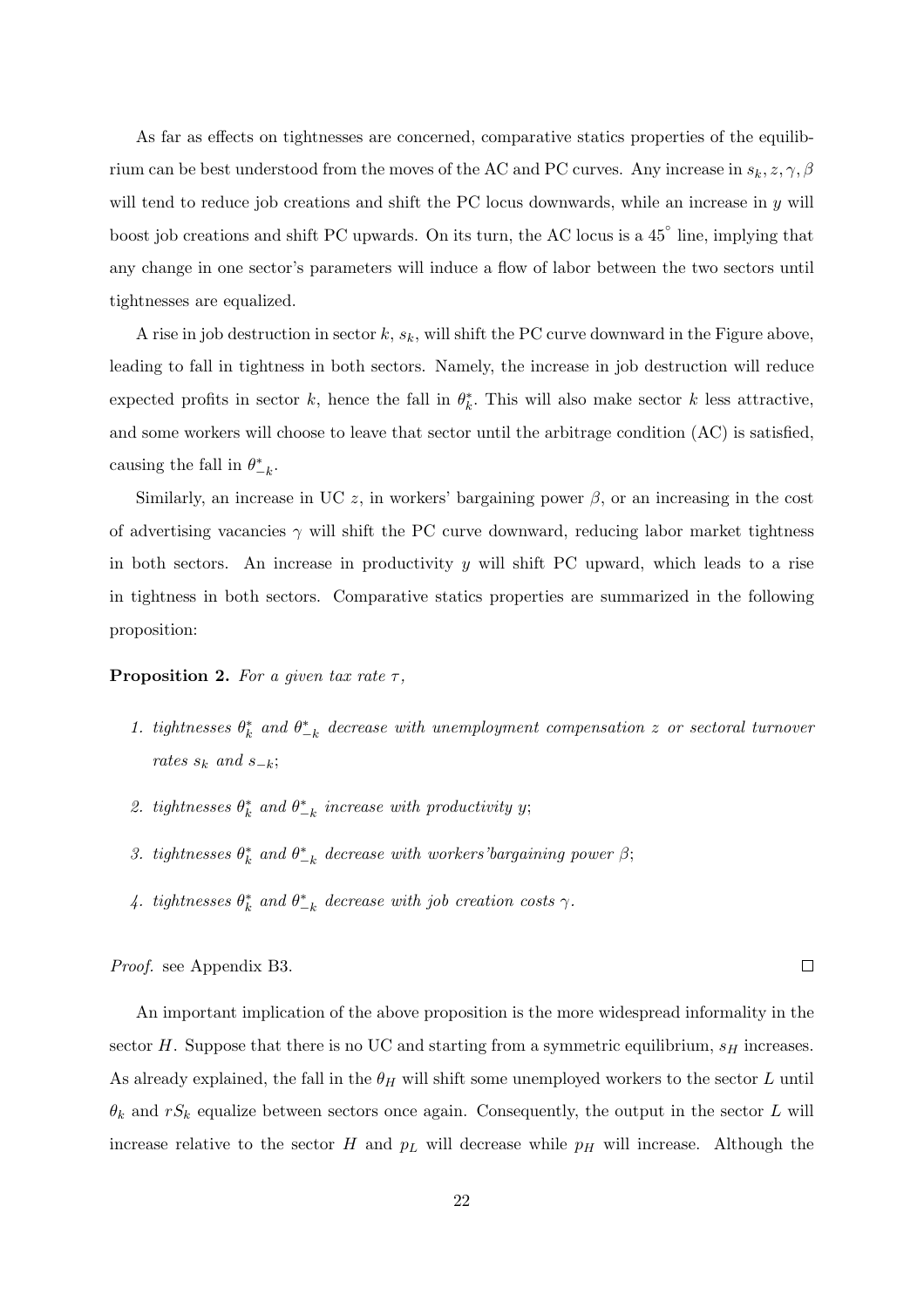value of unemployment is now equal, higher returns from informal work due to higher  $p_H$  (see equation  $(23)$ ) bring about a higher rate of informality in the sector H. Let us now focus on the impact of a change in z on the intra- and inter-sectoral allocation of labor.

#### 4.2 UC and Labor Allocation Between and Within Sectors

We now investigate the effects of UC on the allocation of labor, within and between sectors when  $s_H \geq s_L$ . They are summarized in the following proposition.

**Proposition 3.** Assume that  $s_H \geq s_L$  and that the two sectors are identical in all other respects. For a given tax rate  $\tau$ , an increase in z leads to:

- 1. an increase in the returns to search for formal jobs in both sectors  $rS_H^*$  and  $rS_L^*$ ;
- 2. an increase in the size of high-turnover sector,  $N_H^*$ , and a decrease in the size of the low turnover sector,  $N_L^*$ ;
- 3. a fall in the price of intermediate good in the high turnover sector,  $p_H^*$ , and a rise in the price of intermediate good in the low-turnover sector,  $p_L^*$ ;
- 4. a fall in informal employment in both sectors  $M_H^*$  and  $M_L^*$ ;
- 5. a rise in unemployment rates  $u_H^*$  and  $u_L^*$ ;
- 6. an ambiguous change in formal employment  $L_H^*$  and  $L_L^*$ .

Proof. see Appendix B4.

The intuition is the following. As in the previous section, a rise in  $z$  impacts the return to search  $rS_k^*$  via a positive direct effect, and via a negative indirect effect through tightness. The direct effect dominates so that the return to search increases with UC as claimed in  $(1.)$ .

 $\Box$ 

A rise in UC will reduce labor demand in both sectors, but for given prices equation (21) implies that the initial fall in the low-turnover sector will be more important as  $s_H \geq s_L$ . Therefore, the return to search will initially rise relatively more with  $z$  in sector  $H$  than in sector L. Put differently, workers will be reallocated from the low-turnover sector to the highturnover sector following a rise in z as claimed in  $(2)$ . Accordingly, the size of the high-turnover sector,  $N_H$ , will increase until tightnesses and returns to search are equalized between the two sectors.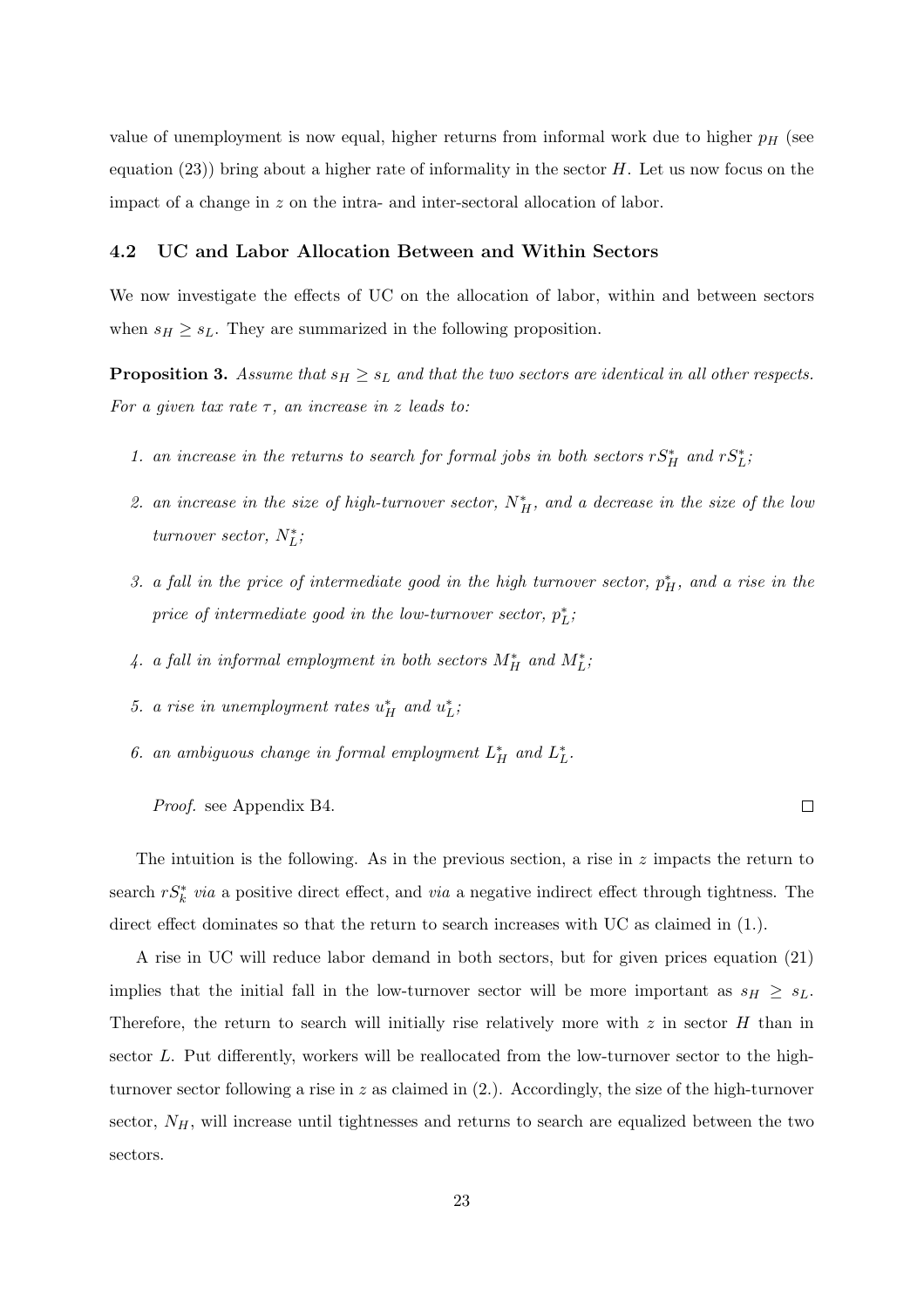The rise in the returns to search,  $rS_k^*$ , increases the workers' outside options in the bargaining and implies higher wages  $w_k^*$  but also reduces tightnesses  $\theta_k^*$  in both sectors. This induces two opposite effects on prices: (i) firms tend to charge higher prices as a result of higher wages, but (ii) lower tightnesses reduce firms expected search costs  $\frac{\gamma(r+s_k)}{q(\theta^*_k)}$ , and implies lower prices. The wage effect (i) dominates in the low turnover sector, while search costs have to be paid more frequently in the high turnover sector, so that the search cost effect (ii) dominates the wage effect (i) in sector  $H$ . As a result, prices move in opposite directions in the two sectors, as claimed in (3.).

With heterogeneous sectors, the divide between formal and informal activities is now determined by  $F'(M_k^*) = \frac{rS_k^*}{p_k^*}$ .<sup>20</sup> In the high-turnover sector the rise in  $rS_H^*$  combined with the fall in  $p_H^*$  directly imply a decrease in the number of informal workers,  $M_H^*$ . As for the low-turnover sector both  $rS_L^*$  and  $p_L^*$  increase. However, the rise in the former is more important than the increase in the latter. Consequently, the number of informal workers,  $M_L^*$ , also declines in that sector, as claimed in (4.). Therefore, the result of the previous section generalizes to the case of heterogenous sectors.

As for unemployment, lower tightnesses translate into lower job prospects in both sectors, which increases sectoral unemployment rates  $u_k^*$ , as claimed in (5.).

The impact of UC on formal employment in each sector is ambiguous, and results from:

$$
\frac{\partial L_H^*}{\partial z} = \underbrace{-\overbrace{\frac{\partial u_H^*}{\partial z}}^{(+)} (N_H^*-M_H^*)}_{(-)} + \underbrace{(1-u_H^*) (\overbrace{\frac{\partial N_H^*}{\partial z}}^{(+)} - \overbrace{\frac{\partial M_H^*}{\partial z}}^{(-)} )}_{(+)}
$$

and

$$
\frac{\partial L_L^*}{\partial z} = -\frac{\overbrace{\partial u_L^*}^{(+)}}{\partial z} (N_L^* - M_L^*) + (1 - u_L^*) \overbrace{\partial N_L^*}^{(-)} + \underbrace{(1 - u_L^*) (-\overbrace{\partial M_L^*}^{(-)} )}{(+)}
$$

In each sector, the change in formal employment is made up of three components. First, the change in unemployment due to higher z; second, at given unemployment rate, the change in

$$
sign\left\{\frac{\partial (rS_k^*/p_k^*)}{\partial z}\right\} = sign\left\{\epsilon_{rS_k^*/z} - \eta_k \epsilon_{\theta_k^*/z}\right\} \ge 0\tag{34}
$$

where  $\eta_k = -\theta_k^* \frac{q'(\theta_k^*)}{q(\theta_k^*)} \in [0,1]$  denotes the elasticity of the matching function with respect to unemployment, while  $\epsilon_{rS_k^*/z} = z \frac{drS_k^*/\partial z}{rS_k^*} \ge 0$  and  $\epsilon_{\theta_k^*/z} = z \frac{\partial \theta_k^*/\partial z}{\theta_k^*} \le 0$  denote respectively the elasticity of the return to search  $rS_k^*$  with respect to z, and the elasticity of tightness  $\theta_k^*$  with respect to z.

 $^{20}$ In the Appendix, we show that the analogue of condition (31) now writes: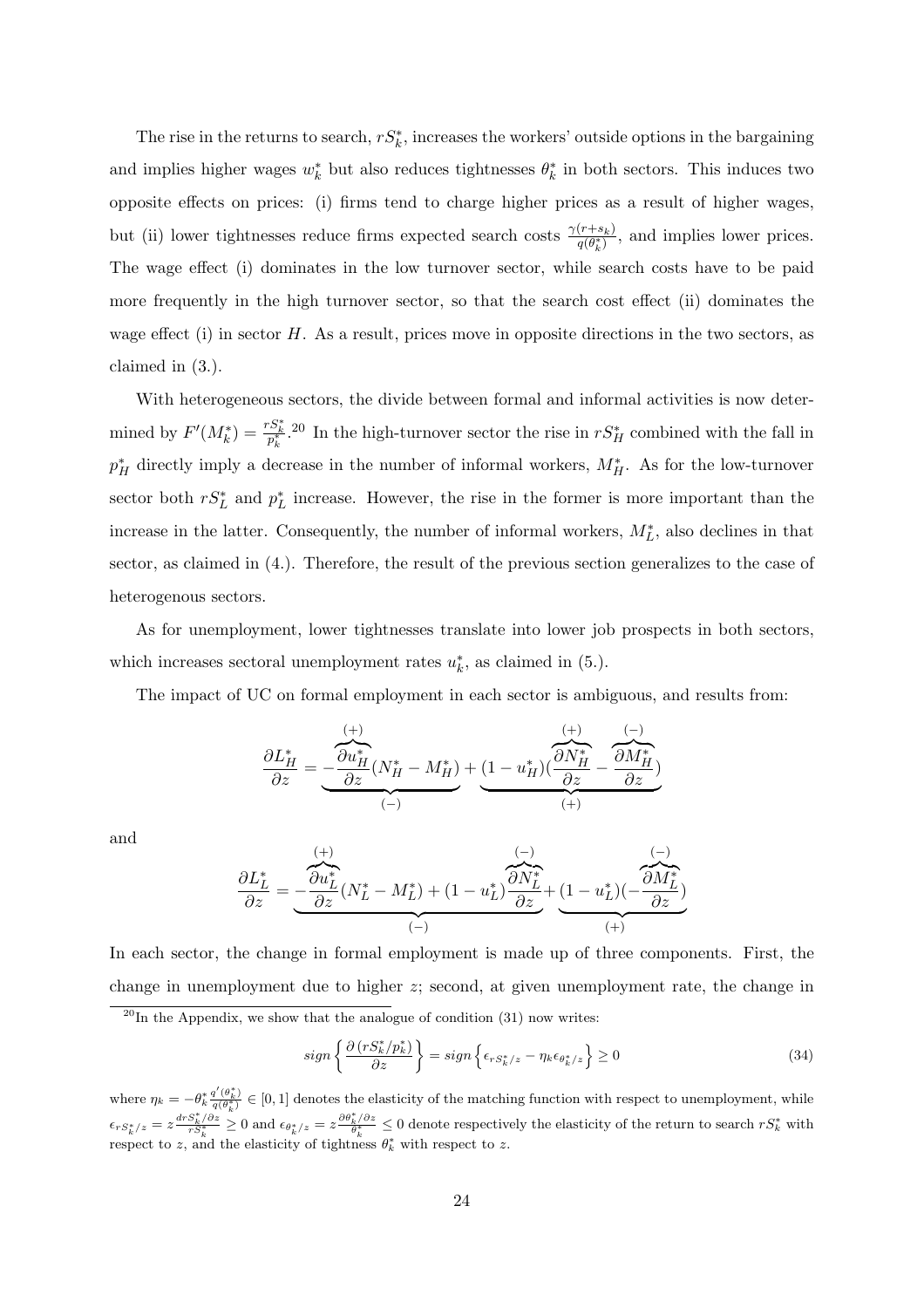the number of workers in each sector; finally, the change in the number of workers deciding to go informal. The unemployment effect is negative in each sector, as argued in (5.), while the participation effect is positive in sector H and negative in sector  $L$ , as argued in  $(2)$ . Finally, the informality effect is positive in each sector, as argued in  $(4)$ . Overall, the impact of z on formal employment is ambiguous, but could well be positive, leading again to a Todaro paradox, as in the previous section.

A few additional remarks on the impact of UC on the inter-sectoral reallocation of labor are in order: First, the value of unemployment will increase with UC in both sectors, but for given prices the rise in  $rS_H$  will be more important, as already explained. Therefore, if there was no inter-sectoral allocation of workers, the fall in the informal sector would also be higher in the sector  $H$  than the sector  $L$  as workers having a higher risk of unemployment will value the UC more. Second, workers' shift towards high-turnover sector will reduce  $\theta_H$  and  $rS_H$ , and increase  $\theta_L$  and  $rS_L$  until the arbitrage condition is satisfied. In other words, for given prices, the intersectoral move of workers partly weakens the potentially beneficial impact of UC in reducing informality in the sector  $H$  while it intensifies the fall in informality in the sector  $L$ . Third, the prices will not stay constant in the equilibrium. The fall in  $p<sub>H</sub>$  raises the real returns to search  $rS_H/p_H$  while the increase in  $p_L$  makes informal jobs more valuable. Accordingly, in terms of reducing informality, the price changes caused by the movement of workers between sectors will have additional positive effects in the sector  $H$ , whereas negative effects will be encountered in the sector  $L$ . Finally, the change in the implicit subsidy between sectors following a rise in UC also has to be mentioned. Higher UC will increase the subsidy for two reasons: First, for given sizes of two sectors, higher level of benefits implies that the difference between tax contributions and expected benefits will increase in both sectors, but in opposite directions. Second, shift of workers towards high-turnover sector translates into a higher number of unemployed workers receiving subsidy, even for given tax rates.

We now turn to a quantitative evaluation of UC induced effects.

### 5 Quantitative impact of UC on labor allocation

In this section, we close the model by introducing a balanced budget constraint, and parameterize the model to explore its quantitative properties. The model is first parameterized to be representative of a developing economy without any UC system, characterized by a substantial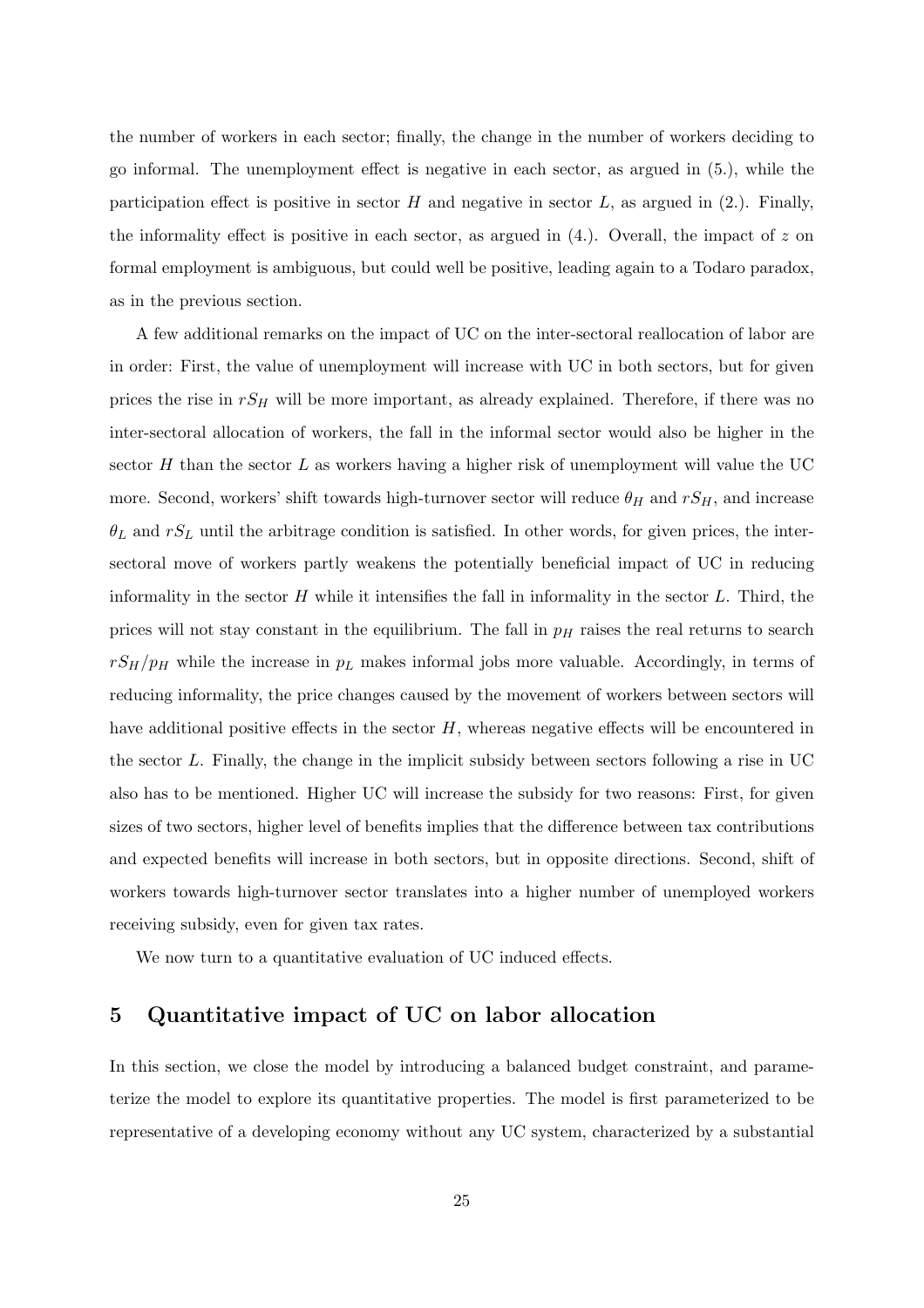degree of informality within each sector. The heterogeneity in turnover rates between sectors leads to larger incentives to take informal jobs in sector  $H$  than in sector  $L$ . Next, we introduce UC to evaluate its impact on the allocation of workers within each sector and between sectors. We show that the introduction of a reasonably low amount of UC may lead to a rise in formal employment and a decrease in informality. However, a rise in UC will induce a rise in the tax rate: above a certain level, the rise in taxes induced by UC will counteract the beneficial impact of UC, and will deter workers from entering the formal sector. Further investigation on UC finance is therefore provided in section 6.

#### 5.1 The benchmark economy without UC

Parameters are chosen with two criteria in mind. First, they have to be realistic and coherent with the values usually used in the literature. Second, the values of the endogenous variables stemming from the simulations have to be realistic and/or comparable with the values found in previous studies. The choice of parameters does not reflect a specific economy, and corresponds broadly to the parameters of an 'average' developing economy. The time period is set to a year and the annual discount rate  $r$  is set to 5%. The matching technology is Cobb-Douglas and satisfies  $\mathcal{M}(\mathcal{V}_k, U_k) = c_k \mathcal{V}_k^{1-\eta_k} U_k^{\eta_k}$  where  $c_k$  is a mismatch parameter and  $\eta_k$  is the elasticity of the matching function with respect to unemployment. We assume  $\eta_k$  to be equal to  $\frac{1}{2}$  which is in the range of the estimates obtained by Petrongolo and Pissarides (2001) and is a commonly accepted value in the literature. The production function in the informal sector is increasing and concave and defined as  $F(M_k) = a_k M_k^{\mu_k}$  where  $0 < \mu_k < 1$  is the elasticity of the production function with respect to  $M_k$  and  $a_k > 0$  is a scalar meant to reflect productive efficiency in the informal sector. We proceed as in Zenou (2008), and parameterize our benchmark economy without UC to obtain an economy where roughly 50% of the workers are employed in the formal sector, 40% in the informal sector and the remaining 10% are unemployed and searching for a formal job. Baseline parameters are reported in Table 1.

The steady state equilibrium values of the benchmark economy are reported in Table 2 below. The resulting aggregate variables appears to be reasonable. They are for instance in accordance with the estimates of Schneider, Buehn and Montenegro (2010) of the size of the informal sector in Latin America and the Caribbean. The unemployment rate is in line with the figures presented in Heckman and Pages (2003).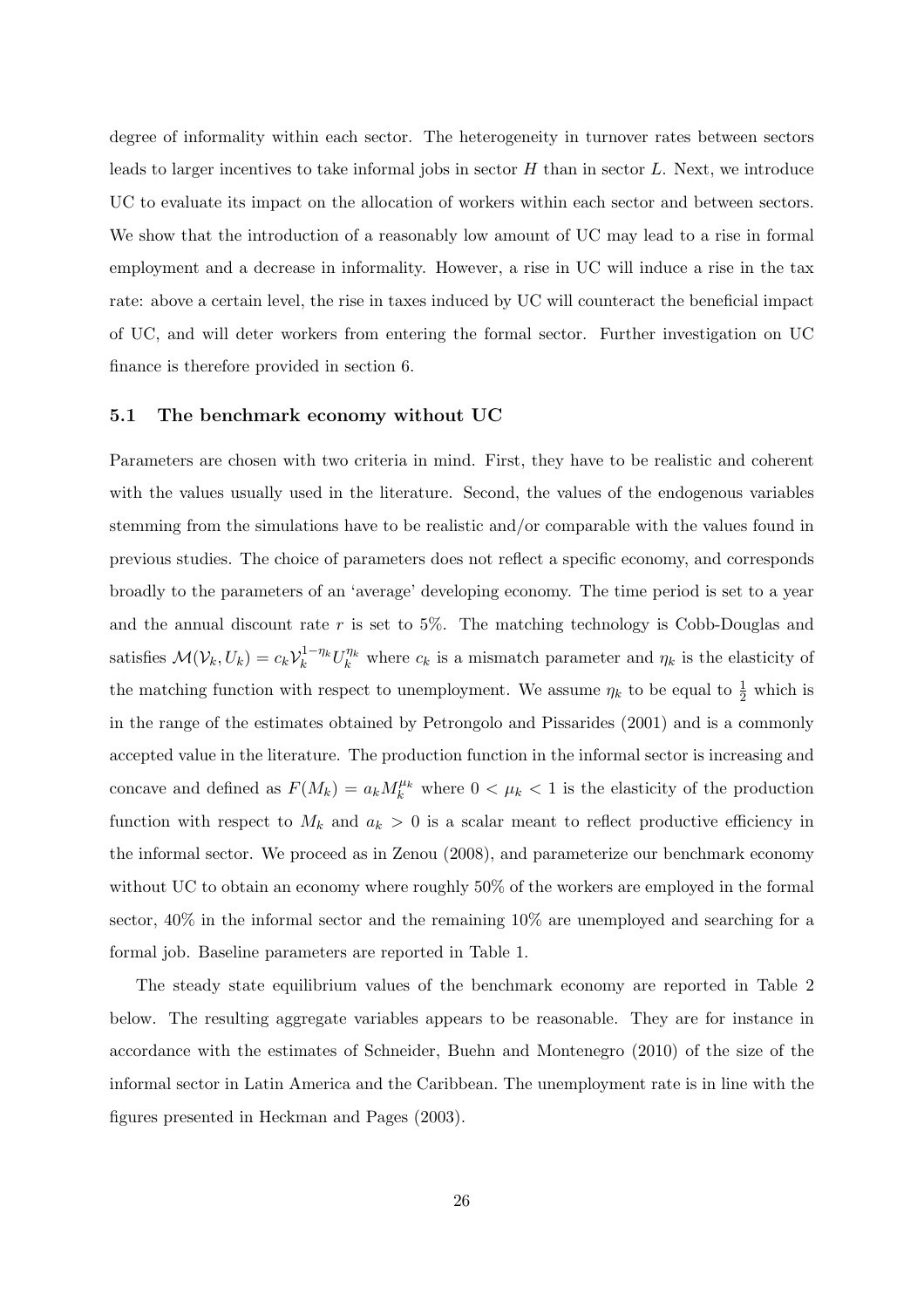| Parameter        | High turnover sector Low turnover sector |          |              |               | Description                        |  |
|------------------|------------------------------------------|----------|--------------|---------------|------------------------------------|--|
|                  | Formal                                   | Informal | Formal       | Informal      |                                    |  |
| $\boldsymbol{y}$ |                                          |          | $\mathbf{1}$ |               | Productivity                       |  |
| $\boldsymbol{a}$ |                                          | 0.6      |              | 0.6           | Productivity scalar                |  |
| $\mu$            |                                          | 0.6      |              | 0.6           | Labor elasticity                   |  |
| $\gamma$         | 0.3                                      |          | 0.3          |               | Cost of a vacancy                  |  |
| $s_k$            | $0.2\,$                                  |          | 0.1          |               | Separation rate                    |  |
| $\boldsymbol{c}$ | 0.8                                      |          | 0.8          |               | Mismatch parameter                 |  |
| $\beta$          | 0.5                                      |          | 0.5          |               | Bargaining power                   |  |
|                  | General parameters                       |          |              |               |                                    |  |
| $\boldsymbol{r}$ | $5\%$                                    |          |              | Discount rate |                                    |  |
| $\alpha$         | 0.5                                      |          |              |               | Weight of the high turnover sector |  |
| $\rho$           | 1.5                                      |          |              |               | Elasticity of substitution         |  |
| $\eta$           | 0.5                                      |          |              |               | Matching elasticity                |  |
| $\boldsymbol{z}$ | $\boldsymbol{0}$                         |          |              |               | Unemployment benefits              |  |

Table 1: Benchmark parameters values

| Table 2: Equilibrium values |  |  |
|-----------------------------|--|--|
|-----------------------------|--|--|

|                   | High turnover sector Low turnover sector |        | Description                  |  |
|-------------------|------------------------------------------|--------|------------------------------|--|
| $L_k$             | 0.1693                                   | 0.3403 | Number of employees          |  |
| $U_k$             | 0.0396                                   | 0.0398 | Number of unemployed         |  |
| $M_k$             | 0.2460                                   | 0.1650 | Number of shadow workers     |  |
| $u_k$             | 18.97%                                   | 10.48% | Sectoral unemployment rate   |  |
| $\frac{M_k}{N_k}$ | 0.5408                                   | 0.3027 | Share of the informal sector |  |
|                   | Aggregate (Both sectors)                 |        |                              |  |
| $\mathfrak{u}$    | 13.49%                                   |        | Unemployment rate            |  |
| L                 | 50.95%                                   |        | Employment rate              |  |
| М                 | 41.10%                                   |        | Informality rate             |  |

### 5.2 The economy with UC

In this subsection we give a closer look at the consequences of introducing UC under a balanced budget constraint. Under endogenous taxation, increasing UC also increases taxes. On its turn, the rise in taxes may counteract the beneficial effect of UC on the incentives to go formal, as the tax rate induces both a direct negative impact on the returns to search, and an indirect negative effect through labor demand. Figure 2 depicts the impact of UC on the intra and inter-sectoral allocation of labor.

[Insert Figure 2 here]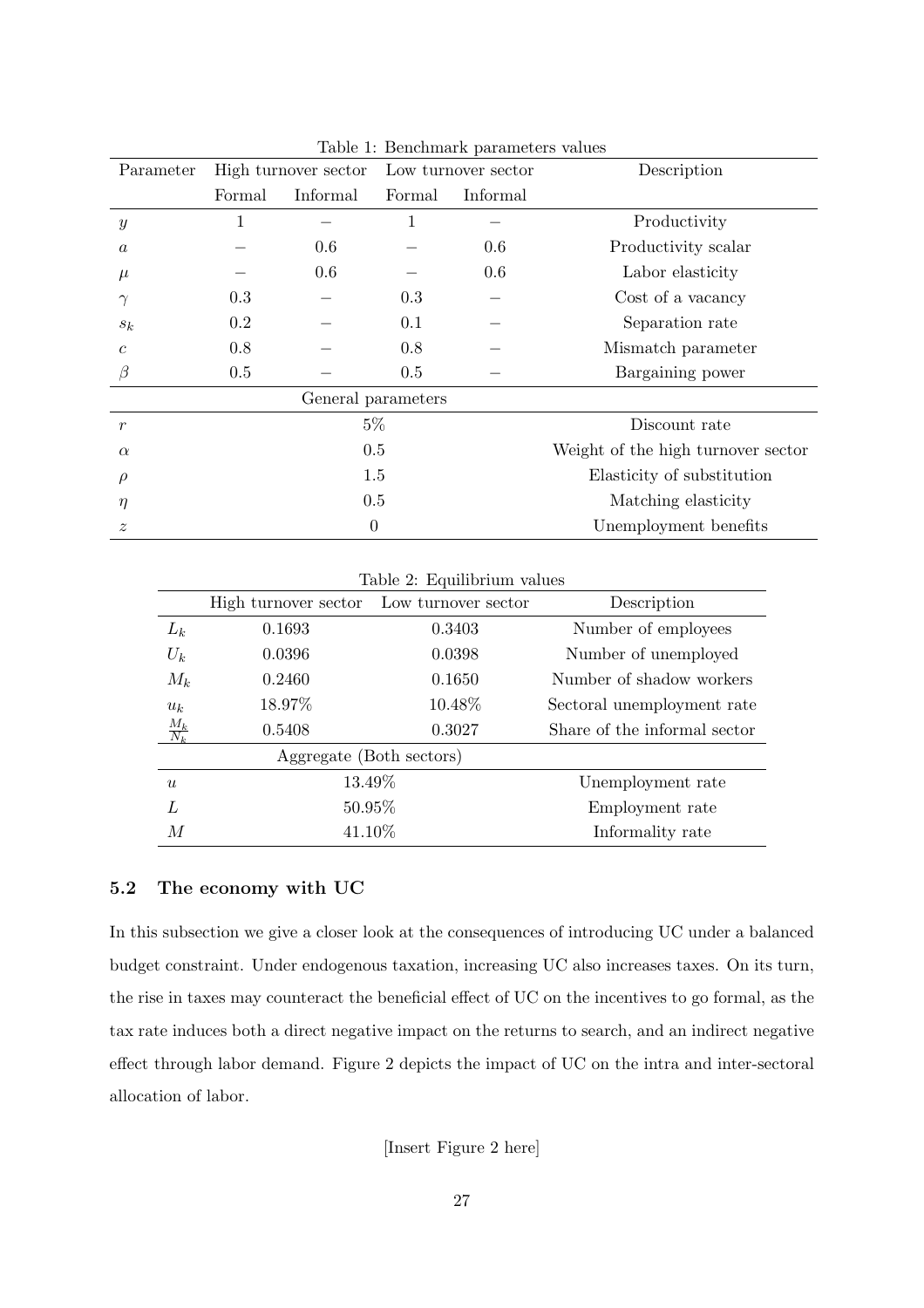Within each sector, the introduction of a reasonably low amount of UC reduces the number of informal workers, though the fall is especially small in sector  $L$ . However, above a certain level of UC, the negative impact of the tax rate on the returns to search dominates the direct impact of  $z$  in both sectors. UC also alters the allocation of workers between sectors. Intuition is similar to subsection 4.2. UC has a positive impact on the returns to search in both sectors, but its impact is larger in sector  $H$ . Accordingly, some unemployed workers in the sector  $L$ prefer to switch to sector  $H$ . The flow of workers continues until the tightnesses and returns to search once again equalize between two sectors. The shift of labor force implies a change in the relative prices of intermediate goods:  $p_H$  falls and  $p_L$  rises. Lower  $p_H$  reduces the real returns to informal activities and accordingly strengthens the incentives to leave informal jobs in sector H. On the contrary, increased  $p<sub>L</sub>$  makes informal jobs more attractive for the workers of sector L, which explains the limited fall in informality, even for the low amounts of  $z$ .

With the help of an additional numerical exercise, we can now disentangle between the 'pure' impact of UC on the inter-sectoral allocation of labor in the absence of cross-subsidies between sectors from the impact of UC induced by the implicit subsidy. Following an increase in  $z$  from 0 to 0.1, Table 3 displays the decomposition of the growth rate of real returns to search, which determines the level of variation in informal activities. The first column labeled 'UC' represents the growth (in  $\%$ ) of  $rS_k/p_k$  stemming solely from UC without the implicit subsidy, while the second column labeled 'Subsidy' displays its growth brought about by the implicit subsidy.

Table 3: Decomposition of the growth rate of the real returns to search following an increase in unemployment compensation from  $z = 0$  to  $z = 0.1$ . Values are expressed in percentage.

|                            | UC(%) | Subsidy $(\%)$ | Total $(\%)$ |
|----------------------------|-------|----------------|--------------|
| $rS_H$<br>$\mathfrak{p}_H$ | 0.73  | 1.54           | 2.27         |
| $rS_L$<br>$p_L$            | 1.16  | $-0.91$        | 0.25         |

The logic of the decomposition can be explained as follows: in a first step, we run a counterfactual exercise and impose a balanced budget constraint within each sector, so that the cross subsidization vanishes. In this case, the tax rate will be higher in sector  $H$  than in sector  $L$ . Following an increase in UC, the rise in  $rS_k/p_k$  will hence reflects the 'pure' effect of UC. In a second step, the cross subsidization channel is reactivated, as is the case with the balanced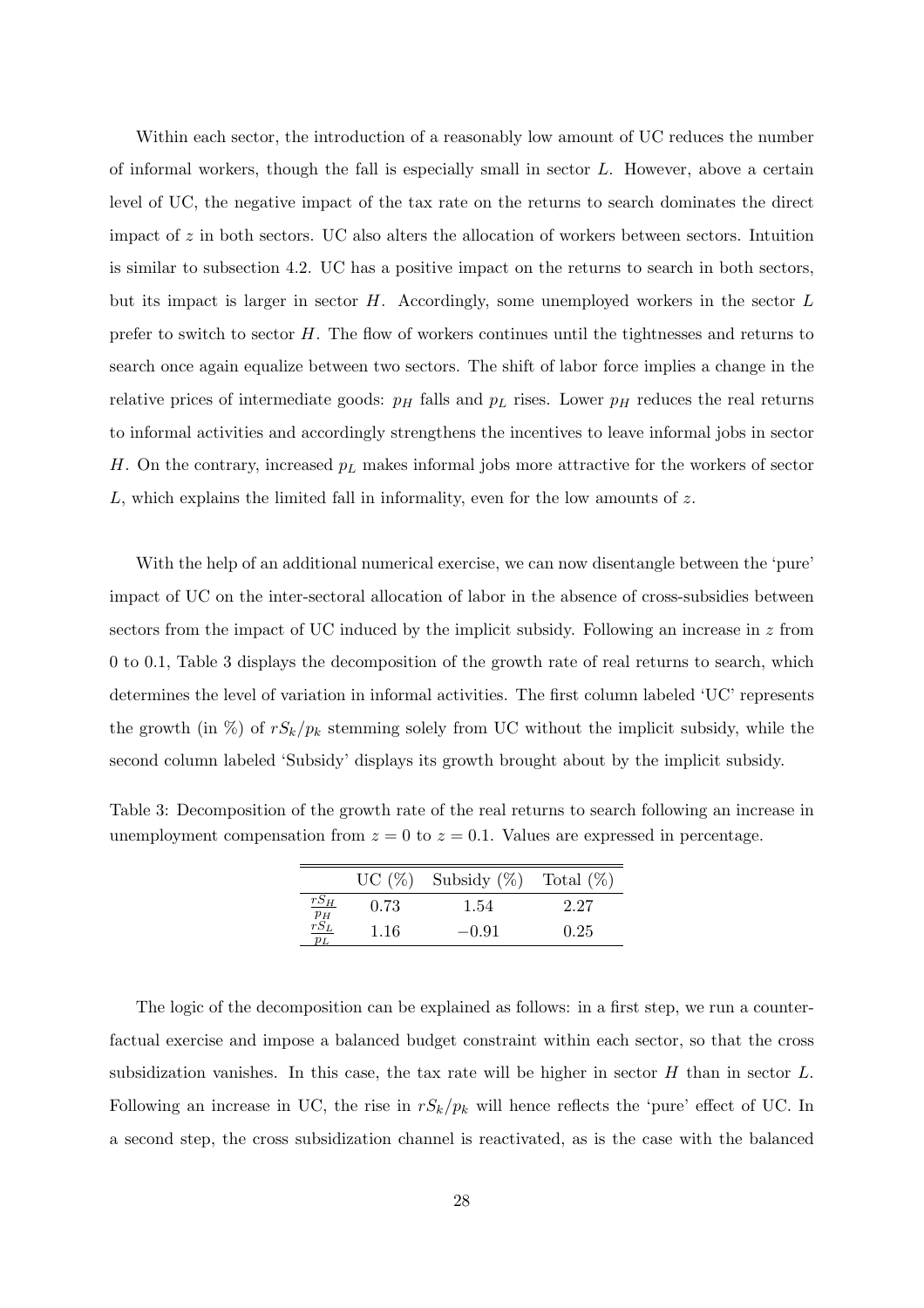budget rule (25). The last column from Table 3 follows. The subsidy effect therefore obtains from the difference between the last and the first column from Table 3. This brings about an additional effect on  $rS_k/p_k$ , as can be observed from the second column from Table 3:  $rS_H/p_H$ will be further increased and  $rS_L/p_L$  will be lowered by the subsidy due to the change in taxation at the sectoral level. Otherwise stated, the implicit subsidy from the low- to the high-turnover sector increases the real return to search in the subsidized sector. It can be observed from Table 3 that nearly two thirds of the total change in the real return to search following a rise in UC is due to the positive subsidy in the sector  $H$ , while the negative subsidy substantially reduces the impact of UC on the real return to search in sector L.

In summary, the sector where the incentives to go informal are the smallest would be larger, with a lower informality rate in the absence of cross subsidization.

### [Insert Figure 3 here]

Figure 3 displays the impact of UC on the aggregate number of informal workers as a function of the degree of heterogeneity between the two sectors, captured by the ratio  $s_H/s_L$ . Globally, informality always decreases for reasonably low values of z. However, the impact of UC on informality is stronger when there is more heterogeneity between sectors. When the degree of heterogeneity is high, inter-sectoral allocation of workers is sizeable and consequently, the price changes are also more important. In this case, the fall in the number of informal workers mainly results from the decline of informality in the sector  $H$ , as higher  $p<sub>L</sub>$  significantly reduces the incentives to search for formal jobs in sector the L.

### [Insert Figure 4 here]

As for unemployment, Figure 4 shows that it increases with UC because of lower labor demand within each sector. Moreover, as higher UC leads some workers towards the more volatile sector where the incidence of unemployment is higher, the overall rise in unemployment is stronger when the the two sectors are more heterogeneous in terms of job destruction rates.

### 6 UC finance and informality

It has been assumed so far that UC was exclusively financed through a proportional payroll tax. Though realistic, this assumption creates cross-subsidies at the sectoral level that are likely to entail an excess level of informality as argued in the previous section.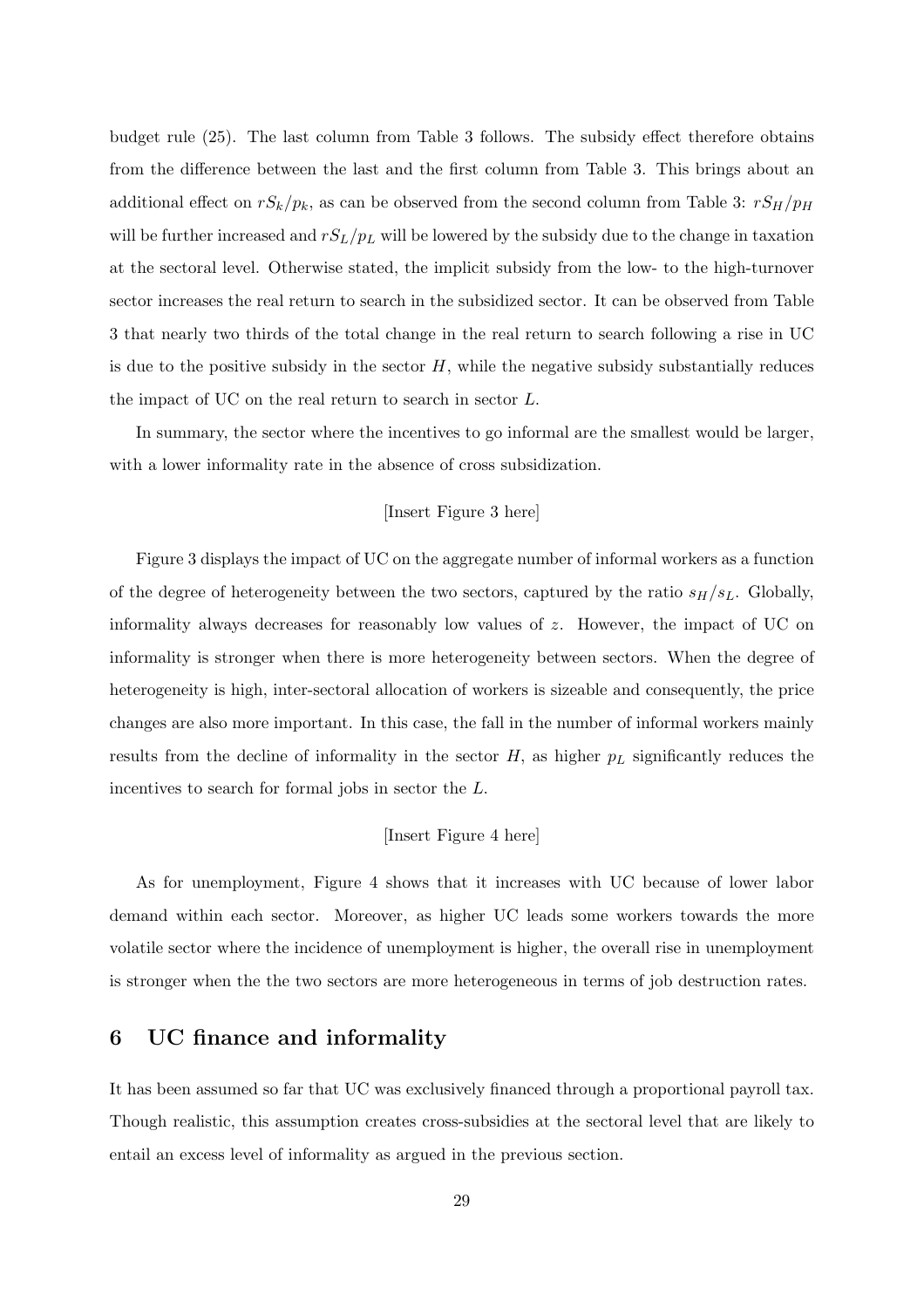In this section, we aim at further investigating how UC finance affects the allocation of labor in an economy with pervasive informality. With this feature in mind, we introduce a supplementary instrument to finance UC that takes the form of a simple layoff tax. The logic behind this instrument is to some extent reminiscent of an experience-rated system as is common in the United States (US).

The impact of UC finance on the allocation of labor has already been considered in the context of more advanced economies. In the US, it has been shown that the low-turnover sectors generally subsidize the high-turnover sectors : for instance, Deere (1991) and Anderson and Meyer (1993) have shown that the construction sector in the US consistently receives subsidies from the UC system. As already explained, the subsidy originates from the fact that firms in more stable sectors pay more to the UC system than their workers are expected to receive in benefits when fired. It follows that the more volatile sectors are subsidized by the more stable ones. Feldstein (1976) argued that payroll taxes used to finance UC give rise to inefficiently high levels of layoffs, as firms do not internalize the cost of their layoff decisions for the UC system. To avoid this phenomenon, UC should be financed by a layoff tax that reduces the extent of the subsidy from low- to high-turnover sectors.

Similar arguments apply in our model: in sector  $H$ , taxes paid are less than the benefits received on average, so that employment in sector  $H$  is subsidized by the contribution of sector L to the UC system, where the benefits workers receive on average are lower than taxes paid. By reducing the subsidy, the introduction of a layoff tax could make sector  $H$  less attractive and reduce informality.

#### 6.1 Endogenizing job destruction rates

In order to study the implicit subsidy between sectors implied by UC finance and the impact of the layoff tax on informality, we extend our model to account for endogenous job destruction in the spirit of Mortensen and Pissarides  $(1994).^{21}$ 

More specifically, we endogenize the sectoral job destruction rate  $s_k$  by introducing productivity shocks in the model. Let us assume that each job is endowed with a random, job-specific productivity parameter y drawn from a stationary and known-by-all distribution function  $G(y)$ with support over the range  $[y_{\min}, y_{\max}]$ . For the sake of simplicity, it is assumed that the pro-

<sup>&</sup>lt;sup>21</sup>Endogenous job destruction makes the introduction of the layoff tax to finance UC more relevant as sectoral job creation and job destruction will be affected by the tax.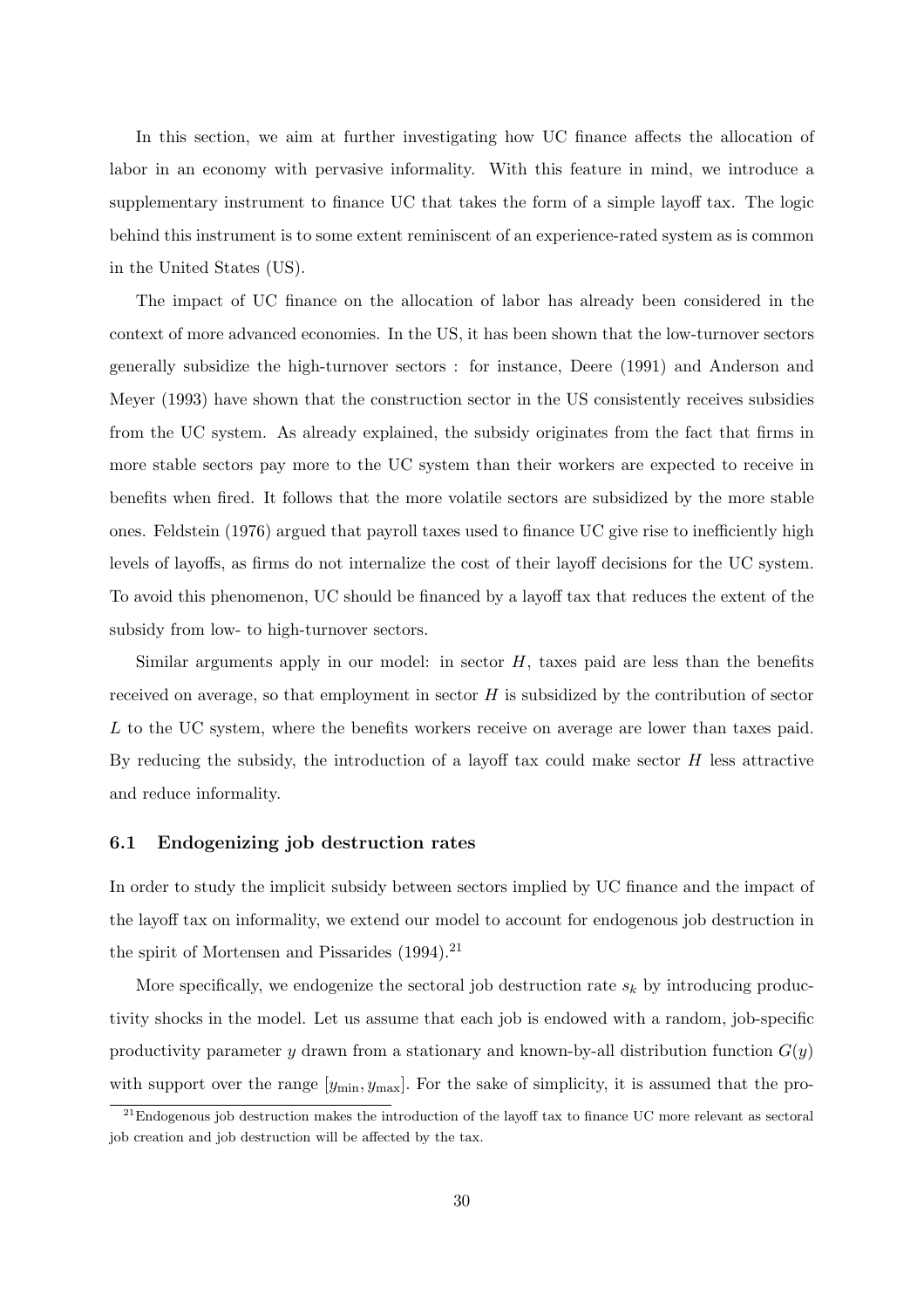ductivity of new matches is equal to  $y_{\text{max}}$ . The stochastic process governing productivity shocks is Poisson with arrival rate  $\lambda_k$ . When a shock occurs, a new value of the productivity is drawn from the cumulative distribution  $G(y)$ . If the new productivity value is below an endogenous threshold denoted  $R_k$  the job-worker match is dissolved, otherwise the match continues with its new productivity level,  $y \geq R_k$ . It follows that the job destruction rate of the previous sections is now defined as  $s_k \equiv \lambda_k G(R_k)$ . We shall assume  $\lambda_H > \lambda_L$ , while the two sectors are identical in all other respects, so that we still have  $s_H > s_L$  as in the previous sections. With these features in mind, we now turn to the study of UC finance, while the details of the extended model are left to Appendix C.

### 6.2 UC Finance and the implicit subsidy between sectors

Budget constraint: UC is henceforth financed by two instruments. The first instrument is, as before, a proportional payroll tax,  $\tau$  which is levied on all formal workers, irrespective of their status on the labor market. The second one is a sector-specific layoff tax,  $\tau_{f_k}$ , paid each time a match is severed. This modeling makes it possible to create a mix of two systems which are used to finance UC. In this setting, the balanced budget rule (25) rewrites as:

$$
\underbrace{\tau \sum_{k} (\omega_{k} + zU_{k})}_{\text{workers' contribution}} + \underbrace{\sum_{k} L_{k} s_{k} \tau_{f_{k}}}_{\text{layers' contribution}} = \sum_{k} zU_{k}
$$
\n(35)

where  $\omega_k$  defines the sector-k wage bill.<sup>22</sup> This constraint deserves some comments. The LHS corresponds to the resources collected by the UC system and is composed of two terms:  $(i)$  the workers' contribution as in the previous sections, and  $(ii)$  the layoffs' contribution. The second term indicates that part -if not all- of the UC system can be financed thanks to a layoff tax. Other things being equal, it must be noted that the layoffs' tax is increasing in the (endogenous) job destruction rate,  $s_k$ . The RHS corresponds to the total amount of UC provided to the workers. Rearranging (35) yields the tax rate  $\tau$  as a decreasing function of the layoff tax  $\tau_{f_k}$ :

$$
\tau = \frac{\sum_{k} z U_{k} - \sum_{k} L_{k} s_{k} \tau_{f_{k}}}{\sum_{k} (\omega_{k} + z U_{k})}
$$
(36)

 $22$ Note that as is conventional in the literature (see Mortensen and Pissarides, 1999, p. 2594), the layoff tax modifies the shape of wage bargaining and implies a two-tier bargaining structure. It requires to distinguish between the initial stage upon first meeting (indexed by  $o$ ) and the following stages (indexed by i). Formally the average wage bill in sector k verifies  $\omega_k = L_{o_k} w_{o_k}(y^{\max}) + L_{i_k} \int_{R_{i_k}}^{y^{\max}}$  $E_{R_k}^{y^{\text{max}}} w_{i_k}(\zeta) \frac{\mathrm{d}G(\zeta)}{1 - G(R_k)}$  with  $L_k = L_{o_k} + L_{i_k}$ . See Appendix C for furthers details.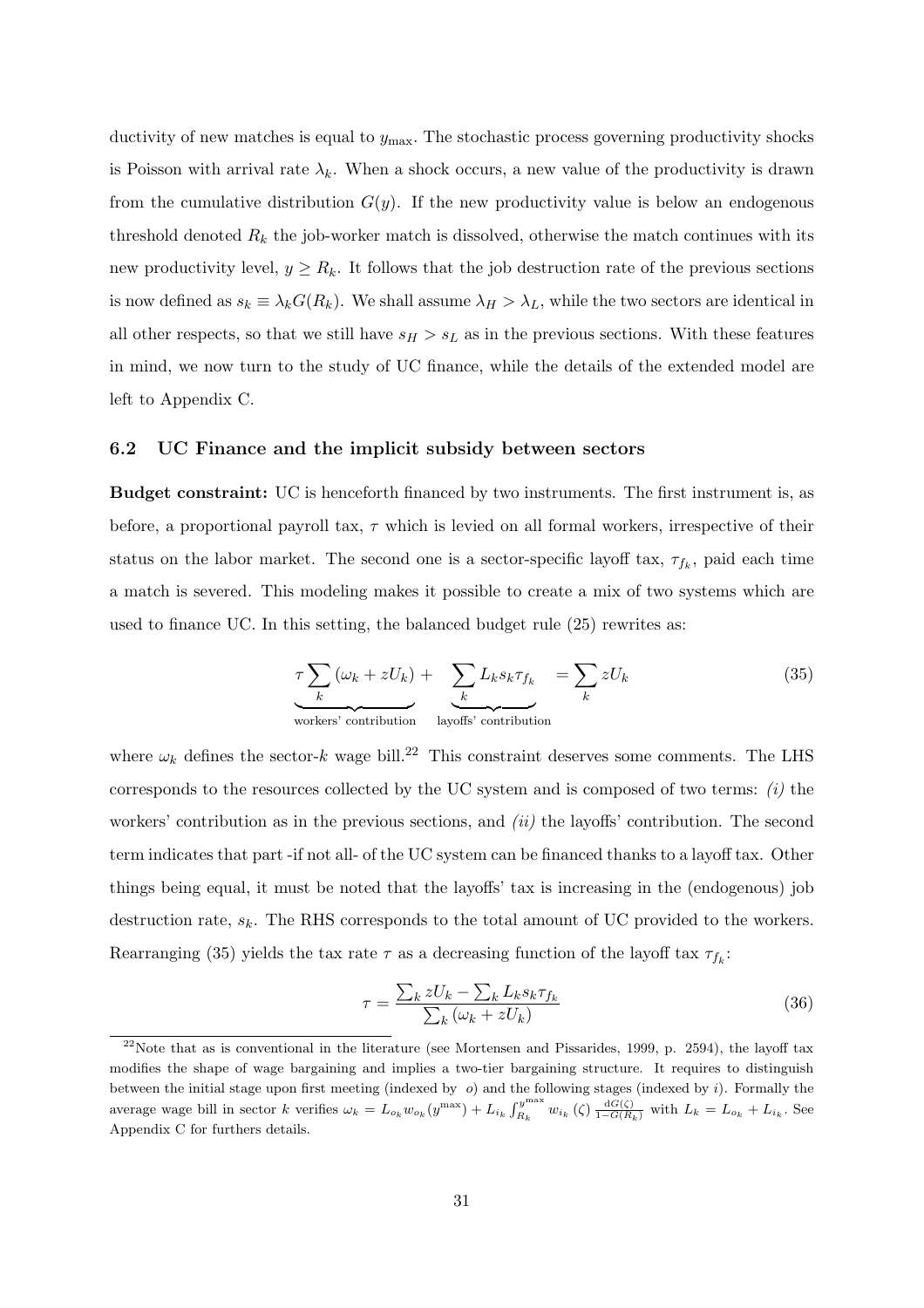Otherwise stated, the layoff tax partly internalizes the fiscal burden of firms' firing decisions. It is also worth mentioning here an old and disputed issue, i.e. the firms' capacity to shift the tax on to the workers through lower wages (see e.g. Brittain, 1971). The main thrust of the argument is that the higher the incidence of the tax on the wages the lower the effect on employment, and thus on the allocation of labor. Empirical evidence are however rather mixed.<sup>23</sup> Our modeling strategy is relevant with the evidence reported by Kugler and Kugler (2009) to the extent that the labor market is frictional, and along the line of the strategy adopted in Zenou (2008) or Meghir et al. (2012).

Subsidy: The sector-k subsidy may be either positive (the benefits received in that sector exceed the taxes paid) or negative (the taxes paid in that sector exceed the benefits received). The subsidy,  $T_k$ , writes:

$$
T_k = zU_k(1-\tau) - \tau \omega_k - \tau_{f_k} L_k s_k \leq 0 \tag{37}
$$

**Layoff tax:** We now proceed to the determination of the layoff tax  $\tau_{f_k}$ . In the event of a separation, it is set according to a fiscal-cost criterion as follows: given that the exit rate from unemployment in sector k is  $\theta_k q(\theta_k)$ , the expected discounted cost of an unemployed worker is z  $\frac{z}{r+\theta_kq(\theta_k)}$ . Then, that the layoff tax may be written as:

$$
\tau_{f_k} = \frac{ez}{r + \theta_k q(\theta_k)}\tag{38}
$$

where  $e \in [0, 1]$  is an index of the coverage of the layoff tax, i.e. the share of the expected fiscal cost that is directly borne by the firm at the time of the layoff.<sup>24</sup> A few remarks are in order. First, it is increasing in UC, z, and in the coverage index, e. Hence, the higher these two components, the higher the expected cost of an unemployed worker to a firm at the time of the layoff. Second, it is decreasing in labor market tightness: the higher  $\theta_k$ , the lower the average unemployment spell and as a consequence the lower the cost borne by the firm. Third, the tax is sector-specific to the extent that it is indexed on the average length of unemployment spells

<sup>&</sup>lt;sup>23</sup>For instance, Gruber (1997) argues that the incidence of payroll taxation is fully on wages in Chile with no effect on employment. Quite on the contrary, Kugler and Kugler (2009) argue that the previous result may not generalize to other Latin American countries given the labor market rigidities. They provide estimates for Colombia suggesting that a 10% increase in payroll taxes reduces wages and employment by about 2% and 4.5% respectively.

 $^{24}$ More specifically, imagine that the fiscal cost of an unemployed worker to the UC system writes in its simplest form as  $rC_k = z_k + \theta_k q(\theta_k) [0 - C_k]$  and that the layoff tax borne by the firm amounts to a share of the fiscal cost so that  $\tau_{f_k} = eC_k$ . The layoff tax,  $\tau_{f_k}$ , then obtains from the combination of these two expressions.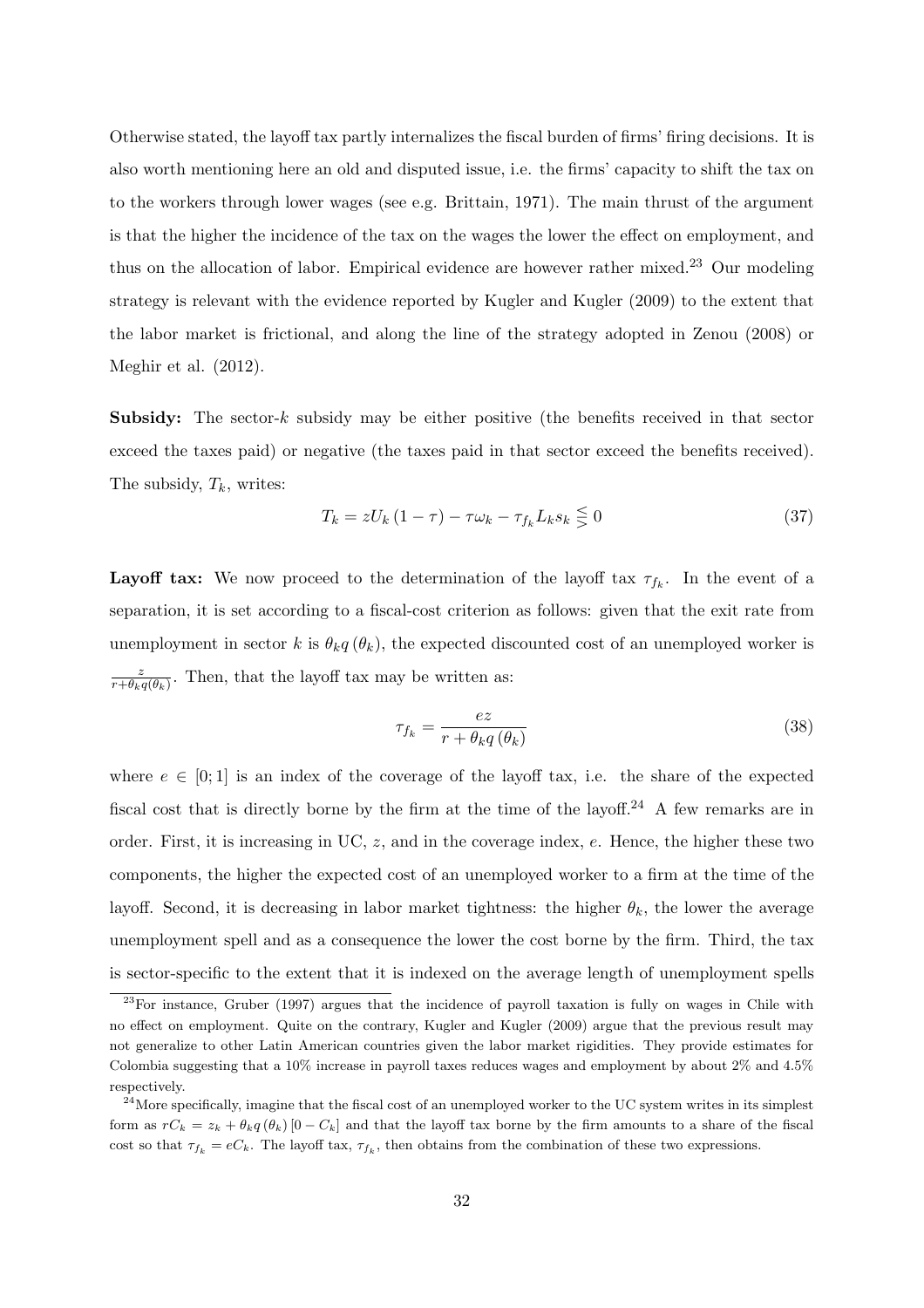1  $\frac{1}{\theta_k q(\theta_k)}$ . Notice that even if the arbitrage condition (AC) implies that in equilibrium, tightnesses are equalized so that the equilibrium layoff tax will be the same in the two sectors, the layoff tax will still help to reduce the subsidy from sector  $L$  to sector  $H$ . Namely, the amount of the tax paid for each job destruction will be the same in the two sectors, but jobs are more often destroyed in sector H, so that even in this case, firms will on average contribute more to UC finance than in the absence of such a tax.

#### 6.3 How does UC finance affect the allocation of labor?

Let us now look at the consequences of introducing a layoff tax in our economy. Figure 5, 6, and 7 below depict how the allocation of labor –within and between sectors– and unemployment are altered by a rise in the coverage index.

### [Figure 5 about here]

At first glance, it can be remarked that the increase in the coverage index drives down the size of the volatile sector,  $N_H$ , and foster the development of the stable sector,  $N_L$ , as expected. This is the consequence of a reduction in the implicit subsidy  $T_H$ .

In addition, within each sector, the introduction of the layoff tax is efficient in reducing the number of informal workers. The layoff tax reduces the implicit subsidy between sectors, and therefore reduces informality for two reasons: (i) The layoff tax reduces the incentives to take informal jobs within each sector due to the reduced payroll tax. (ii) The reduction in informality is further amplified by the fact that a lower subsidy from sector  $L$  to sector  $H$  makes the latter less attractive to workers compared to the former. The fall in the subsidy thus leads to a reallocation of workers from sector  $H$  to sector  $L$  while sector  $L$  features less informal workers than sector H.

#### [Figure 6 about here]

It can also be remarked that the impact of the layoff tax on informality is fostered as the ratio  $\lambda_H/\lambda_L$  increases, i.e., when there is more sectoral heterogeneity.

### [Figure 7 about here]

Looking at Figure 7, it appears that the unemployment rate unambiguously decreases and that this decrease is again magnified by the difference in turnover rates between the sectors. The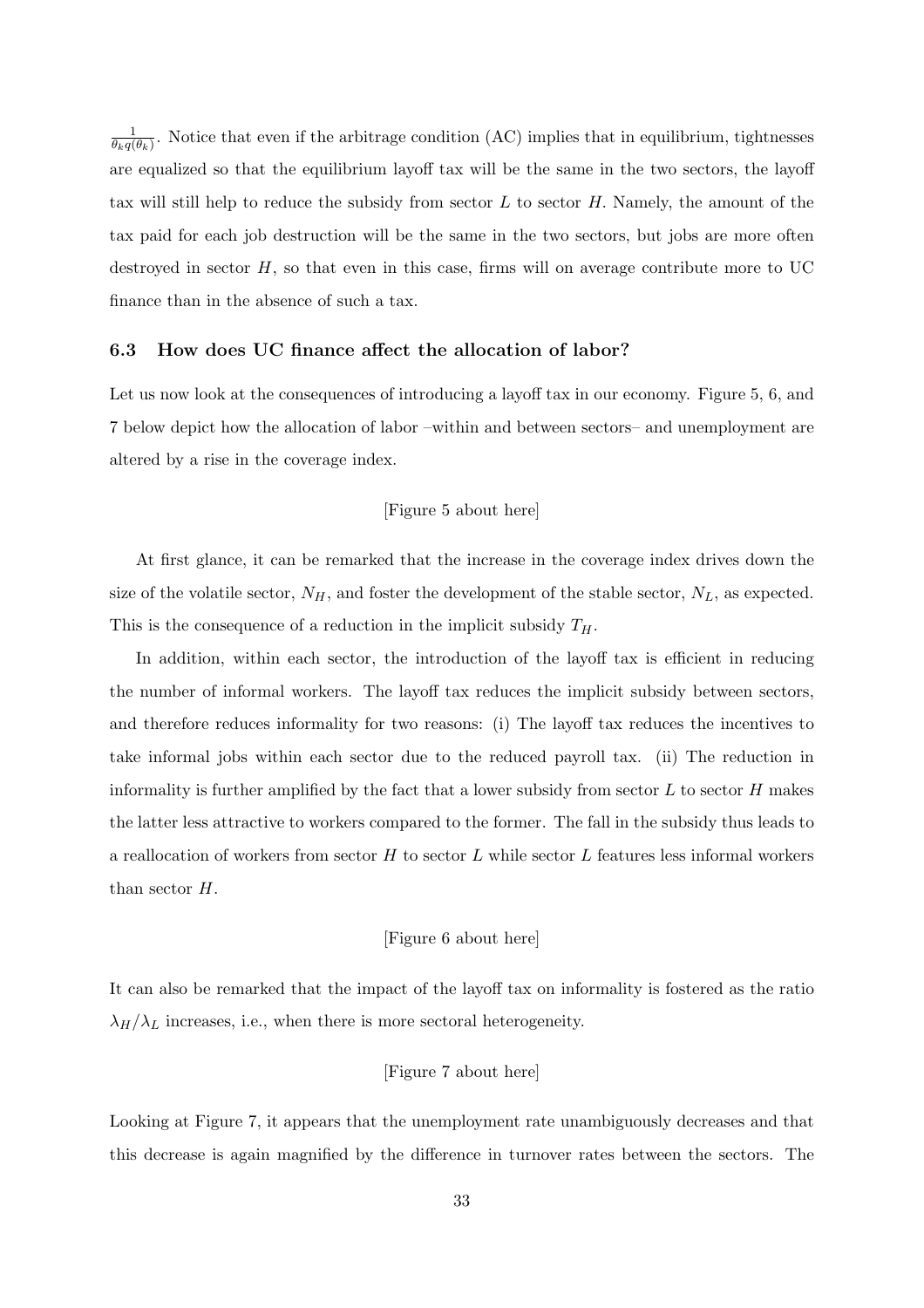effect of the layoff tax on unemployment deserves some comments. At first sight, this tax acts exactly as firing costs and distorts the decisions of the firm to create (lower hiring) and terminate jobs (more labor hoarding).<sup>25</sup> This tax has however a fiscal counterpart through the balanced budget rule (see eq. 35). As the coverage index, e, increases, the layoff tax,  $\tau_{f_k}$ , increases and the payroll tax,  $\tau$ , is cut down. This decrease in the payroll tax makes the surplus of a job-worker match more profitable to the firm, hence increasing job creation and reducing job destruction. In addition, this reduction in the payroll tax increases the value of search for the workers and thus reduces informality.

### 7 Conclusion

This paper studies the effects of the introduction of UC in countries characterized by pervasive informality. It provides a simple framework to analyze the impact of UC on the allocation of workers between formal and informal activities, as well as the allocation of workers between sectors featuring different incentives to go informal.

In this framework, we show that a reasonable amount of UC may reduce informality within each sector, while larger amounts of UC induce large disincentives to go formal because of the level of taxation involved. We also argue that the financing of UC should be part and parcel of a well-thought UC system. As a matter of fact, UC finance based on payroll taxes is likely to entail an excess level of informality resulting from cross-subsidies between sectors with different turnover rates. The introduction of a simple layoff tax that will provide funding to the UC system is then shown to reduce informality, hence highlighting how UC finance may be used as a supplementary instrument to curb informality. More accurately, by making firms internalize the cost of an additional layoff to the UC system, the layoff tax will reduce the cross-subsidies between the two sectors. It will trigger a reallocation of the workers from the high- to the low-turnover sector, as well as a reduction in informality in each sector.

In summary, it turns out that introducing UC along with a well-designed financing scheme is likely to reduce informality in developing countries. We believe our results to be relevant for the policy debate in countries, such as Mexico, that are contemplating introducing UC.

<sup>&</sup>lt;sup>25</sup>See e.g. Mortensen and Pissarides  $(1999)$ .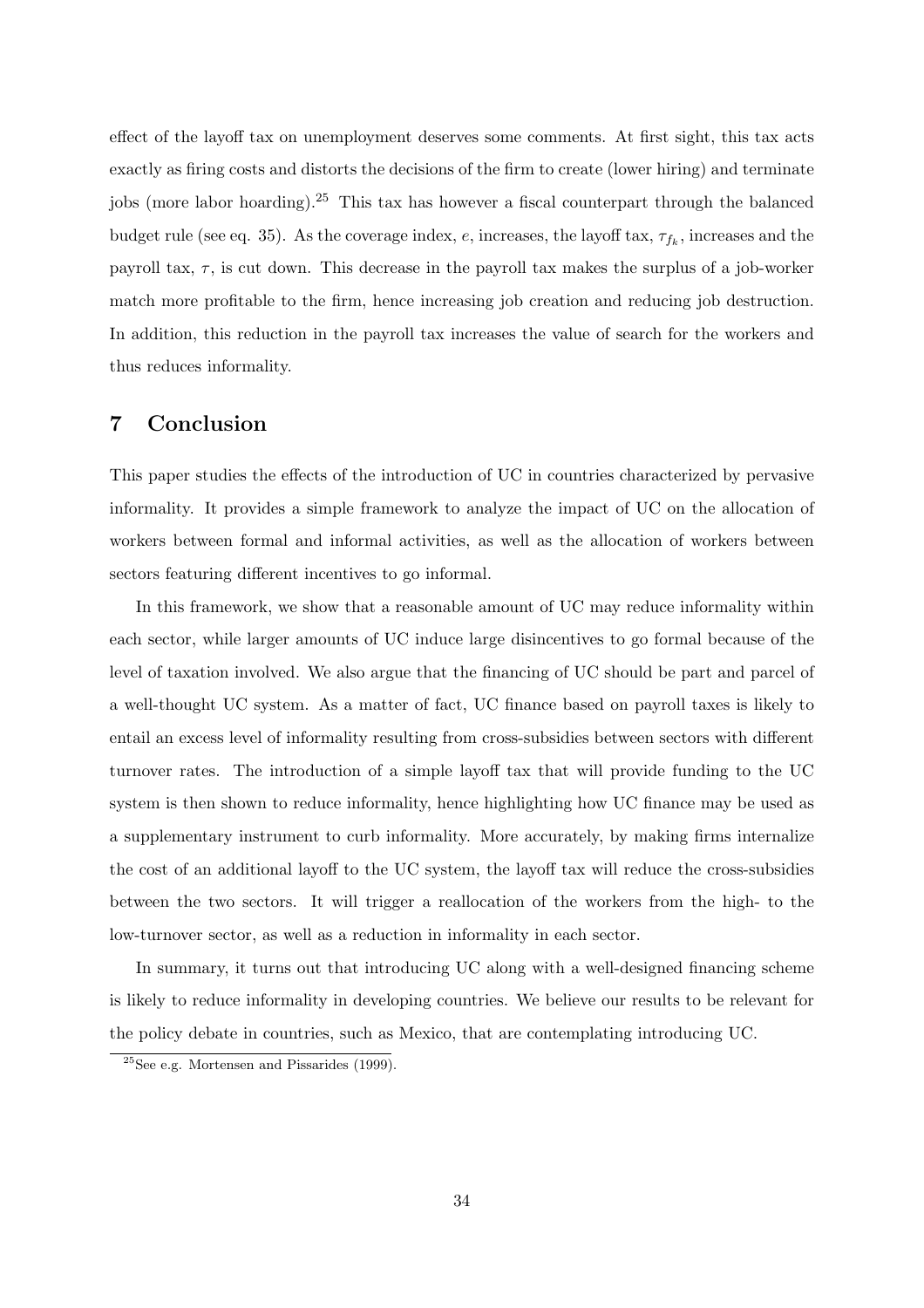### References

Acemoglu, D., "Good jobs versus bad jobs," Journal of Labor Economics, 2001, 19 (1), 1.

- $\Box$  and R. Shimer, "Productivity gains from unemployment insurance," *European Economic* Review, 2000, 44 (7), 1195–1224.
- Albrecht, J., L. Navarro, and S. Vroman, "The Effects of Labour Market Policies in an Economy with an Informal Sector," The Economic Journal, 2009, 119 (539), 1105–1129.
- Anderson, P.M. and B.D. Meyer, "Unemployment Insurance in the United States: layoff incentives and cross subsidies," Journal of Labor Economics, 1993, pp. 70–95.
- Atkinson, A.B. and J. Micklewright, "Unemployment Compensation and Labor Market Transitions: A Critical Review," Journal of Economic Literature, 1991, 29 (4), pp. 1679– 1727.
- Basu, A., N. Chau, and R. Kanbur, "Contractual dualism, market power and informality," IZA Discussion Paper No. 5845, 2011.
- Belzil, C., "Unemployment insurance and subsequent job duration: Job matching versus unobserved heterogeneity," Journal of Applied Econometrics, 2001, 16 (5), 619–636.
- Blanchard, O.J. and J. Tirole, "The joint design of unemployment insurance and employment protection: A first pass," Journal of the European Economic Association, 2008, 6 (1), 45–77.
- Boeri, T. and P. Garibaldi, "Shadow sorting," in NBER International Seminar on Macroeconomics Series, MIT Press, 2005.
- Brittain, J.A., "The incidence of social security payroll taxes," The American Economic Review, 1971, 61 (1), 110–125.
- Cahuc, P. and A. Zylberberg, "Optimum income taxation and layoff taxes," Journal of Public Economics, 2008, 92 (10), 2003–2019.
- and F. Malherbet, "Unemployment compensation finance and labor market rigidity," Journal of Public Economics, 2004, 88 (3), 481–501.
- Centeno, M. and Á.A. Novo, "Reemployment wages and UI liquidity effect: a regression discontinuity approach," Portuguese Economic Journal, 2009, 8 (1), 45–52.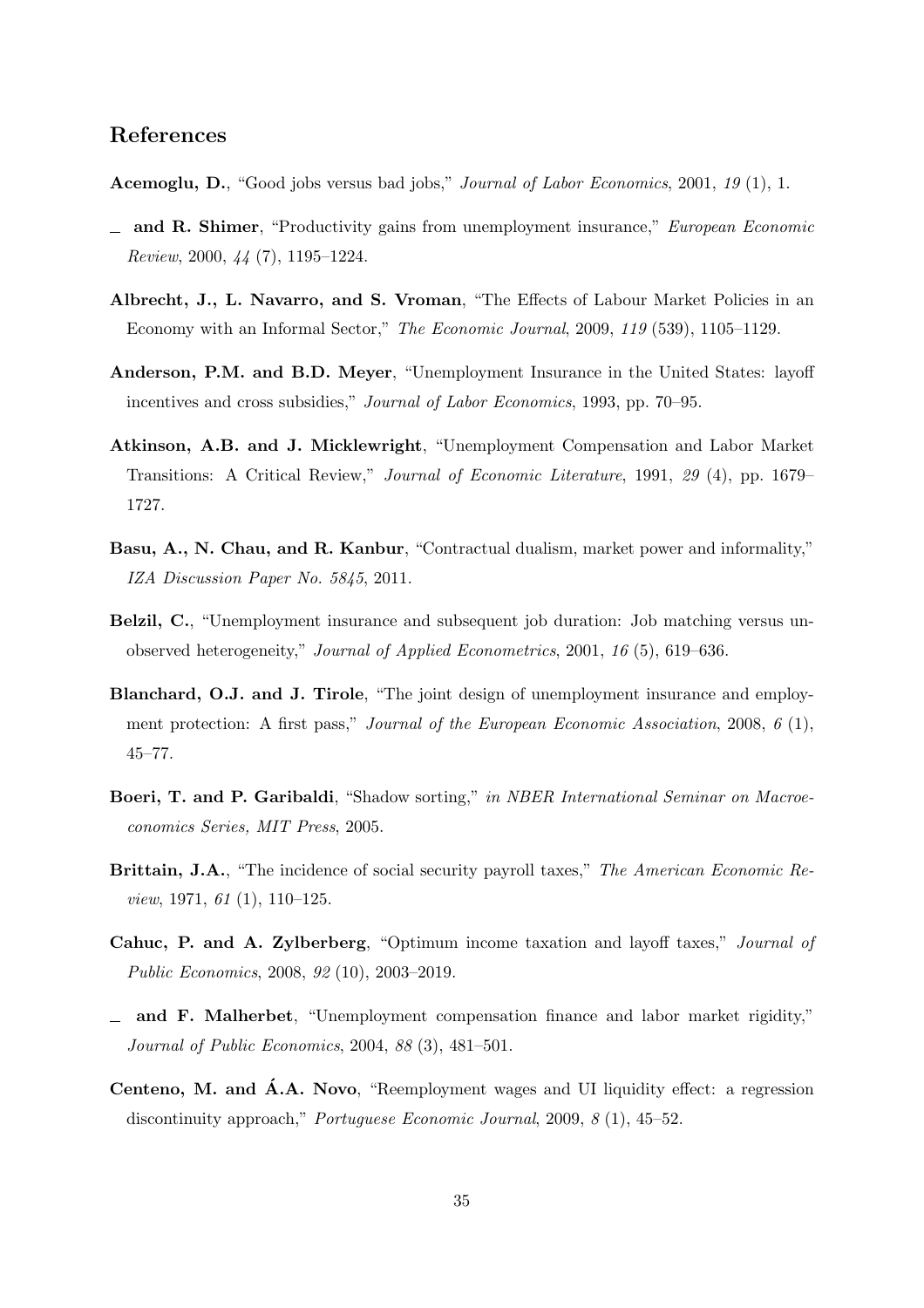- Charlot, O., F. Malherbet, and C. Terra, "Product Market Regulation, Firm Size, Unemployment and Informality in Developing Economies," IZA Discussion Papers No. 5519, 2011.
- $-$ ,  $-$ , and M. Ulus, "Efficiency in a search and matching economy with a competitive informal sector," Economics Letters, 2013.
- Deere, D.R., "Unemployment insurance and employment," Journal of Labor Economics, 1991, pp. 307–324.
- Feldstein, M., "Temporary layoffs in the theory of unemployment," The Journal of Political Economy, 1976, pp. 937–957.
- Fields, G.S., "Rural-urban migration, urban unemployment and underemployment, and jobsearch activity in LDCs," Journal of Development Economics, 1975, 2 (2), 165–187.
- $\Box$ , "Labour market modelling and the urban informal sector: theory and evidence," in The Informal Sector Revisited. Paris, OECD, 1990.
- , "A guide to multisector labor market models," World Bank Social Protection Working Paper, 2005.
- , "A welfare economic analysis of labor market policies in the Harris–Todaro model," Journal of Development Economics, 2005, 76 (1), 127–146.
- Fortin, B., N. Marceau, and L. Savard, "Taxation, wage controls and the informal sector," Journal of Public Economics, 1997, 66 (2), 293–312.
- Fredriksson, P. and B. Holmlund, "Improving incentives in unemployment insurance: A review of recent research," Journal of Economic Surveys, 2006, 20 (3), 357–386.
- Freije, S., "The Informal Sector in Latin America and the Caribbean : overview, issues and policy recommendations," IADB (Inter-American Development Bank) Working Paper, 2001.
- Fugazza, M. and J.F. Jacques, "Labor market institutions, taxation and the underground economy," Journal of Public Economics, 2004, 88 (1), 395–418.
- Gruber, J., "The Incidence of Payroll Taxation: Evidence from Chile," Journal of Labor Economics, 1997, 15 (3).
- Günther, I. and A. Launov, "Informal employment in developing countries: opportunity or last resort?," Journal of Development Economics, 2012, 97 (1), 88–98.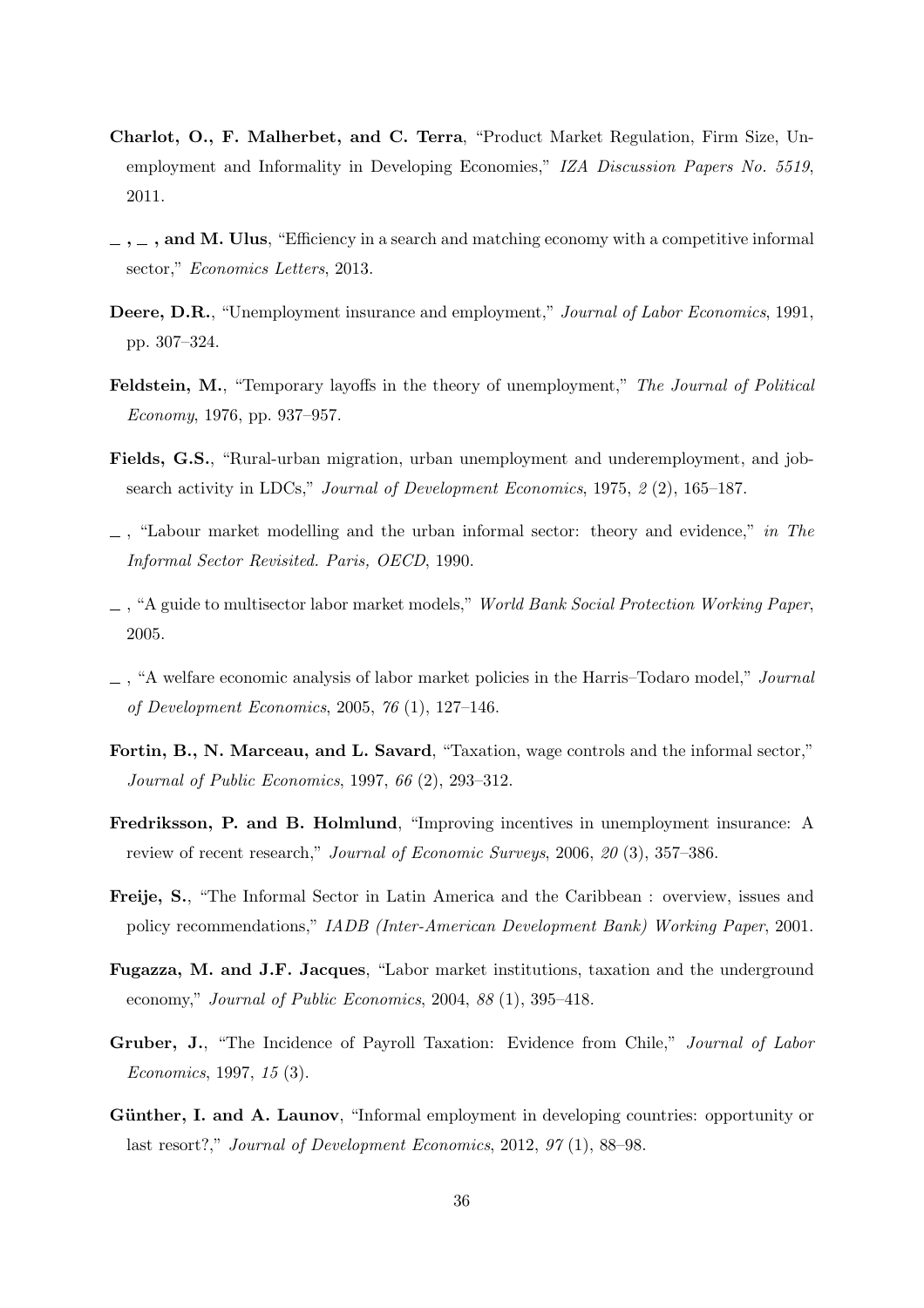- Harris, J.R. and M. Todaro, "Migration, unemployment and development," American Economic Review, 1970, 60 (1), 126–142.
- **Hart, K.**, "Informal income opportunities and urban employment in Ghana," The Journal of Modern African Studies, 1973, 11 (01), 61–89.
- Heckman, J.J and C. Pagés, "The Cost of Job Security Regulation: Evidence from Latin American Labor Markets," NBER Working Papers No. 7773, 2000.
- Heckman, J.J. and C. Pagés, "Law and employment: Lessons from Latin America and the Caribbean," NBER Working Papers No. 10129, 2003.
- Holmlund, B., "Unemployment insurance in theory and practice," The Scandinavian Journal of Economics, 1998, 100 (1), 113–141.
- Hosios, A.J., "On the efficiency of matching and related models of search and unemployment," The Review of Economic Studies, 1990, 57 (2), 279–298.
- Kanbur, R., "Conceptualizing Informality: Regulation and Enforcement," IZA Discussion Papers No. 4186, 2009.
- Kugler, A., "The incidence of job security regulations on labor market flexibility and compliance in Colombia: evidence from the 1990 reform," IDB Working Paper R-393, 2000.
- and M. Kugler, "Labor Market Effects of Payroll Taxes in Developing Countries: Evidence from Colombia," Economic Development and Cultural Change, 2009, 57 (2), 335–58.
- Lazear, Edward P, "Job security provisions and employment," The Quarterly Journal of Economics, 1990, 105 (3), 699–726.
- Lemieux, T., B. Fortin, and P. Frechette, "The effect of taxes on labor supply in the underground economy," The American economic review, 1994, 84 (1), 231–254.
- Lewis, W.A., "Economic development with unlimited supplies of labour," The manchester school, 1954, 2008, 22 (2), 139–191.
- Malherbet, F. and M. Ulus, "Unemployment Insurance and Labor Reallocation," CREST Working Papers No. 17, 2003.
- Maloney, W.F., "Does informality imply segmentation in urban labor markets? Evidence from sectoral transitions in Mexico," The World Bank Economic Review, 1999, 13 (2), 275–302.
- $\ldots$ , "Informality revisited," World development, 2004, 32 (7), 1159-1178.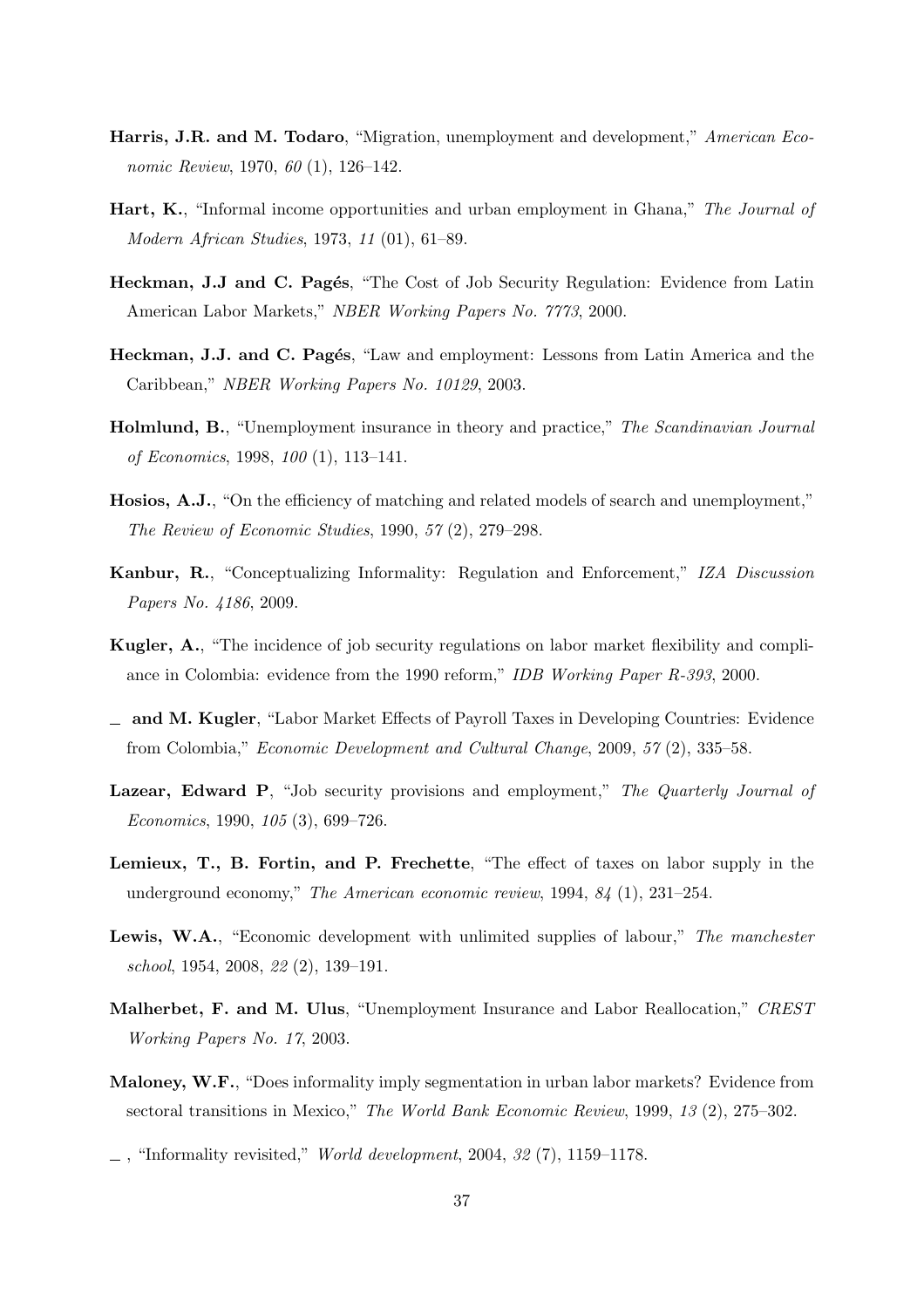- Margolis, D., L. Navarro, and D. Robalino, "Unemployment insurance, job search and informal employment," IZA Discussion Papers No. 6660, 2012.
- Mead, D.C. and C. Morrisson, "The informal sector elephant," World development, 1996,  $24(10), 1611-1619.$
- Meghir, C., R. Narita, and J.M. Robin, "Wages and Informality in Developing Countries," NBER Working Papers No. 18347, 2012.
- Mortensen, D.T., "Job search and labor market analysis," Handbook of labor economics, 1986, 2, 849–919.
- and C.A. Pissarides, "Job creation and job destruction in the theory of unemployment," The Review of Economic Studies, 1994, 61 (3), 397–415.
- and  $\Box$ , "New developments in models of search in the labor market," *Handbook of labor* economics, 1999, 3, 2567–2627.
- Ours, J.C. Van and M. Vodopivec, "Does reducing unemployment insurance generosity reduce job match quality?," Journal of Public Economics, 2008, 92 (3), 684–695.
- Petrongolo, B. and C.A. Pissarides, "Looking into the black box: A survey of the matching function," Journal of Economic Literature, 2001, 39 (2), 390–431.
- Pratap, S. and E. Quintin, "Are labor markets segmented in developing countries? A semiparametric approach," European Economic Review, 2006, 50 (7), 1817–1841.
- Robalino, D., E. Zylberstajn, and J. Robalino, "Incentive effects of risk pooling, redistributive and savings arrangements in unemployment benefit systems: Evidence from a job-search model for Brazil," IZA Discussion Papers No. 5476, 2011.
- Rogerson, R., R. Shimer, and R. Wright, "Search-theoretic models of the labor market: A survey," Journal of Economic Literature, 2005, 43 (4), 959–988.
- Satchi, M. and J. Temple, "Labor markets and productivity in developing countries," Review of Economic Dynamics, 2009, 12 (1), 183–204.
- Schneider, F., A. Buehn, and C.E. Montenegro, Shadow Economies all over the World: New Estimates for 162 Countries from 1999 to 2007, World Bank, 2010.
- and D.H. Enste, "Shadow economies: Size, causes, and consequences," Journal of economic literature, 2000, 38 (1), 77–114.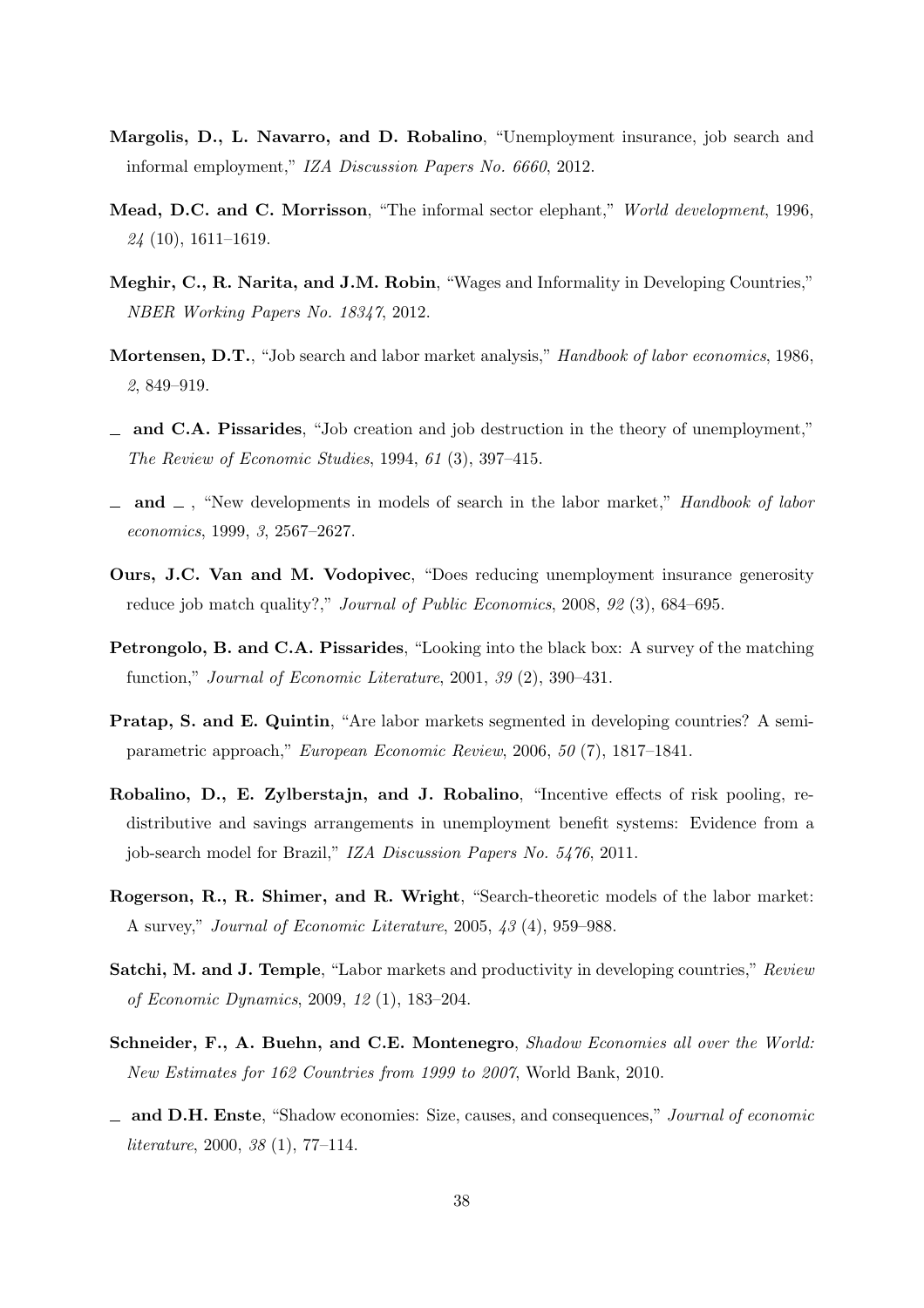- Tatsiramos, K., "Unemployment insurance in europe: Unemployment duration and subsequent employment stability," Journal of the European Economic Association, 2009, 7(6), 1225-1260.
- Thomas, J.J., Informal economic activity, Harvester Wheatsheaf Hemel Hempstead, 1992.
- Topel, R. and F. Welch, "Unemployment insurance: Survey and extensions," Economica, 1980, 47 (187), 351–379.
- Ulyssea, G., "Regulation of entry, labor market institutions and the informal sector," Journal of Development Economics, 2010, 91 (1), 87–99.
- Vodopivec, M., "Introducing unemployment insurance to developing countries," IZA Policy Papers No. 6, 2009.
- Zenou, Y., "Job search and mobility in developing countries. Theory and policy implications," Journal of Development Economics, 2008, 86 (2), 336–355.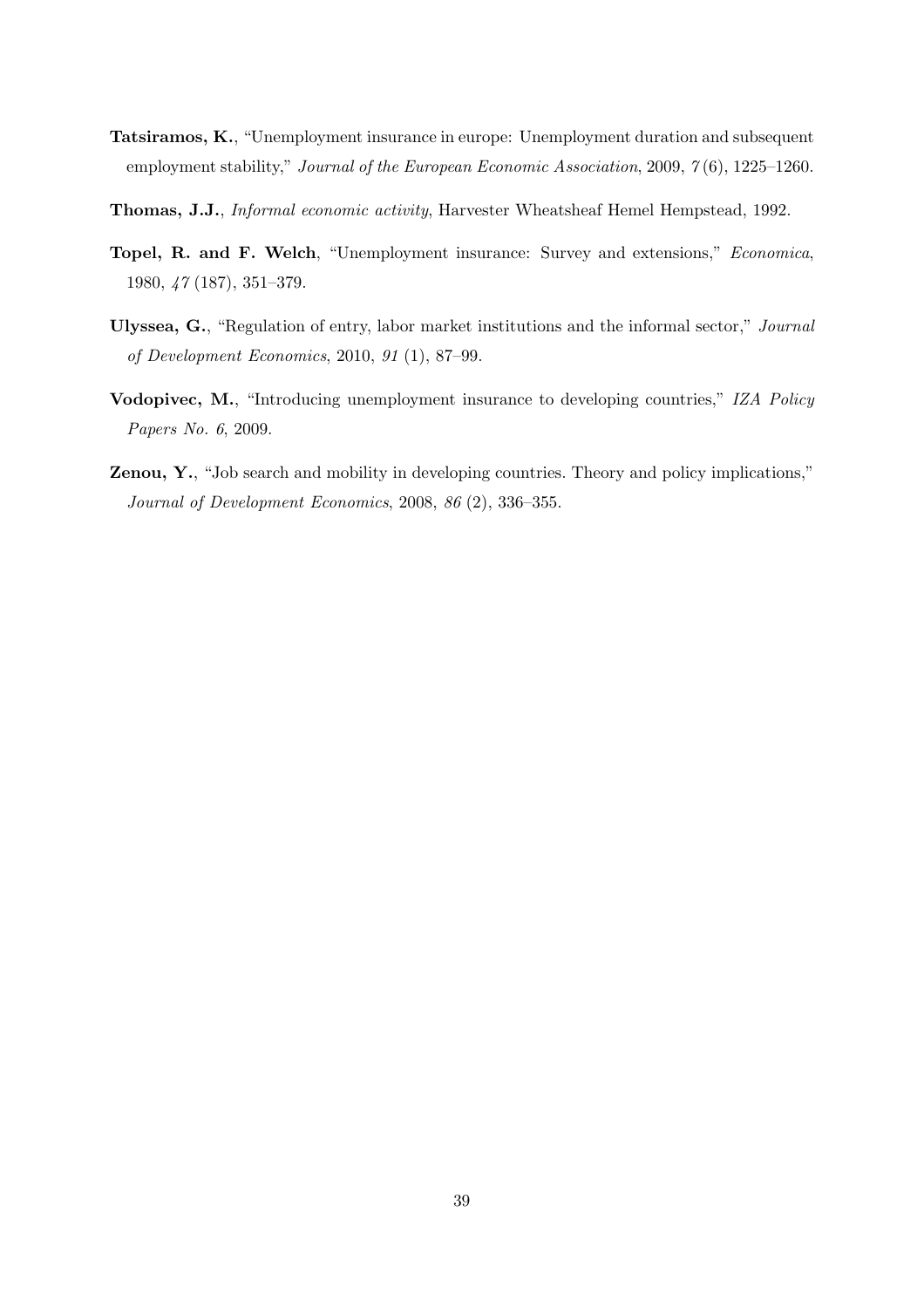## A Appendix: Study of the model with identical sectors

Proof. 1. Remember that when the two sectors are identical, the labor market tightness result from:

$$
\frac{\gamma}{q(\theta)} = \frac{y - w}{r + s}.\tag{39}
$$

while the wage equation writes:

$$
w = (1 - \beta) \left[ z + \frac{\beta \gamma}{1 - \beta} \theta \right] + \beta y \tag{40}
$$

Combining the above equations, we obtain

$$
\frac{\gamma}{q(\theta^*)} = \frac{(1-\beta)(y-z) - \beta\gamma\theta^*}{r+s} \tag{41}
$$

Implicit differentiation gives

$$
\frac{\partial \theta^*}{\partial z} = -\frac{(1-\beta)\theta^*}{\eta[(1-\beta)(y-z) - \beta\gamma\theta^*] + \beta\gamma\theta^*} \le 0
$$
\n(42)

where  $\eta \equiv -\frac{\theta q'(\theta)}{q(\theta)}$  $q(\theta)$   $\in [0,1]$  and  $q'(\theta) \leq 0$ , which establishes the first claim of proposition 1.

2. As the size of informal sector is given by:

$$
M^* = F'^{-1} [rS^*]
$$
\n(43)

it is sufficient to show  $\frac{\partial rS^*}{\partial z} \geq 0$  to establish that  $\frac{\partial M^*}{\partial z} \leq 0$ .

As

$$
rS^* = (1 - \tau)[z + \frac{\gamma \beta}{1 - \beta} \theta^*]
$$
\n(44)

for a given  $\tau$ , we have

$$
\frac{\partial r S^*}{\partial z} = (1 - \tau) \left[ \underbrace{1}_{\text{direct effect}} + \underbrace{\frac{\gamma \beta}{1 - \beta} \frac{\partial \theta^*}{\partial z}}_{\text{indirect effect}} \right] \tag{45}
$$

as emphasized in text.

Substituting  $(42)$  in  $(45)$ , we have:

$$
\frac{\partial rS^*}{\partial z} = (1 - \tau) \left[ 1 - \frac{\beta \gamma \theta^*}{\eta \left[ (1 - \beta)(y - z) - \beta \gamma \theta^* \right] + \beta \gamma \theta^*} \right]
$$

$$
\frac{\partial rS^*}{\partial z} = (1 - \tau) \left[ 1 - \frac{1}{\eta \frac{(1 - \beta)(y - z) - \beta \gamma \theta^*}{\beta \gamma \theta^*} + 1} \right]
$$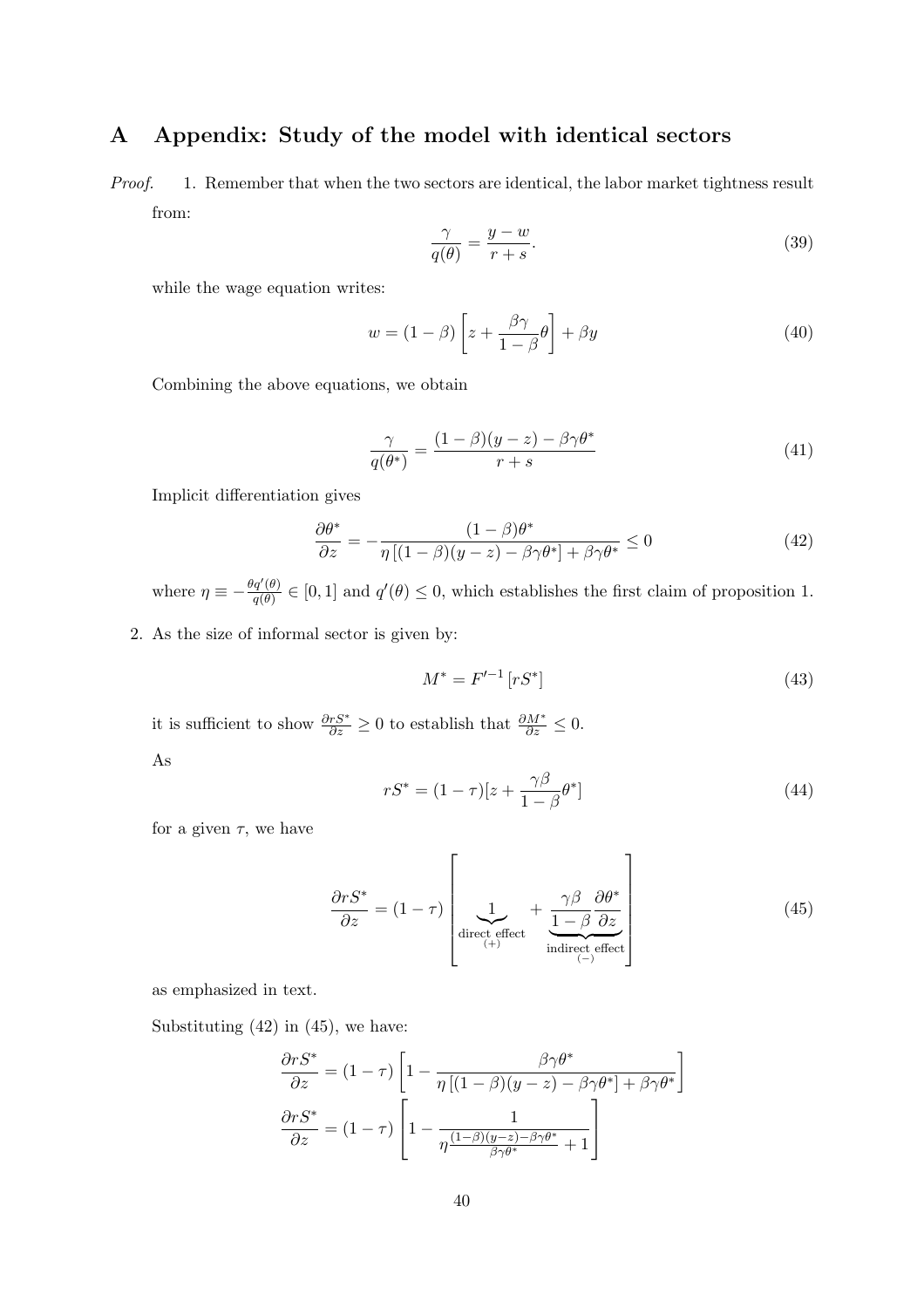where  $\eta \in [0, 1]$ . Using (41):

$$
\frac{\partial rS^*}{\partial z} = (1 - \tau) \left[ 1 - \frac{1}{\eta \frac{r+s}{\beta \theta^* q(\theta^*)} + 1} \right] \ge 0 \tag{46}
$$

establishes that the indirect effect  $\frac{-1}{\eta \frac{\gamma(r+s)}{\beta \gamma \theta^* q(\theta^*)}+1}$ is always larger than −1 so that it is always outweighed by the direct effect, as indicated in text. Therefore claim (2) of proposition 1 holds.

3. The proof of claim (3) direct stems from the differentiation of the following equation:

$$
u^* = \frac{s}{s + \theta^* q(\theta^*)} \tag{47}
$$

which implies:

$$
\frac{du^*}{dz} = \frac{du^*}{d\theta^*} \frac{\partial \theta^*}{\partial z} \tag{48}
$$

where

$$
\frac{du^*}{d\theta^*} = -\frac{sq(\theta^*)(1-\eta)}{(s+\theta^*q(\theta^*))^2} \le 0
$$
\n(49)

$$
\frac{\partial \theta^*}{\partial z} = -\frac{(1-\beta)\theta^*}{\eta\left[(1-\beta)(y-z) - \beta\gamma\theta^*\right] + \beta\gamma\theta^*} \le 0 \tag{50}
$$

Which implies  $\frac{du^*}{dz^*} \geq 0$ , as argued in text. This proves claim 3.

4. By definition, we have:

$$
L^* = (1 - u^*)(N - M^*)
$$
\n(51)

with  $U^* = u^*(N - M^*)$  so that

$$
\frac{dL^*}{dz} = -\frac{du^*}{dz}(N - M^*) - (1 - u^*)\frac{dM^*}{dz}
$$
\n(52)

which is ambiguous in general, as  $\frac{du^*}{dz} \geq 0$  and  $\frac{dM^*}{dz} \leq 0$ , but can be positive whenever:

$$
-\frac{dM^*/dz}{N-M^*} \ge \frac{du^*/dz}{1-u^*} \tag{53}
$$

as argued in text

 $\Box$ 

### B Appendix: Study of the model with heterogenous sectors

### B.1 Proof that formal jobs pay higher wages

Equation (14) and the arbitrage condition (10) together imply the following expression for informal wages: ·  $\overline{a}$ 

$$
w_{I_k}^* = (1 - \tau) \left[ z + \frac{\beta \gamma}{1 - \beta} \theta^* \right]
$$
 (54)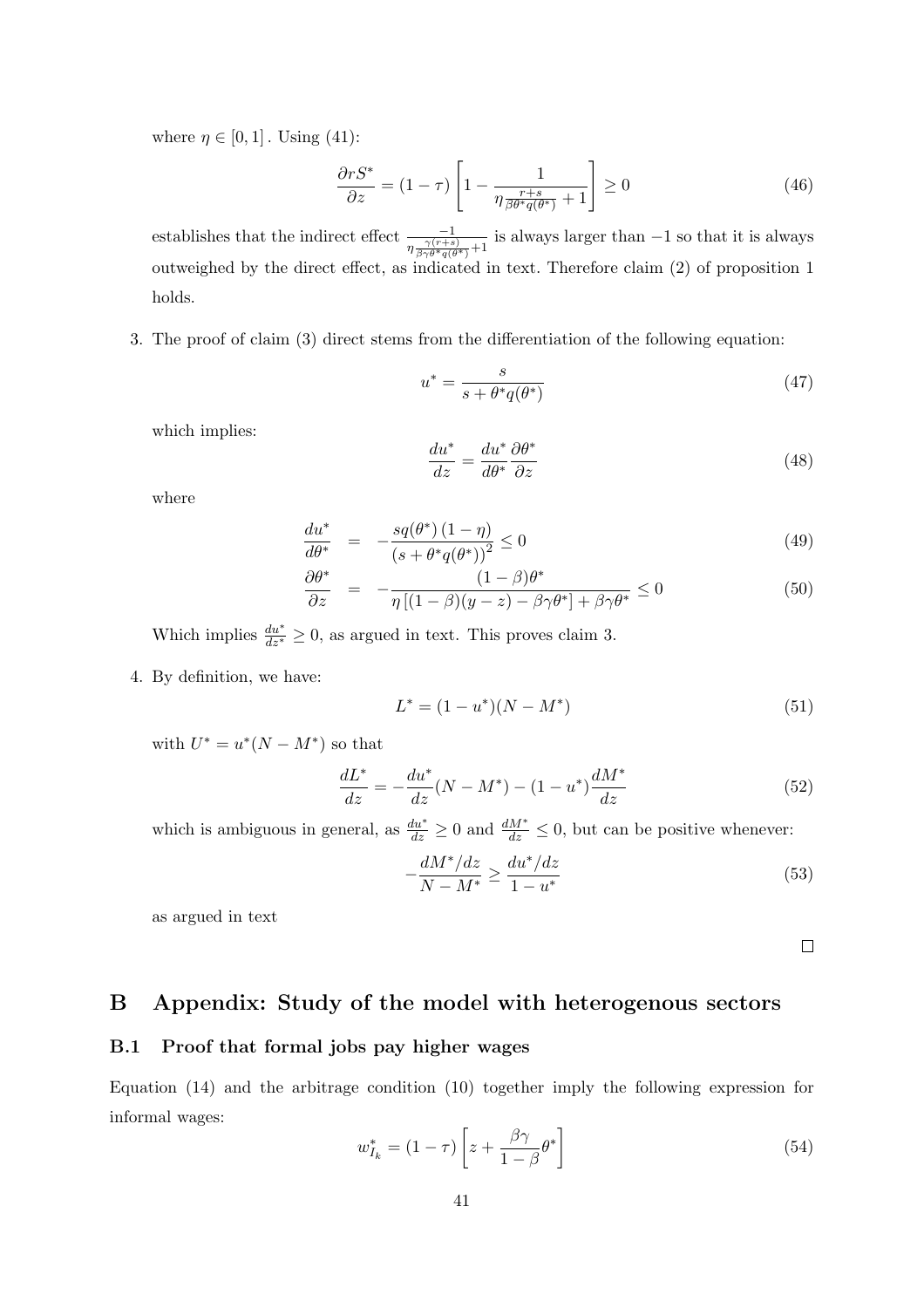while using (20) and substituting  $p_k^*$  by its expression (32) implies that after tax formal wages write as: ·  $\overline{a}$ 

$$
\omega_k^* \equiv w_k^*(1-\tau) = (1-\tau) \left[ z + \frac{\beta \gamma \theta^*}{1-\beta} + \frac{\beta \gamma (r+s_k)}{q(\theta^*)(1-\beta)} \right] \tag{55}
$$

Then, comparing (54) and (55) establishes that  $\omega_k^* > w_{I_k}^* > z(1 - \tau)$ . This proves our claim that formal jobs pay higher wages than informal jobs, and that informal wages are higher than net unemployment compensation.

### B.2 Study of the PC curve

The PC relationship writes:

$$
\alpha^{\frac{1}{1-\rho}}\left[\frac{\gamma\left[r+s_H+\beta\theta_Hq(\theta_H)\right]}{yq(\theta_H)\left[1-\beta\right]}+\frac{z}{y}\right]^{\frac{\rho}{\rho-1}}=1-(1-\alpha)^{\frac{1}{1-\rho}}\left[\frac{\gamma\left[r+s_L+\beta\theta_Lq(\theta_L)\right]}{q(\theta_L)\left[1-\beta\right]y}+\frac{z}{y}\right]^{\frac{\rho}{\rho-1}}\tag{56}
$$

1. Let us first show that the PC curve defines a decreasing relationship between  $\theta_H$  and  $\theta_L$ . In this purpose, let us define

$$
\Psi_1 = \alpha^{\frac{1}{1-\rho}} \left[ \frac{\gamma [r + s_H + \beta \theta_H q(\theta_H)]}{q(\theta_H) [1 - \beta] y} + \frac{z}{y} \right]^{\frac{\rho}{\rho - 1}} \n+ (1 - \alpha)^{\frac{1}{1-\rho}} \left[ \frac{\gamma [r + s_L + \beta \theta_L q(\theta_L)]}{q(\theta_L) [1 - \beta] y} + \frac{z}{y} \right]^{\frac{\rho}{\rho - 1}} - 1 \n= \alpha^{\frac{1}{1-\rho}} p_H(\theta_H)^{\frac{\rho}{\rho - 1}} + (1 - \alpha)^{\frac{1}{1-\rho}} p_L(\theta_L)^{\frac{\rho}{\rho - 1}} - 1
$$

with

$$
\partial p_k/\partial \theta_k = \frac{1}{y} \left[ \frac{-\gamma q'(\theta_k) \left[ r + s_k \right]}{q(\theta_k)^2 \left[ 1 - \beta \right]} + \frac{\beta \gamma}{1 - \beta} \right] \ge 0 \text{ for } k = H, L
$$

Let  $\nu = \frac{\rho}{\rho}$  $\frac{\rho}{\rho-1}$ . Notice that  $\nu$  can be positive or negative as  $\rho \in ]-\infty,1]$ , however, we have:

$$
\partial \Psi_1 / \partial \theta_H = \alpha^{\frac{1}{1-\rho}} \nu p_H (\theta_H)^{\nu-1} \partial p_H / \partial \theta_H
$$

and

$$
\partial \Psi_1 / \partial \theta_L = (1 - \alpha)^{\frac{1}{1 - \rho}} \nu p_L (\theta_L)^{\nu - 1} \partial p_L / \partial \theta_L
$$

Thus

$$
\partial \theta_H / \partial \theta_L = -\frac{(1-\alpha)^{\frac{1}{1-\rho}} p_L(\theta_L)^{\nu-1} \partial p_L / \partial \theta_L}{\alpha^{\frac{1}{1-\rho}} p_H(\theta_H)^{\nu-1} \partial p_H / \partial \theta_H} \le 0
$$

Note that this does not depend on  $\nu$  (the term cancels out).

2. Let us now study how the PC curve moves with the various parameters of the model. Differentiating (32), we have

$$
\partial p_H / \partial \gamma \geq 0; \partial p_H / \partial z \geq 0; \partial p_H / \partial y \leq 0; \partial p_H / \beta_H \geq 0; \partial p_H / \partial s_H \geq 0
$$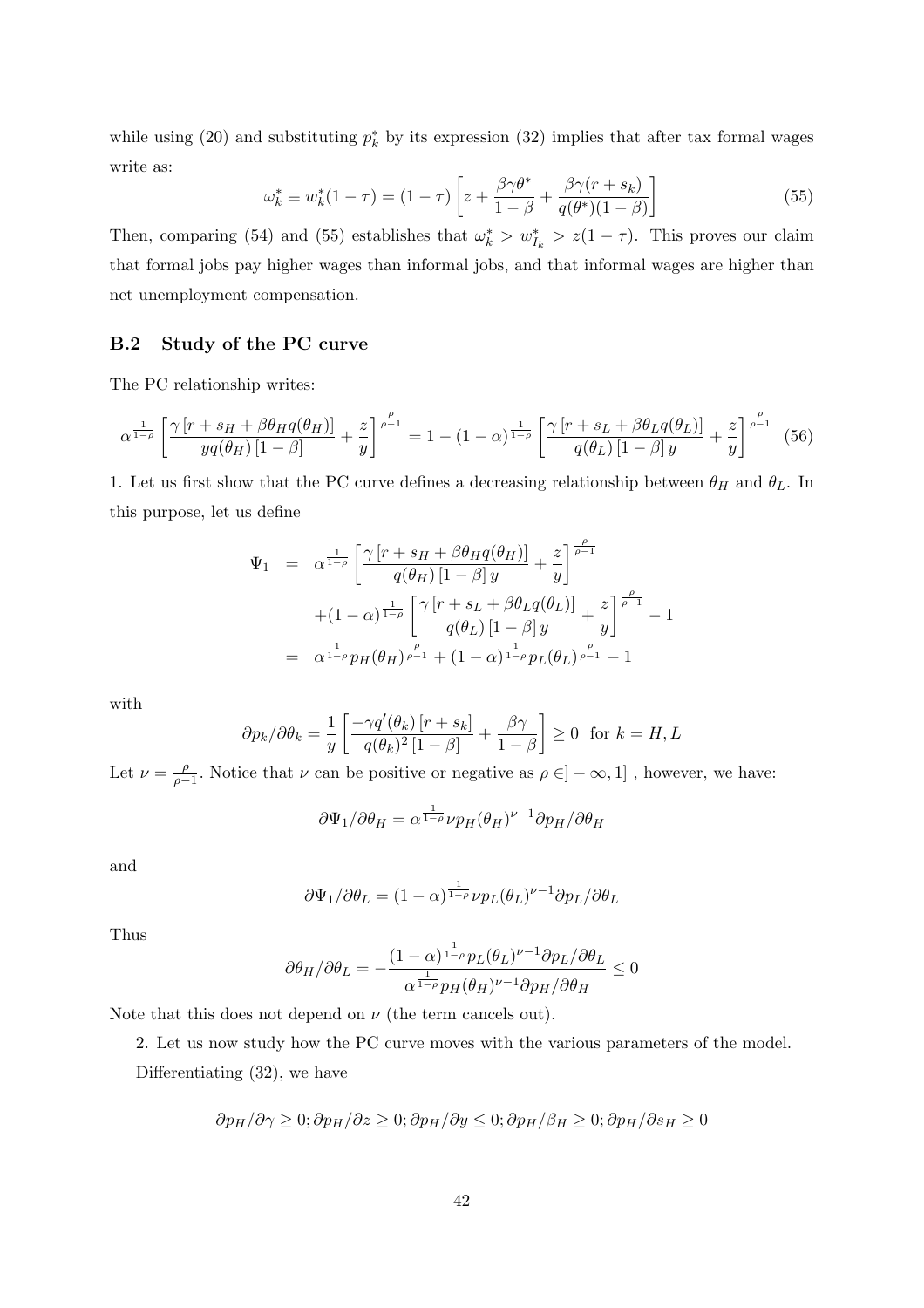and

$$
\partial p_L/\partial \gamma \ge 0; \partial p_L/\partial z \ge 0; \partial p_L/\partial y \le 0; \partial p_L/\beta_L \ge 0; \partial p_L/\partial s_L \ge 0
$$

Thus, differentiating (PC), it turns out that along the PC curve,

$$
\partial \theta_H / \partial \gamma = -\frac{\partial \Psi_1 / \partial \gamma}{\partial \Psi_1 / \partial \theta_H} = -\left[\frac{\partial p_H / \partial \gamma}{\partial p_H / \partial \theta_H} + \frac{(1 - \alpha)^{\frac{1}{1 - \rho}} p_L^{\nu - 1} \partial p_L / \partial \gamma}{\alpha^{\frac{1}{1 - \rho}} p_H^{\nu - 1} \partial p_H / \partial \theta_H}\right] \le 0
$$
  

$$
\partial \theta_L / \partial \gamma = -\frac{\partial \Psi_1 / \partial \gamma}{\partial \Psi_1 / \partial \theta_L} = -\left[\frac{\alpha^{\frac{1}{1 - \rho}} p_H^{\nu - 1} \partial p_H / \partial \gamma}{(1 - \alpha)^{\frac{1}{1 - \rho}} p_L^{\nu - 1} \partial p_L / \partial \theta_L} + \frac{\partial p_L / \partial \gamma}{\partial p_L / \partial \theta_L}\right] \le 0
$$

Thus the PC curve shifts down with  $\gamma$  as argued in text.

Similarly,

$$
\partial \theta_H / \partial \beta = -\frac{\partial \Psi_1 / \partial \beta}{\partial \Psi_1 / \partial \theta_H} = -\left[\frac{\partial p_H / \partial \beta}{\partial p_H / \partial \theta_H} + \frac{(1 - \alpha)^{\frac{1}{1 - \rho}} p_L^{\nu - 1} \partial p_L / \partial \beta}{\alpha^{\frac{1}{1 - \rho}} p_H^{\nu - 1} \partial p_H / \partial \theta_H}\right] \le 0
$$

$$
\partial \theta_L / \partial \beta = -\frac{\partial \Psi_1 / \partial \beta}{\partial \Psi_1 / \partial \theta_L} = -\left[\frac{\alpha^{\frac{1}{1 - \rho}} p_H^{\nu - 1} \partial p_H / \partial \beta}{(1 - \alpha)^{\frac{1}{1 - \rho}} p_L^{\nu - 1} \partial p_L / \partial \theta_L} + \frac{\partial p_L / \partial \beta}{\partial p_L / \partial \theta_L}\right] \le 0
$$

Thus PC will also shift down with  $\beta$ .

$$
\partial \theta_H / \partial y = -\frac{\partial \Psi_1 / \partial y}{\partial \Psi_1 / \partial \theta_H} = -\left[\frac{\partial p_H / \partial y}{\partial p_H / \partial \theta_H} + \frac{(1 - \alpha)^{\frac{1}{1 - \rho}} p_L^{\nu - 1} \partial p_L / \partial y}{\alpha^{\frac{1}{1 - \rho}} p_H^{\nu - 1} \partial p_H / \partial \theta_H}\right] \ge 0
$$
  

$$
\partial \theta_L / \partial y = -\frac{\partial \Psi_1 / \partial y}{\partial \Psi_1 / \partial \theta_L} = -\left[\frac{\alpha^{\frac{1}{1 - \rho}} p_H^{\nu - 1} \partial p_H / \partial y}{(1 - \alpha)^{\frac{1}{1 - \rho}} p_L^{\nu - 1} \partial p_L / \partial \theta_L} + \frac{\partial p_L / \partial y}{\partial p_L / \partial \theta_L}\right] \ge 0
$$

Thus PC shifts up with  $y$ .

$$
\partial \theta_H / \partial z = -\frac{\partial \Psi_1 / \partial z}{\partial \Psi_1 / \partial \theta_H} = -\left[\frac{\partial p_H / \partial z}{\partial p_H / \partial \theta_H} + \frac{(1 - \alpha)^{\frac{1}{1 - \rho}} p_L^{\nu - 1} \partial p_L / \partial z}{\alpha^{\frac{1}{1 - \rho}} p_H^{\nu - 1} \partial p_H / \partial \theta_H}\right] \le 0
$$

$$
\partial \theta_L / \partial z = -\frac{\partial \Psi_1 / \partial z}{\partial \Psi_1 / \partial \theta_L} = -\left[\frac{\alpha^{\frac{1}{1 - \rho}} p_H^{\nu - 1} \partial p_H / \partial z}{(1 - \alpha)^{\frac{1}{1 - \rho}} p_L (\theta_L)^{\nu - 1} \partial p_L / \partial \theta_L} + \frac{\partial p_L / \partial z}{\partial p_L / \partial \theta_L}\right] \le 0
$$

Thus, PC shifts down with z.

$$
\partial \theta_H / \partial s_H = -\frac{\partial \Psi_1 / \partial s_H}{\partial \Psi_1 / \partial \theta_H} = -\frac{\alpha^{\frac{1}{1-\rho}} \nu p_H (\theta_H)^{\nu-1} \partial p_H / \partial s_H}{\alpha^{\frac{1}{1-\rho}} \nu p_H (\theta_H)^{\nu-1} \partial p_H / \partial \theta_H} = -\frac{\partial p_H / \partial s_H}{\partial p_H / \partial \theta_H} \le 0
$$

$$
\partial \theta_L / \partial s_H = -\frac{\partial \Psi_1 / \partial s_H}{\partial \Psi_1 / \partial \theta_L} = -\frac{\alpha^{\frac{1}{1-\rho}} p_H^{\nu-1} \partial p_H / \partial s_H}{(1-\alpha)^{\frac{1}{1-\rho}} p_L^{\nu-1} \partial p_L / \partial \theta_L} \le 0
$$

Thus, PC shifts down with  $s_H$ . A similar calculation shows that it also shifts down with  $s_L$ .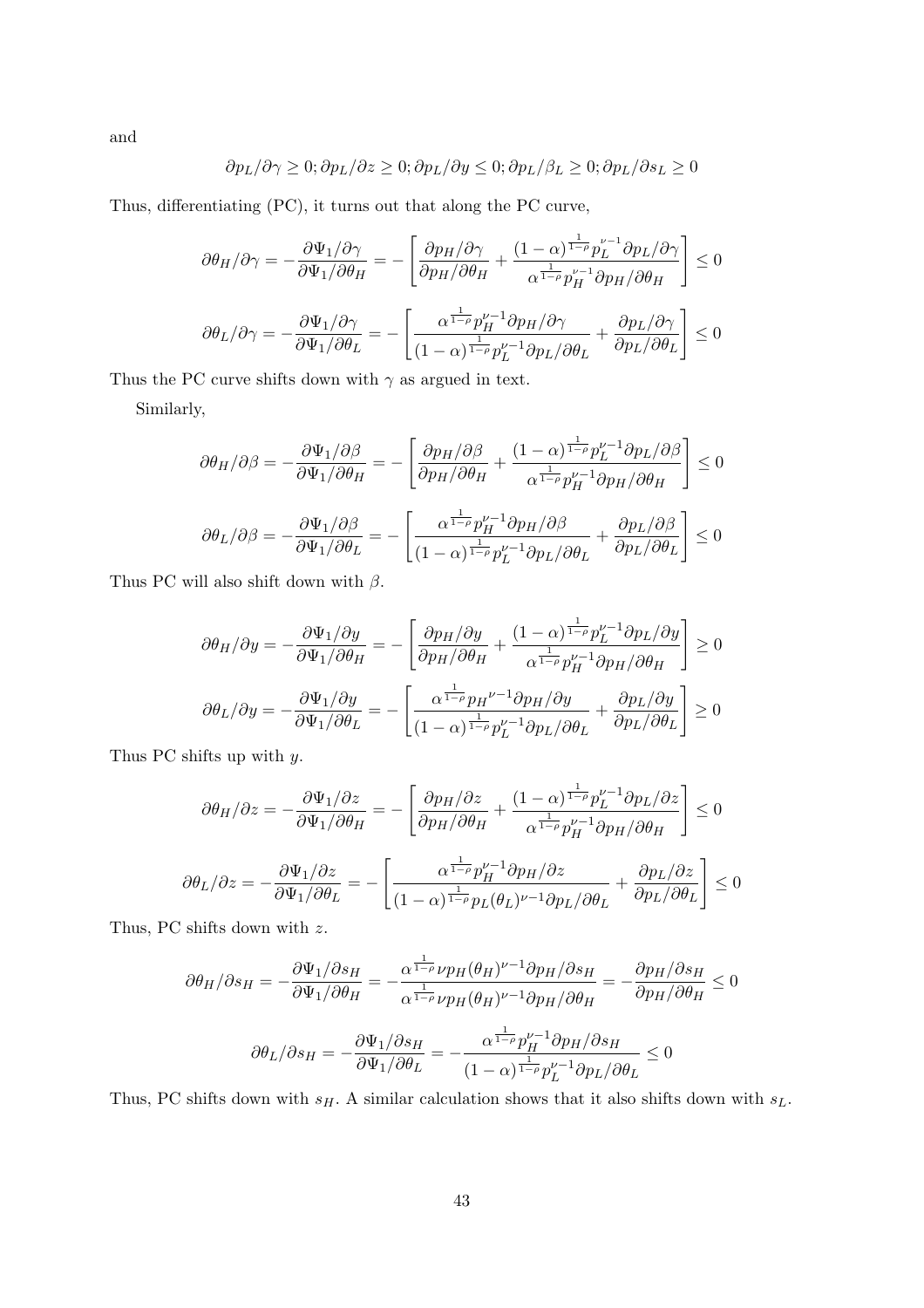### B.3 Proof of Proposition 2

The PC curve is decreasing while AC is increasing in the  $(\theta_L, \theta_H)$  plane, so that there is a unique pair  $(\theta_H^*, \theta_L^*)$  solving simultaneously AC and PC. As in equilibrium,  $\theta_H^* = \theta_L^* = \theta^*,$ implicit differentiation of

$$
\alpha^{\frac{1}{1-\rho}}\left[\frac{\gamma\left[r+s_H+\beta\theta^*q(\theta^*)\right]}{q(\theta^*)\left[1-\beta\right]y}+\frac{z}{y}\right]^{\frac{\rho}{\rho-1}}=1-(1-\alpha)^{\frac{1}{1-\rho}}\left[\frac{\gamma\left[r+s_L+\beta\theta^*q(\theta^*)\right]}{q(\theta^*)\left[1-\beta\right]y}+\frac{z}{y}\right]^{\frac{\rho}{\rho-1}}\tag{57}
$$

establishes the comparative statics properties of the equilibrium summarized in Proposition 2. Note that the result does not depend on  $\nu = \frac{\rho}{\rho}$  $\frac{\rho}{\rho-1}$ , as this term cancels out from each expression.

### B.4 Proof of proposition 3

• Effects of z on  $rS_k^*$ .

Using the equilibrium conditions  $\theta_H^* = \theta_L^* = \theta^*$  and  $rS_H^* = rS_L^* = rS^*$  and then differentiating (57) yields

$$
\partial \theta^* / \partial z = -\frac{\alpha^{\frac{1}{1-\rho}} \frac{\rho}{\rho-1} p_H^{*\frac{1}{\rho-1}} \partial p_H^* / \partial z + (1-\alpha)^{\frac{1}{1-\rho}} \frac{\rho}{\rho-1} p_L^{*\frac{1}{\rho-1}} \partial p_L^* / \partial z}{\alpha^{\frac{1}{1-\rho}} \frac{\rho}{\rho-1} p_H^{*\frac{1}{\rho-1}} \partial p_H^* / \partial \theta + (1-\alpha)^{\frac{1}{1-\rho}} \frac{\rho}{\rho-1} p_L^{*\frac{1}{\rho-1}} \partial p_L^* / \partial \theta} \tag{58}
$$

substituting  $\partial p_k^* / \partial z$  and  $\partial p_k^* / \partial \theta$  and rearranging, we get:

$$
\partial \theta^* / \partial z = - \frac{\alpha^{\frac{1}{1-\rho}} p_H^{*\frac{1}{\rho-1}} + (1-\alpha)^{\frac{1}{1-\rho}} p_L^{*\frac{1}{\rho-1}}}{\alpha^{\frac{1}{1-\rho}} p_H^{*\frac{1}{\rho-1}}} \left[ \frac{-\gamma [r+s_H] q'(\theta^*)}{q(\theta^*)^2 [1-\beta]} + \frac{\beta \gamma}{1-\beta} \right] + (1-\alpha)^{\frac{1}{1-\rho}} p_L^{*\frac{1}{\rho-1}} \left[ \frac{-\gamma [r+s_L] q'(\theta^*)}{q(\theta^*)^2 [1-\beta]} + \frac{\beta \gamma}{1-\beta} \right] \tag{59}
$$

and therefore:

$$
\frac{\beta\gamma}{1-\beta}\partial\theta^{*}/\partial z = -\frac{\alpha^{\frac{1}{1-\rho}}p_{H}^{*\frac{1}{\rho-1}} + (1-\alpha)^{\frac{1}{1-\rho}}p_{L}^{*\frac{1}{\rho-1}}}{\alpha^{\frac{1}{1-\rho}}p_{H}^{*\frac{1}{\rho-1}}\left[\frac{-(r+s_{H}]q'(\theta^{*})}{\beta q(\theta^{*})^{2}} + 1\right] + (1-\alpha)^{\frac{1}{1-\rho}}p_{L}^{*\frac{1}{\rho-1}}\left[\frac{-(r+s_{L}]q'(\theta^{*})}{\beta q(\theta^{*})^{2}} + 1\right]}
$$
(60)

Let us now show that  $\frac{\beta \gamma}{1 - \beta}$  $\frac{\beta\gamma}{1-\beta}\partial\theta^*/\partial z$  $\vert \leq 1$ , or equivalently,

$$
\alpha^{\frac{1}{1-\rho}} p_H^{\frac{1}{\rho-1}} + (1-\alpha)^{\frac{1}{1-\rho}} p_L^{\frac{1}{\rho-1}} \n\le \alpha^{\frac{1}{1-\rho}} p_H^{\frac{1}{\rho-1}} \left[ \frac{-\left[r+s_H\right] q'(\theta^*)}{\beta q(\theta^*)^2} + 1 \right] + (1-\alpha)^{\frac{1}{1-\rho}} p_L^{\frac{1}{\rho-1}} \left[ \frac{-\left[r+s_L\right] q'(\theta^*)}{\beta q(\theta^*)^2} + 1 \right] \n\tag{61}
$$

Rearranging (61), we get

$$
0 \leq \alpha^{\frac{1}{1-\rho}} \left[ p_H^* \right]^{\frac{1}{\rho-1}} \left[ \frac{-\left[ r + s_H \right] q'(\theta^*)}{\beta q(\theta^*)^2} \right] + (1-\alpha)^{\frac{1}{1-\rho}} \left[ p_L^* \right]^{\frac{1}{\rho-1}} \left[ \frac{-\left[ r + s_L \right] q'(\theta^*)}{\beta q(\theta^*)^2} \right] \tag{62}
$$

which establishes that  $\frac{\beta \gamma}{1-\gamma}$  $\frac{\beta\gamma}{1-\beta}\partial\theta^*/\partial z$  $\vert \leq 1$ . Therefore we obtain ·

$$
\frac{\partial rS^*}{\partial z} = (1 - \tau) \left[ 1 + \frac{\beta \gamma}{1 - \beta} \partial \theta^* / \partial z \right] \ge 0 \tag{63}
$$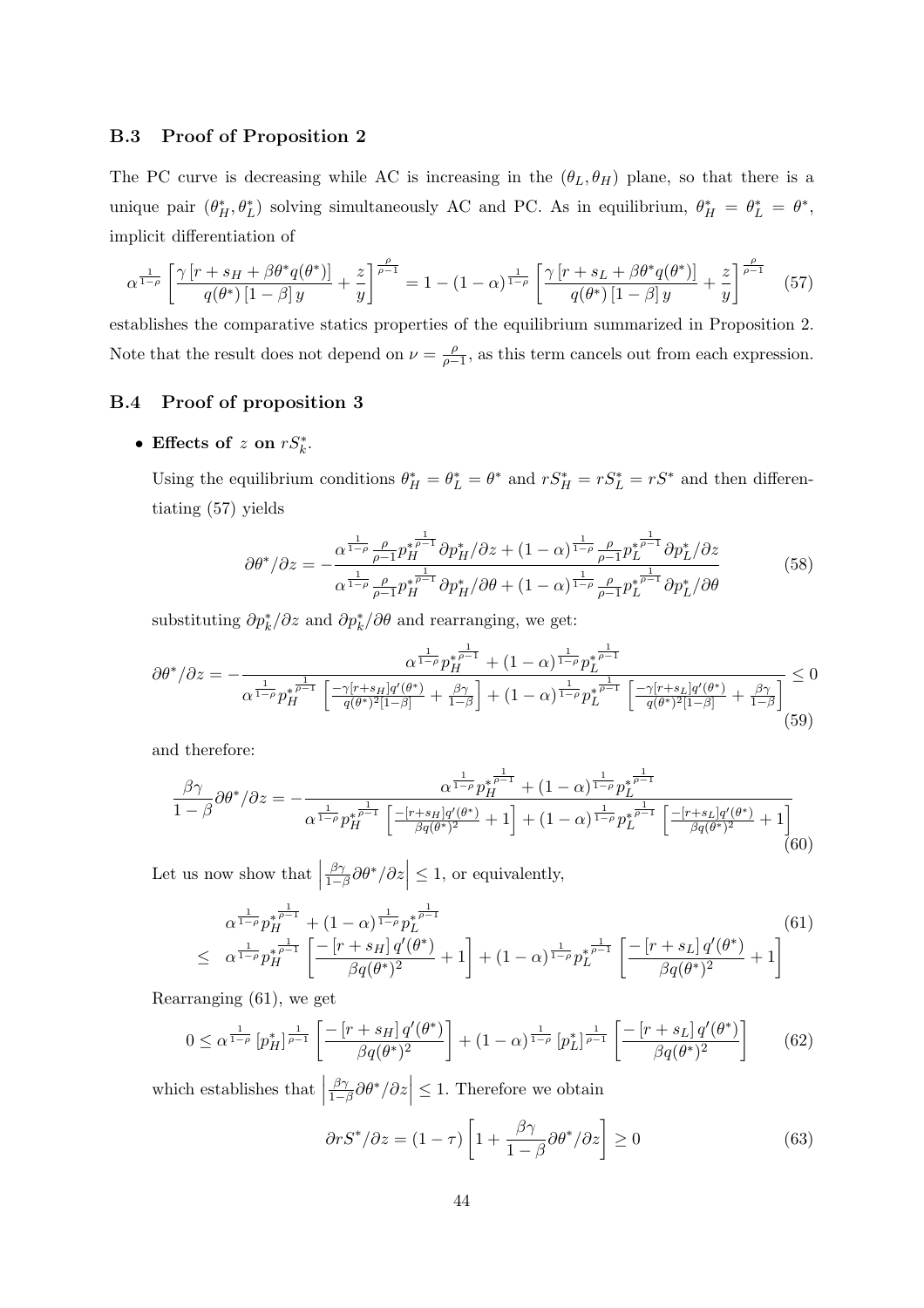• Effect of z on  $N_k^*$ .

Differentiating the free entry condition (17) at given prices together with the wage equation (20) yields:

$$
\partial \theta_k / \partial z = \frac{-1}{\frac{-\gamma q'(\theta_k)}{q(\theta_k)^2} \frac{r + s_k}{1 - \beta} + \frac{\beta \gamma}{1 - \beta}}
$$
(64)

As  $s_H \geq s_L$ , (64) implies  $|\partial \theta_H / \partial z| \leq |\partial \theta_L / \partial z|$  and then, from (63):

 $\mathbf{r}$ 

 $\partial rS_H/\partial z \geq \partial rS_L/\partial z$ 

Therefore, a rise in UC will initially make sector  $H$  more attractive to the job seekers, so that  $N_H$  will increase and  $N_L$  will decrease until the arbitrage condition  $\theta_H^* = \theta_L^*$  is satisfied.

• Effects of z on  $p_k^*$ .

$$
p_k^* = \frac{1}{y} \left[ \frac{\gamma(r+s_k)}{q(\theta_k^*)(1-\beta)} + z + \frac{\beta \gamma \theta_k^*}{1-\beta} \right]
$$
(65)

with

$$
\frac{\partial p_k^*}{\partial z} = \frac{1}{y} \left[ \underbrace{\frac{-\gamma(r+s_k)}{q(\theta_k^*)^2(1-\beta)} q'(\theta_k^*) \frac{\partial \theta_k^*}{\partial z} + \frac{\beta \gamma}{1-\beta} \frac{\partial \theta_k^*}{\partial z}}_{(-)} + 1 \right] \tag{66}
$$

which is a priori ambiguous.

However, differentiating PC, it turns out that

$$
sign\{\frac{\partial p_H^*}{\partial z}\} = -sign\{\frac{\partial p_L^*}{\partial z}\}\tag{67}
$$

while AC implies  $\theta_H^* = \theta_L^*$  and  $\frac{\partial \theta_H^*}{\partial z} = \frac{\partial \theta_L^*}{\partial z} = \frac{\partial \theta^*}{\partial z}$ , so that ·

$$
\frac{\partial (p_H^* - p_L^*)}{\partial z} = \frac{1}{y} \left[ \frac{-\gamma q'(\theta^*) (s_H - s_L)}{q(\theta^*)^2 (1 - \beta)} \frac{\partial \theta^*}{\partial z} \right] \le 0 \tag{68}
$$

Thus (67) and (68) together imply

$$
\frac{\partial p_H^*}{\partial z} \le 0 \le \frac{\partial p_L^*}{\partial z} \tag{69}
$$

• Effect of z on  $M_k^*$ :

Differentiating (23) with knowledge of (22), we have

$$
sign\{\frac{\partial M_k^*}{\partial z}\} = -sign\{\frac{\partial \frac{rS_k^*}{p_k^*}}{\partial z}\}\tag{70}
$$

From  $(22)$  and  $(32)$ , we have

$$
\frac{rS_k^*}{p_k^*} = \frac{(1-\tau)\left[z + \frac{\beta\gamma\theta_k^*}{1-\beta}\right]}{\frac{1}{y}\left[\frac{\gamma(r+s)}{q(\theta_k^*)(1-\beta)} + z + \frac{\beta\gamma\theta_k^*}{1-\beta}\right]} = \frac{rS_k^*}{\frac{1}{y}\left[\frac{\gamma(r+s)}{q(\theta_k^*)(1-\beta)} + \frac{rS_k^*}{1-\gamma}\right]}
$$
(71)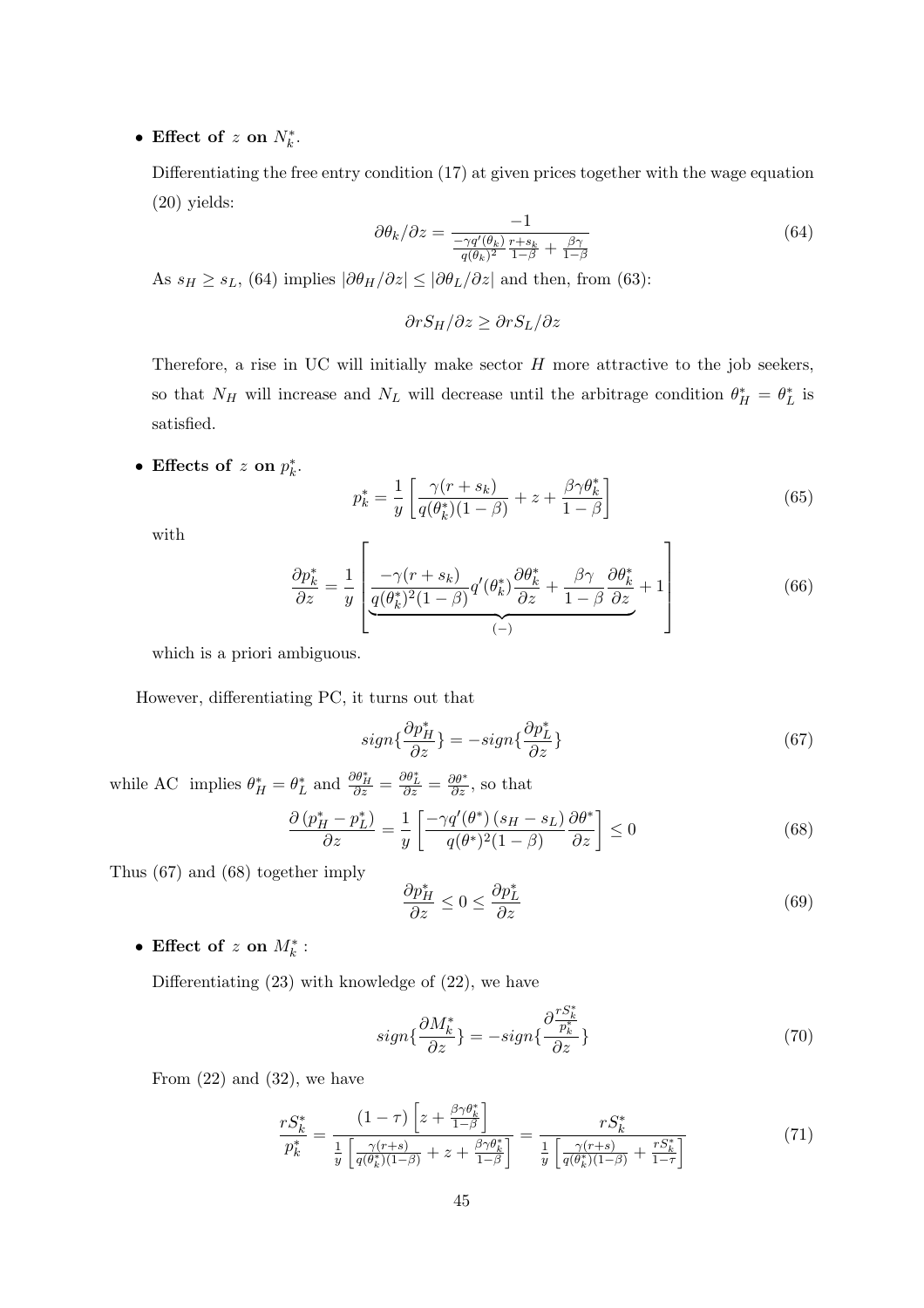Differentiating  $(71)$  with respect to z yields

$$
sign\left\{\frac{\partial \frac{rS_k^*}{p_k^*}}{\partial z}\right\} = sign\left\{\frac{\partial rS_k^*}{\partial z}\left[\frac{\gamma(r+s)}{q(\theta_k^*)(1-\beta)} + \frac{rS_k^*}{1-\tau}\right] - rS_k^*\left[\frac{-\gamma q'(\theta_k^*)\frac{\partial \theta_k^*}{\partial z}(r+s)}{q(\theta_k^*)^2(1-\beta)} + \frac{\frac{\partial rS_k^*}{\partial z}}{1-\tau}\right]\right\}
$$
  

$$
= sign\left\{\frac{\partial rS_k^*}{\partial z} - \eta_k^* rS_k^* \frac{\frac{\partial \theta_k^*}{\partial z}}{\theta_k^*}\right\}
$$
(72)

where  $\eta_k^* = -\theta_k^*$  $q'(\theta_k^*)$  $\frac{q(\theta_k)}{q(\theta_k^*)} \in [0, 1]$ . Rearranging a little bit yields

$$
sign\left\{\frac{\partial \frac{rS_k^*}{p_k^*}}{\partial z}\right\} = sign\left\{\epsilon_{rS_k^*/z} - \eta_k^* \epsilon_{\theta_k^*/z}\right\} \tag{73}
$$

as appears in text. The second term,  $-\eta_k^* \epsilon_{\theta_k^*/z}$  is positive as  $\epsilon_{\theta_k^*/z} = \frac{z}{\theta_k^3}$  $\overline{\theta^*_k}$  $\frac{\partial \theta_k^*}{\partial z} \leq 0$ . Let us now show that  $\frac{\partial r S_k^*}{\partial z} = (1 - \tau)$  $\left[1+\frac{\beta\gamma\partial\theta^*/\partial z}{1-\beta}\right]$ i , is also positive, so that  $\epsilon_{rS^*_k/z} = \frac{z}{rS^*_k}$  $\frac{\partial rS_k^*}{\partial z} \geq 0.$ (63) together with (73) imply

$$
sign\left\{\epsilon_{rS_{k}^{*}/z} - \eta_{k}^{*}\epsilon_{\theta_{k}^{*}/z}\right\} \ge 0\tag{74}
$$

as claimed in (34), and thus

$$
\frac{\partial \frac{rS_k^*}{p_k^*}}{\partial z} \ge 0 \tag{75}
$$

On its turn, (70) and (75) lead to

$$
\frac{\partial M_k^*}{\partial z} \le 0\tag{76}
$$

as claimed in proposition 3.

• Effect of z on  $u_k^*$ .

Differentiating  $(9)$ ,

$$
\frac{\partial u_k^*}{\partial z} = -\frac{q(\theta_k^*) \left[1-\eta_k^*\right]}{\left[s_k+\theta_k^*q(\theta_k^*)\right]^2} \frac{\partial \theta_k^*}{\partial z} \geq 0
$$

as  $\frac{\partial \theta_k^*}{\partial z} \leq 0$ , as established by proposition 2.

• Effect of z on  $L_k^*$ .

As

$$
L_H^* = (1 - u_H^*)(N_H^* - M_H^*)
$$

implies

$$
\frac{\partial L_H^*}{\partial z} = \underbrace{-\dfrac{\partial u_H^*}{\partial z}(N_H^*-M_H^*)}_{(-)} + \underbrace{(1-u_H^*)(\dfrac{\partial N_H^*}{\partial z}-\dfrac{\partial M_H^*}{\partial z})}_{(+)}
$$

as from claims 2, 3 and 4 of proposition 3, we have  $:\frac{\partial M_H^*}{\partial z} \leq 0$ ;  $\frac{\partial N_H^*}{\partial z} \geq 0$ ;  $\frac{\partial u_H^*}{\partial z} \geq 0$ .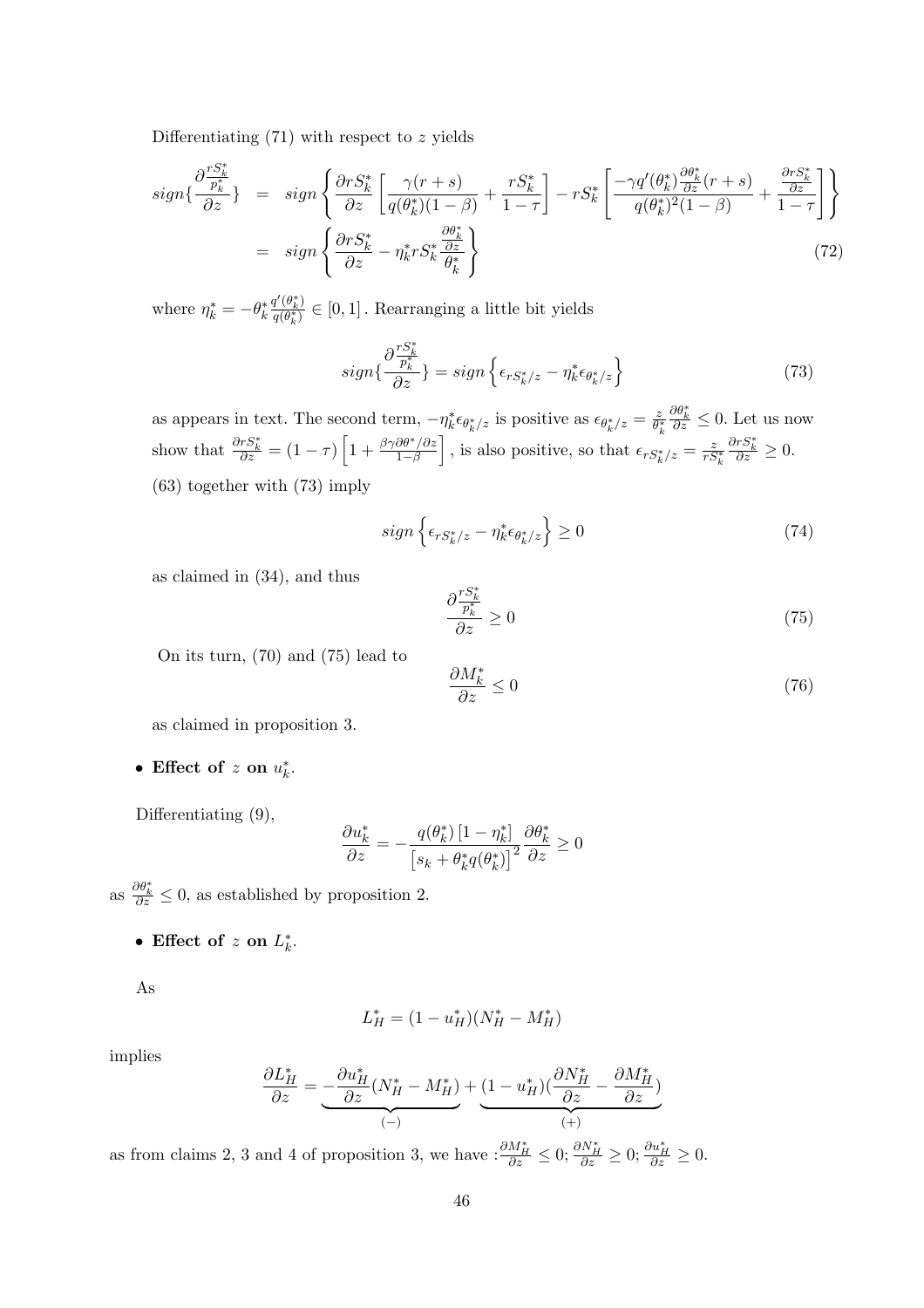Similarly,

$$
\frac{\partial L_L^*}{\partial z} = -\underbrace{\frac{\partial u_L^*}{\partial z}(N_L^*-M_L^*) + (1-u_L^*)\frac{\partial N_L^*}{\partial z}}_{(-)} + \underbrace{(1-u_L^*)(-\frac{\partial M_L^*}{\partial z})}_{(+)}
$$

as from claims 2, 3 and 4 of proposition 3, we have  $:\frac{\partial M_H^*}{\partial z} \leq 0$ ;  $\frac{\partial N_L^*}{\partial z} \leq 0$ ;  $\frac{\partial u_L^*}{\partial z} \geq 0$ .

# C Appendix C : unemployment compensation finance and endogenous job destruction

We consider an extension of the model that generalizes our benchmark model by making layoff's decisions endogenous. We proceed as in Mortensen and Pissarides (1994), and we introduce a layoff tax to finance the UI system. In what follows, the productivity  $y$  is random, drawn from a stationary distribution  $G(y)$  distributed across the interval  $[y^{\min}, y^{\max}]$ . The stochastic process governing productivity changes is Poisson with arrival rate  $\lambda_k$ . When productivity changes, there is a new draw from the stationary distribution  $G(y)$ . Jobs are destroyed whenever productivity drops below an endogenous threshold  $R_k$  (see below). As is conventional in the literature, the layoff tax alters wage bargaining and implies a two-tier bargaining structure: the layoff tax applies once the worker is hired, while it does not apply and cannot be binding upon first negotiation, since no contract has yet been signed, so that the firm does not incur any penalty in case of disagreement. Therefore, we distinguish the wage negotiation upon first meeting (indexed by  $o$ ) from the wage renegotiation (indexed by i).

### C.1 Bellman equations

As in Mortensen and Pissarides (1994), it is assumed that the productivity of new matches is equal to the upper bound of the distribution,  $y^{max}$ . With the same notations as before, the Bellman's equations read:

$$
rV_k = -\gamma + q(\theta_k) [J_{o_k}(y^{\max}) - V_k]
$$
  
\n
$$
rJ_{o_k}(y^{\max}) = p_k y^{\max} - w_{o_k}(y^{\max}) + \lambda_k \left[ \int \max [J_{i_k}(\zeta), V_k - \tau_{f_k}] dG_k(\zeta) - J_{o_k}(y^{\max}) \right]
$$
  
\n
$$
rJ_{i_k}(y) = p_k y - w_{i_k}(y) + \lambda_k \left[ \int \max [J_{i_k}(\zeta), V_k - \tau_{f_k}] dG_k(\zeta) - J_{i_k}(y) \right]
$$
  
\n
$$
rS_k = z(1 - \tau) + \theta_k q(\theta_k) [W_{o_k}(y^{\max}) - S_k]
$$
  
\n
$$
rW_{o_k}(y^{\max}) = w_{o_k}(y^{\max})(1 - \tau) + \lambda_k \left[ \int \max [W_{i_k}(\varepsilon), \overline{S}] dG_k(\zeta) - W_{o_k}(y^{\max}) \right]
$$
  
\n
$$
rW_{i_k}(y) = w_{i_k}(y)(1 - \tau) + \lambda_k \left[ \int \max [W_{i_k}(\varepsilon), \overline{S}] dG_k(\zeta) - W_{i_k}(y) \right]
$$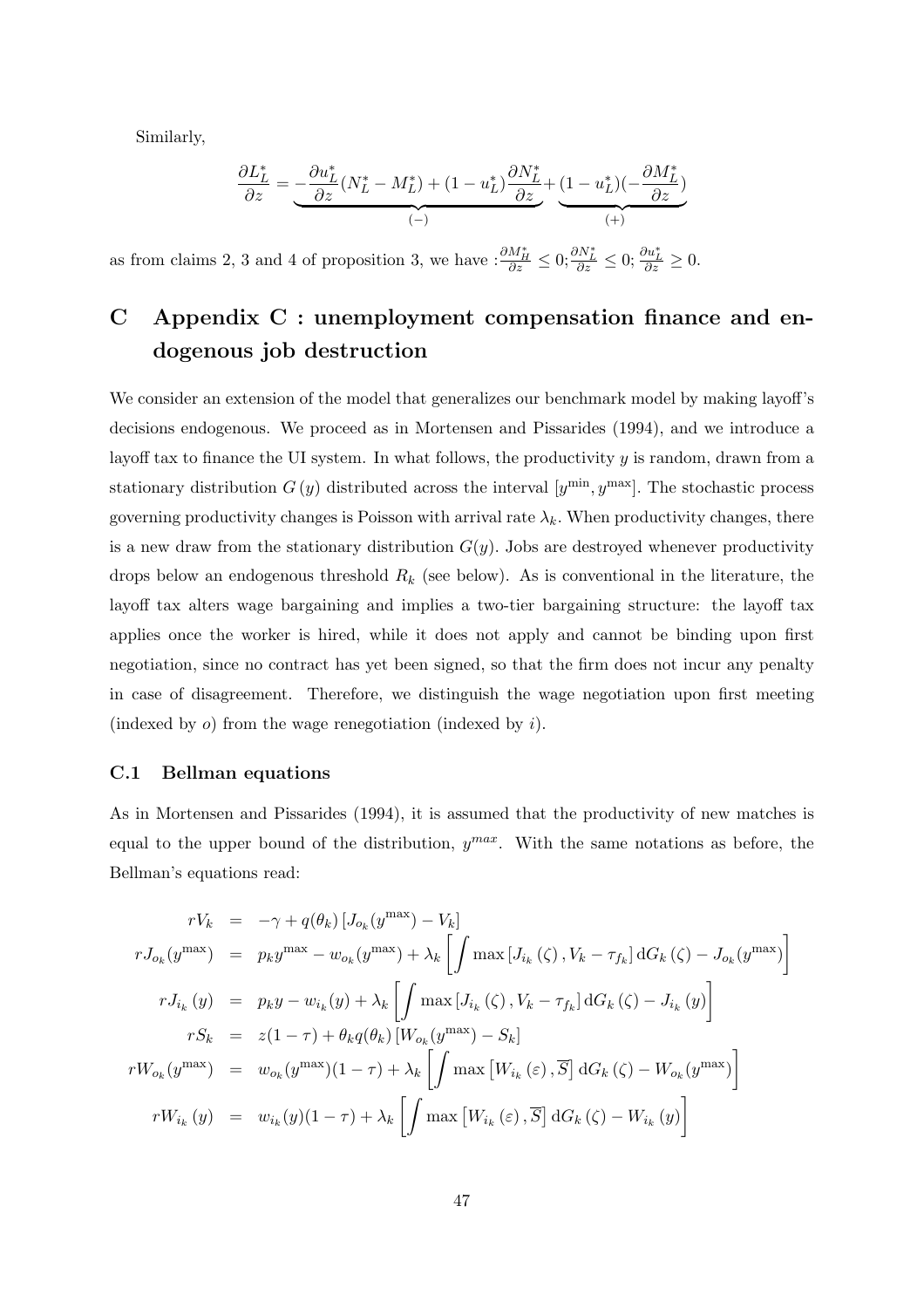#### C.2 Layoff tax and budget constraint

We define the formal employment in sector k as  $L_k = L_{o_k} + L_{i_k}$ . Let  $\tau_{f_k} = \frac{ez}{r + \theta_k q}$  $\frac{ez}{r+\theta_kq(\theta_k)}$  be the layoff tax as defined in the text and let  $\omega_k$  denotes the average wage bill in sector k where  $\omega_k$  is defined as :

$$
\omega_{k} = L_{o_{k}}(y^{\max}) + L_{i_{k}} \int_{R_{k}}^{y^{\max}} w_{i_{k}}(\zeta) \frac{\mathrm{d}G\left(\zeta\right)}{1 - G\left(R_{k}\right)}
$$

The budget constraint satisfies :

$$
\underbrace{\tau \sum (\omega_k + z U_k)}_{\text{Payroll Taxes}} + \underbrace{\sum L_k s_k \tau_{f_k}}_{\text{Layout Taxes}} = \sum z U_k
$$

where  $s_k \equiv \lambda_k G(R_k)$  is the endogenous separation rate. Rearranging, we get the tax rate as appear in the text.

### C.3 Surpluses, bargaining and equilibrium conditions

Let  $\Omega_{o_k}(y^{\max}) = W_{o_k}(y^{\max}) - S_k + J_{o_k}(y^{\max}) - V_k$  and  $\Omega_{i_k}(y) = W_{i_k}(y) - S_k + J_{i_k}(y) - V_k + \tau_{f_k}(y)$ be the total surpluses upon first meeting and continuing labor relationship respectively. Using  $W_{i_k}(y)$  and  $J_{i_k}(y)$ , the surplus  $\Omega_{i_k}(y)$  rewrites:

$$
(r + \lambda_k) \Omega_{i_k}(y) = p_k y - w_{i_k}(y) \tau + r \tau_{f_k} + \lambda_k \int_{R_k}^{y^{\max}} \Omega_{i_k}(\zeta) dG_k(\zeta) - rS_k \tag{77}
$$

The surplus is split between the firm and the worker according to a generalized Nash criterion. The focs to the bargaining problems yield :

$$
\frac{\beta}{1-\beta}(1-\tau)\left(J_{o_k}\left(y^{\max}\right)-V_k\right) = W_{o_k}\left(y^{\max}\right)-S_k
$$
  

$$
\frac{\beta}{1-\beta}(1-\tau)\left(J_{i_k}\left(y\right)-V_k+\tau_{e_k}\right) = W_{i_k}\left(y\right)-S_k
$$

Proceeding with the same logic as in the text and assuming free entry  $V_k = 0$ , the wages verify:

$$
w_{i_k}(y) = \beta \left( p_k y + r \tau_{f_k} \right) + \frac{1 - \beta}{1 - \tau} rS \tag{78}
$$

$$
w_{o_k}(y^{\max}) = \beta \left( p_k y^{\max} - \lambda \tau_{f_k} \right) + \frac{1 - \beta}{1 - \tau} rS \tag{79}
$$

where  $rS$  is still defined by (22).

The formal condition for proceeding with a match is  $\Omega_{i_k}(y) \geq 0$ . Severance between the employer and the employee occurs as soon as the productivity drops below the reservation value  $R_k$ . The formal condition for severance satisfy  $\Omega_{i_k}(R_k) = 0$ . Using this condition together with (77) and combining with (78), the surplus may rewrite as:

$$
\Omega_{i_k}\left(y\right) = \frac{p_k\left(y - R_k\right)\left(1 - \tau\beta\right)}{r + \lambda_k} \tag{80}
$$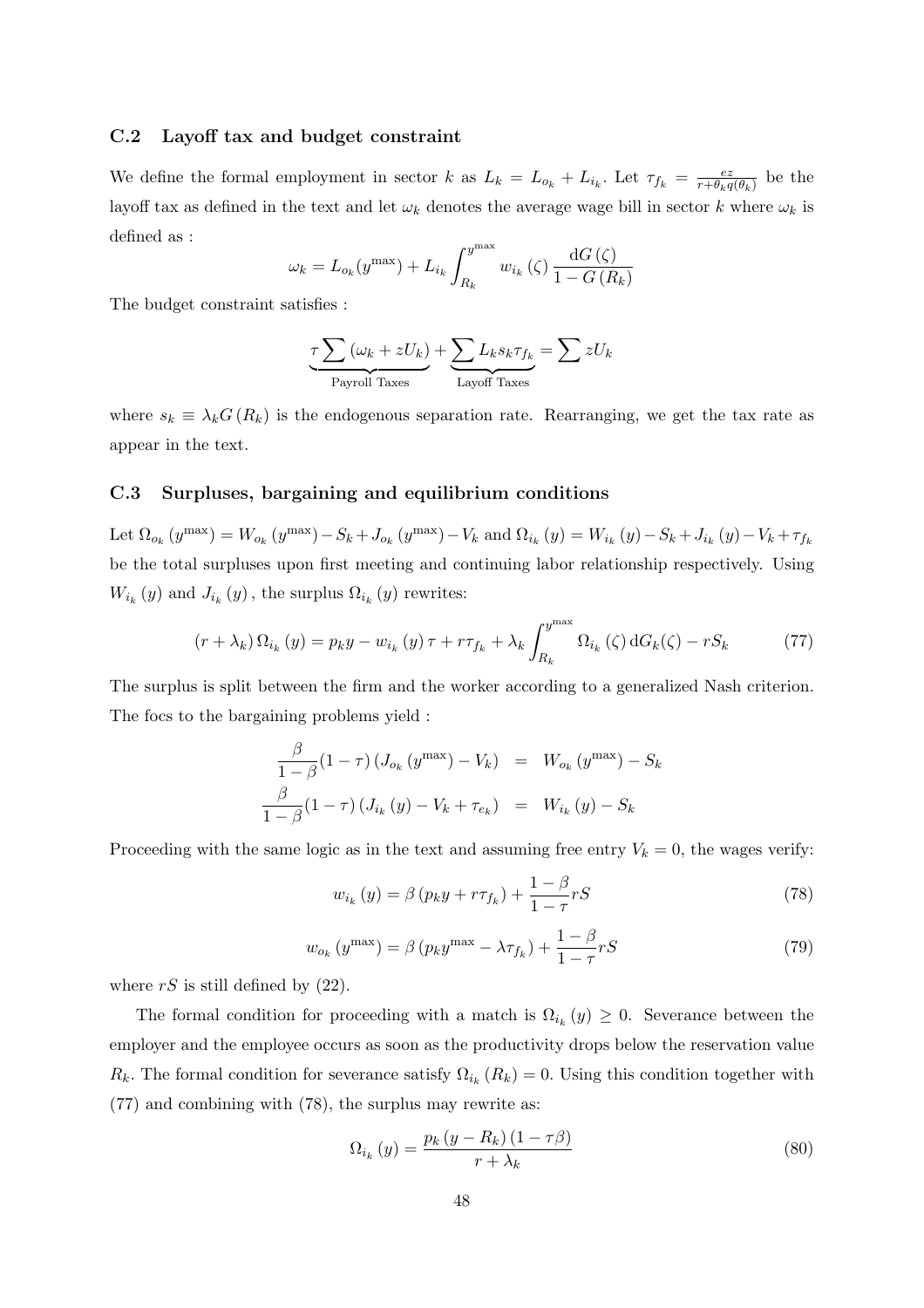Then plugging this expression and  $(78)$  into  $(77)$  and evaluating at  $R_k$ , one gets:

$$
\frac{rS_k}{1-\tau} = p_k R_k + r\tau_{f_k} + \frac{\lambda_k p_k}{r + \lambda_k} \int_{R_k}^{y^{\text{max}}} (\zeta - R_k) dG_k(\zeta)
$$

Then using (22), one gets the equilibrium conditions defining the reservation productivity  $R_k$ as appear in the text.

It remains to define the job creation condition. Using the free entry condition together with  $J_{o_k}(y^{\max})$  and using the sharing rules, we have that  $\frac{\gamma_k}{q(\theta_k)} = J_{o_k}(y^{\max}) = \frac{1-\beta}{1-\tau\beta}\Omega_{o_k}(y^{\max})$ . Owing to the fact that the two surpluses are linked by the following relationship  $\Omega_{o_k}(y^{\max}) =$  $\Omega_{i_k} (y^{\max}) - \tau_{e_k} (1 + \tau)$ , the job creation condition rewrites:

$$
\frac{\gamma_k}{q(\theta_k)} = \frac{1-\beta}{1-\tau\beta} \left[ \Omega_{i_k} \left( y^{\text{max}} \right) - \tau_{f_k} \left( 1 + \tau \right) \right]
$$

Finally, combining with  $(80)$  evaluated at  $y<sup>max</sup>$ , one gets the job creation condition as appear in the text.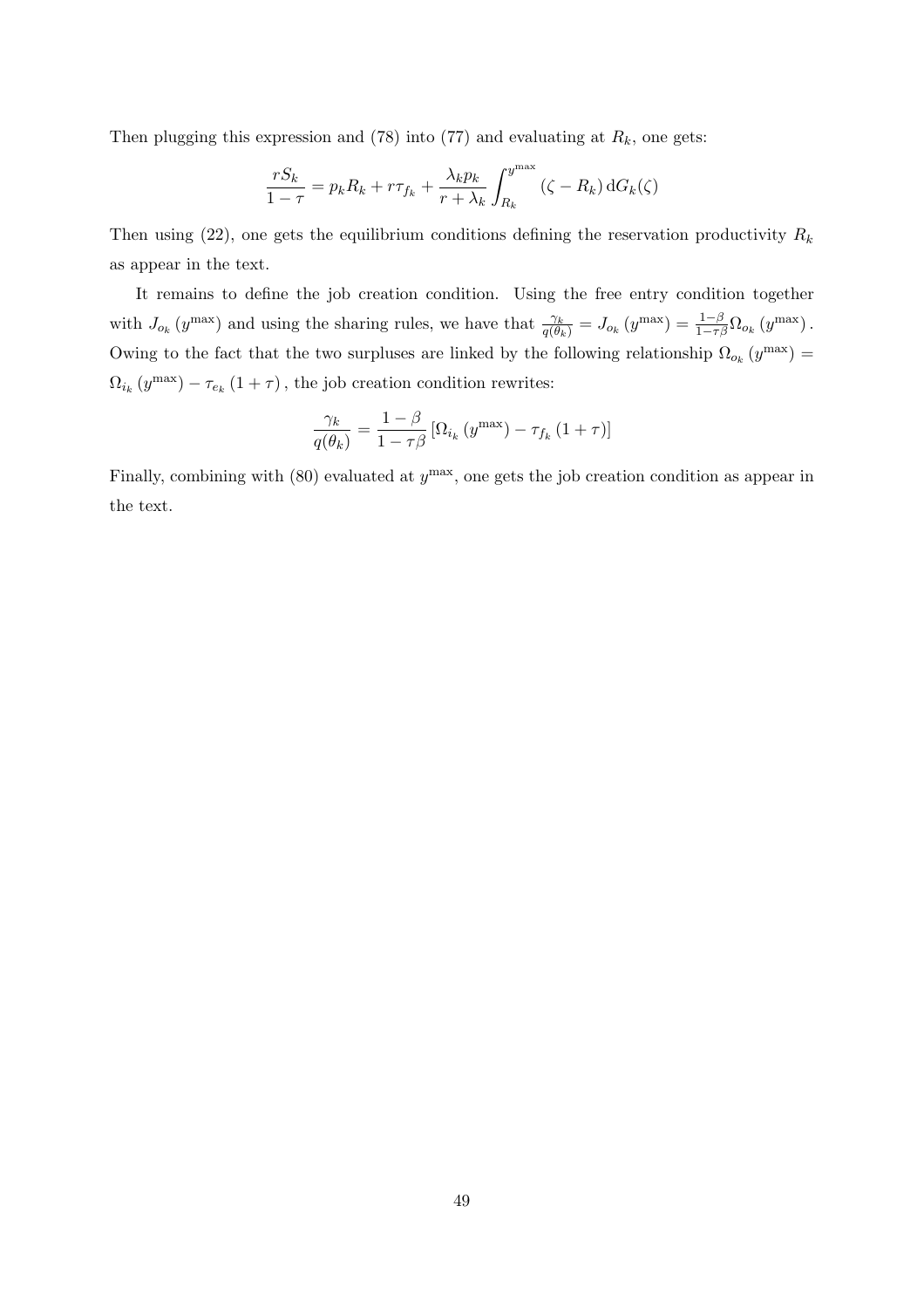

Figure 1: Labor market equilibrium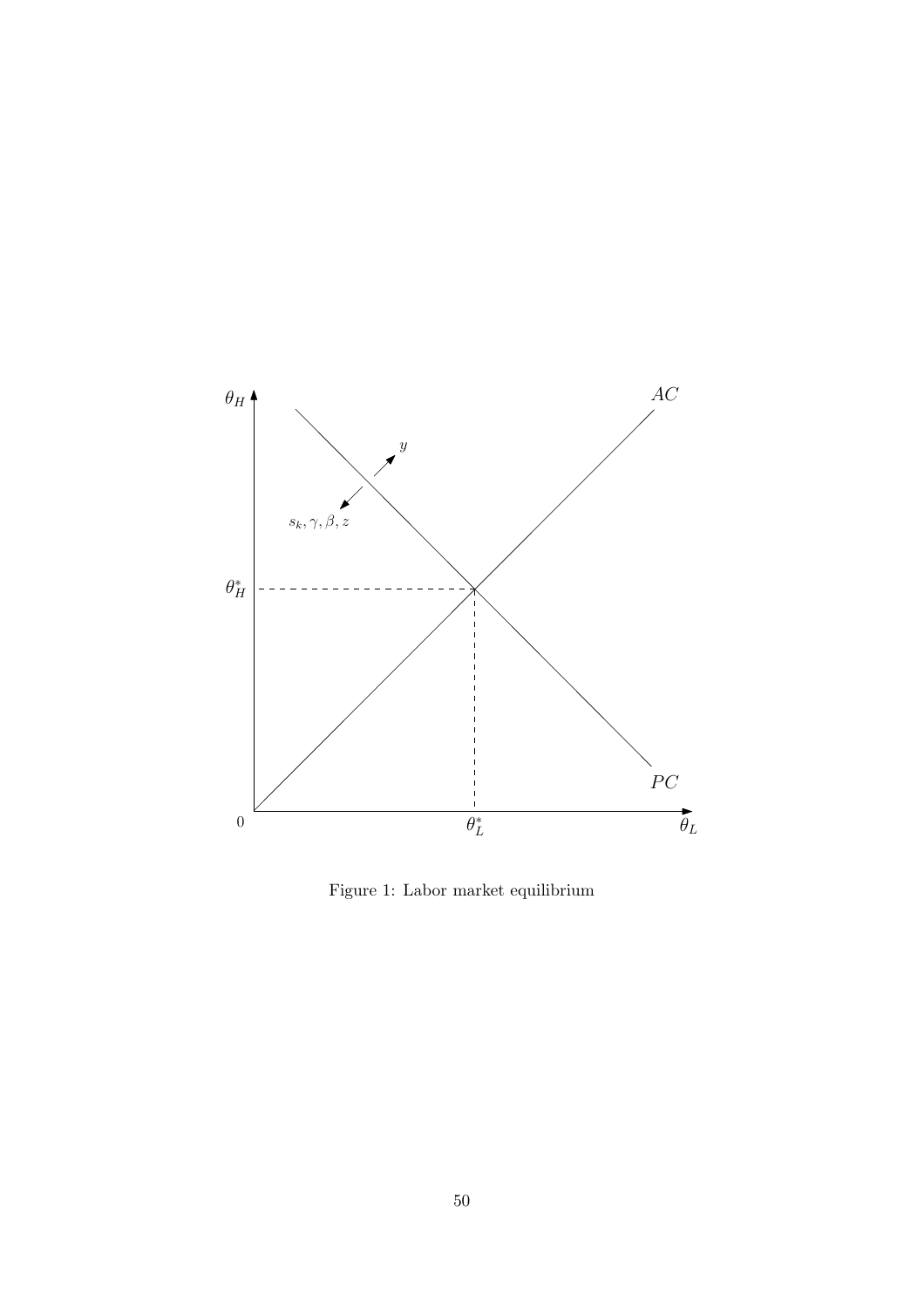

Figure 2: Effects of an increase in unemployment compensation.



Figure 3: Effects of unemployment compensation and inter-sectoral heterogeneity on informality.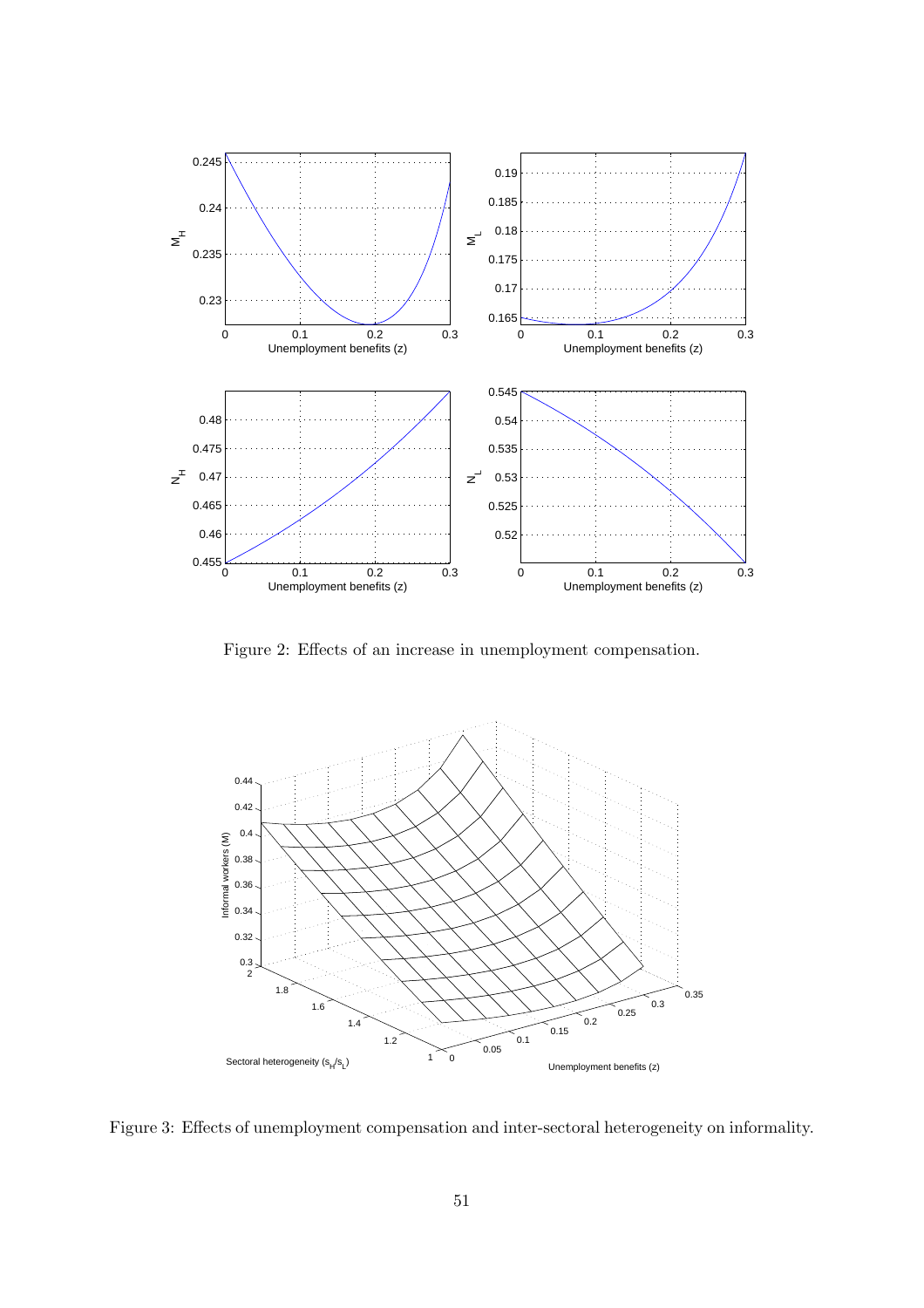

Figure 4: Effects of unemployment compensation and inter-sectoral heterogeneity on unemployment.



Figure 5: Effects of an increase in the layoff's tax index.